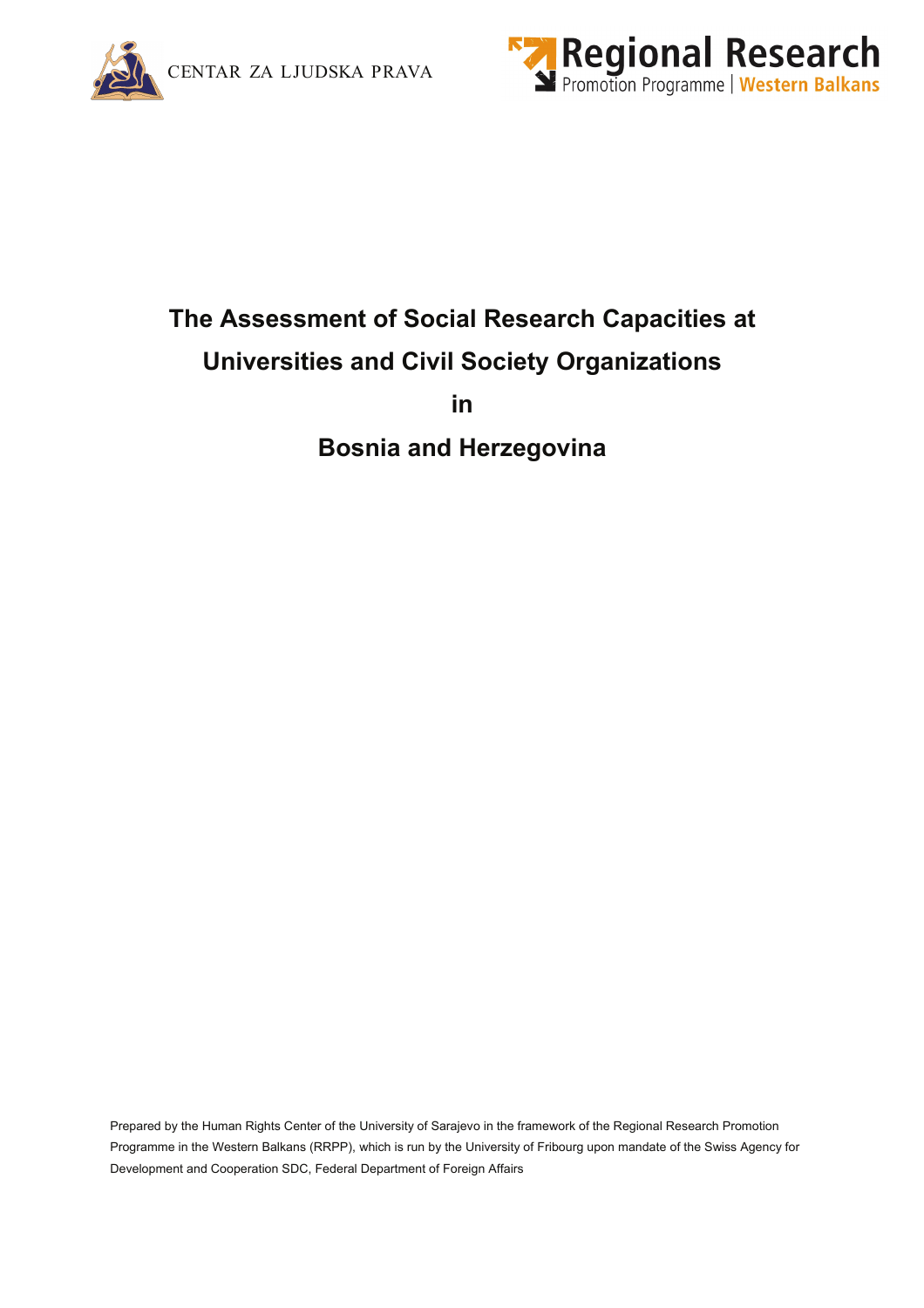# **Contents**

| 3.4b European Commission (EC) Delegation to Bosnia and Herzegovina  15              |  |
|-------------------------------------------------------------------------------------|--|
|                                                                                     |  |
|                                                                                     |  |
|                                                                                     |  |
|                                                                                     |  |
|                                                                                     |  |
|                                                                                     |  |
|                                                                                     |  |
| 4.1c Center for Interdisciplinary Postgraduate Studies - University of Sarajevo  21 |  |
|                                                                                     |  |
| 4.2a Faculty of Philosophy - Research Institute for Philosophy and Society  23      |  |
|                                                                                     |  |
|                                                                                     |  |
|                                                                                     |  |
|                                                                                     |  |
|                                                                                     |  |
|                                                                                     |  |
|                                                                                     |  |
|                                                                                     |  |
|                                                                                     |  |
|                                                                                     |  |
|                                                                                     |  |
|                                                                                     |  |
|                                                                                     |  |
|                                                                                     |  |
|                                                                                     |  |
|                                                                                     |  |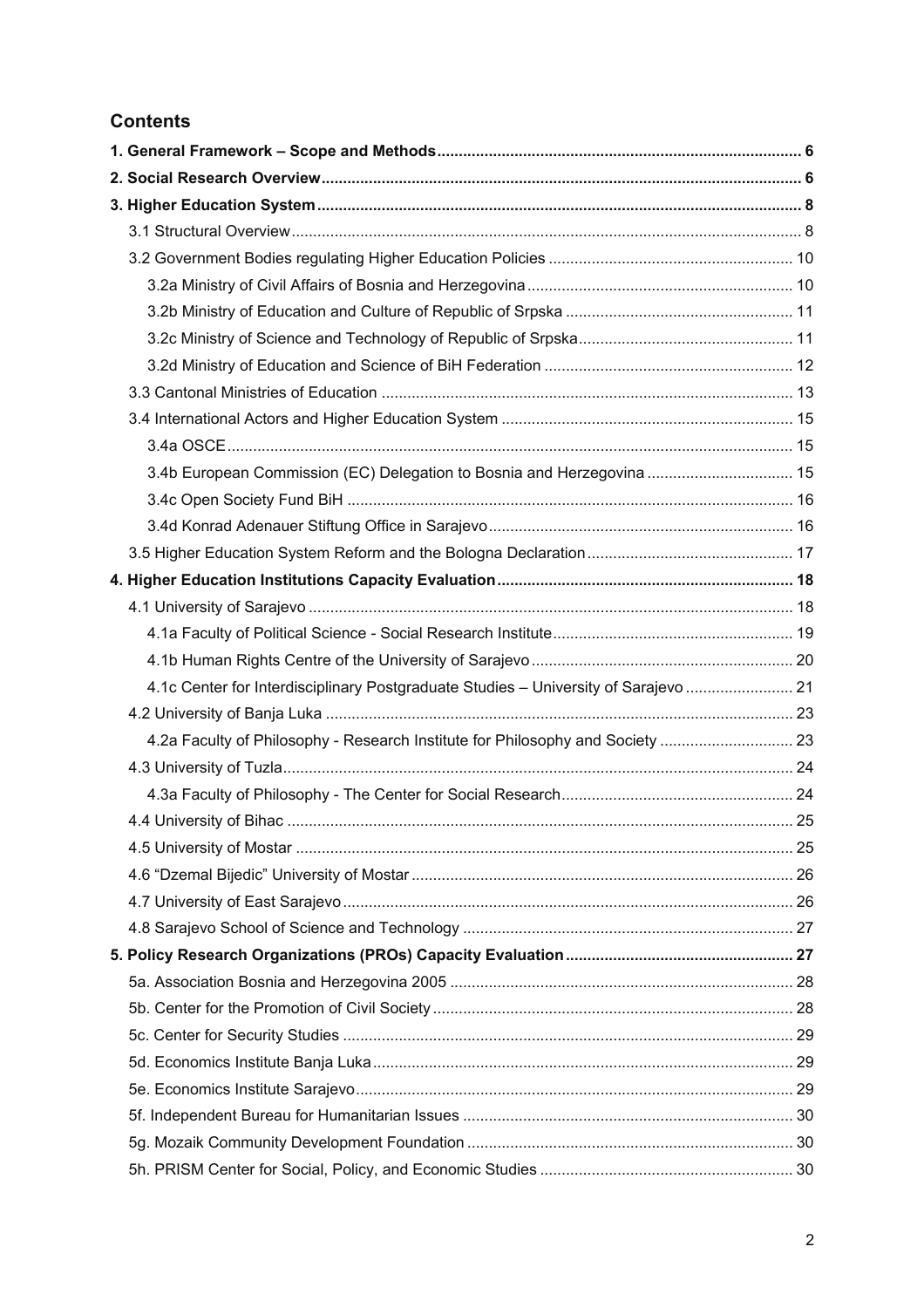| 5j. Association Alumni of the Center for Interdisciplinary Postgraduate Studies of the University of |  |
|------------------------------------------------------------------------------------------------------|--|
|                                                                                                      |  |
|                                                                                                      |  |
|                                                                                                      |  |
|                                                                                                      |  |
|                                                                                                      |  |
|                                                                                                      |  |
|                                                                                                      |  |
|                                                                                                      |  |
|                                                                                                      |  |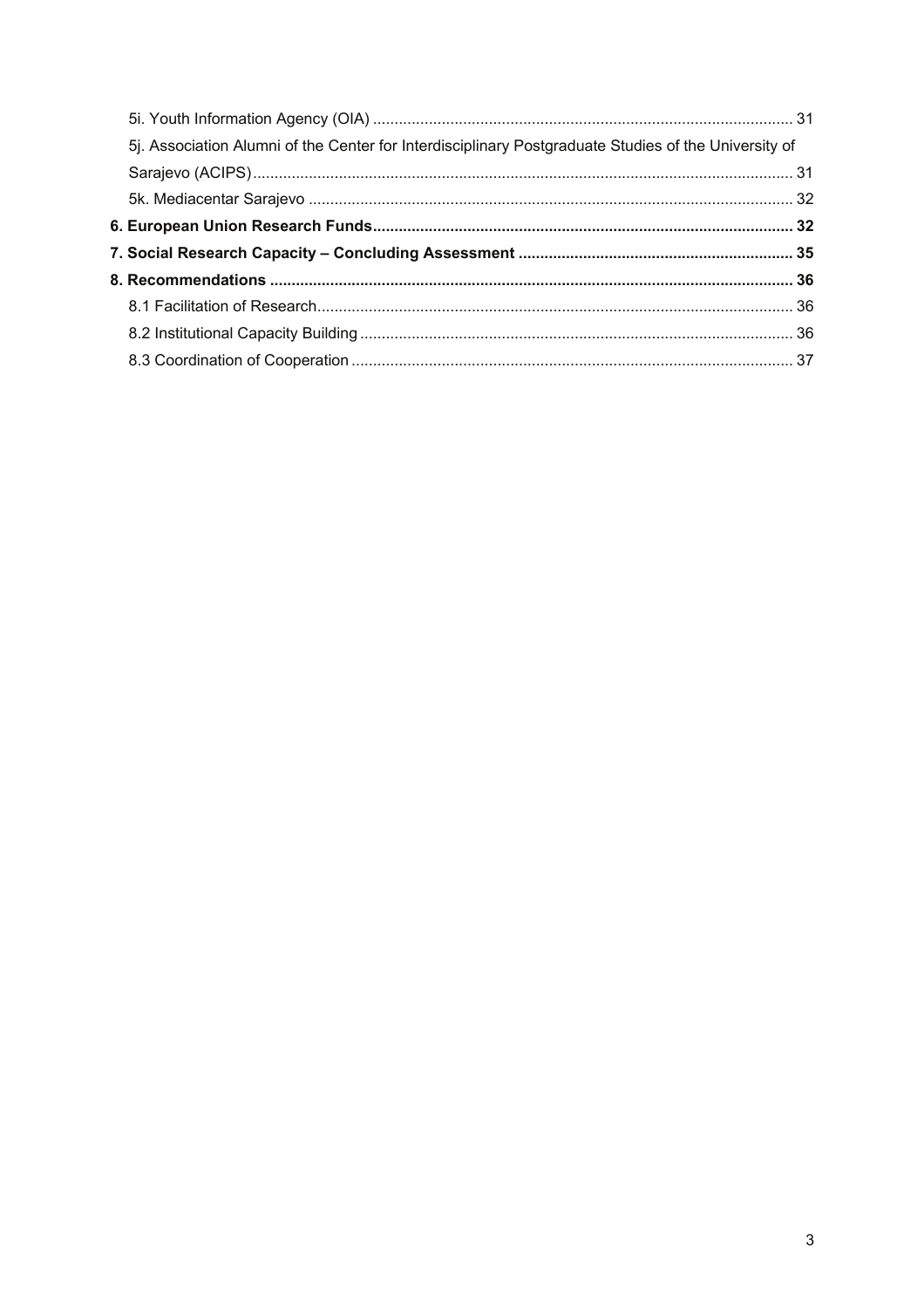## **Acronyms**

- ABH Association Bosnia and Herzegovina 2005
- ACIPS Alumni Organization of the Center for Interdisciplinary Postgraduate Studies
- ADA Austrian Development Agency
- BiH Bosnia and Herzegovina
- CEEOL Central and Eastern European Online Library
- CIDA Canadian International Development Program
- CIP Center for Information and Diploma Recognition
- CIPS Center for Interdisciplinary and Postgraduate Studies
- COBISS Co-operative Online Bibliographic System and Services
- CPCD Center for Promotion of Civil Society
- CSS Center for Security Studies
- EC European Commission
- EIBL Economics Institute Banja Luka
- EIS Economics Institute Sarajevo
- ERA European Research Area
- ERMADHR European Regional Master in Democracy and Human Rights in South East Europe
- ERYICA European Agency for Youth Information and Counseling
- ES European Studies
- EUA European University Association
- FBiH Federation of Bosnia and Herzegovina
- FP6 Sixth Research Framework Program
- IBHI Independent Bureau for Humanitarian Issues
- IC International Community
- ICPC International Cooperation Partner Country
- IFB International Forum Bosnia
- JRC Joint Research Center
- MFA Ministry of Foreign Affairs
- NARIC National Academic Recognition Information Centre
- NGO Non-governmental organization
- NCP National Contact Point system
- OHR Office of the High Representative
- OIA Youth Information Agency
- OSCE Organization for Security and Cooperation in Europe
- OSF Open Society Fund
- PRO Policy research organization
- RRPP Regional Research Promotion Program
- RS Republic of Srpska
- SDC Swiss Agency for Development and Cooperation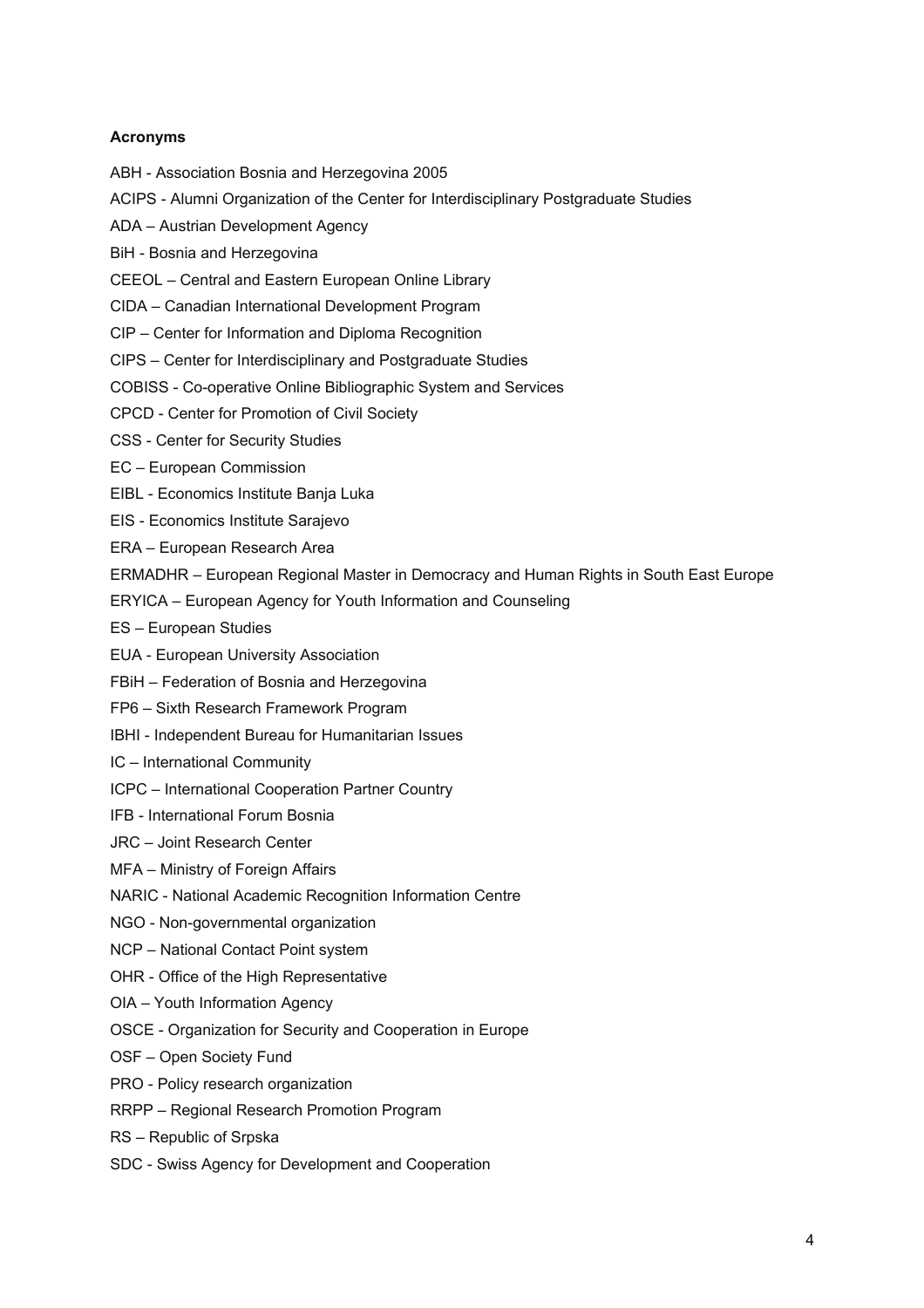SEEYN – South-East European Youth Network

- SIDA Swedish International Development Cooperation Agency
- SFOR Stabilization forces in Bosnia and Herzegovina
- SMHA State Management and Humanitarian Affairs
- SSST Sarajevo School of Science and Technology
- UF University of Fribourg
- UN United Nations
- UNDP United Nations Development Program
- UNESCO United Nations Educational, Scientific and Cultural Organizations
- USAID United States Agency for International Development
- VET Vocational Educational Training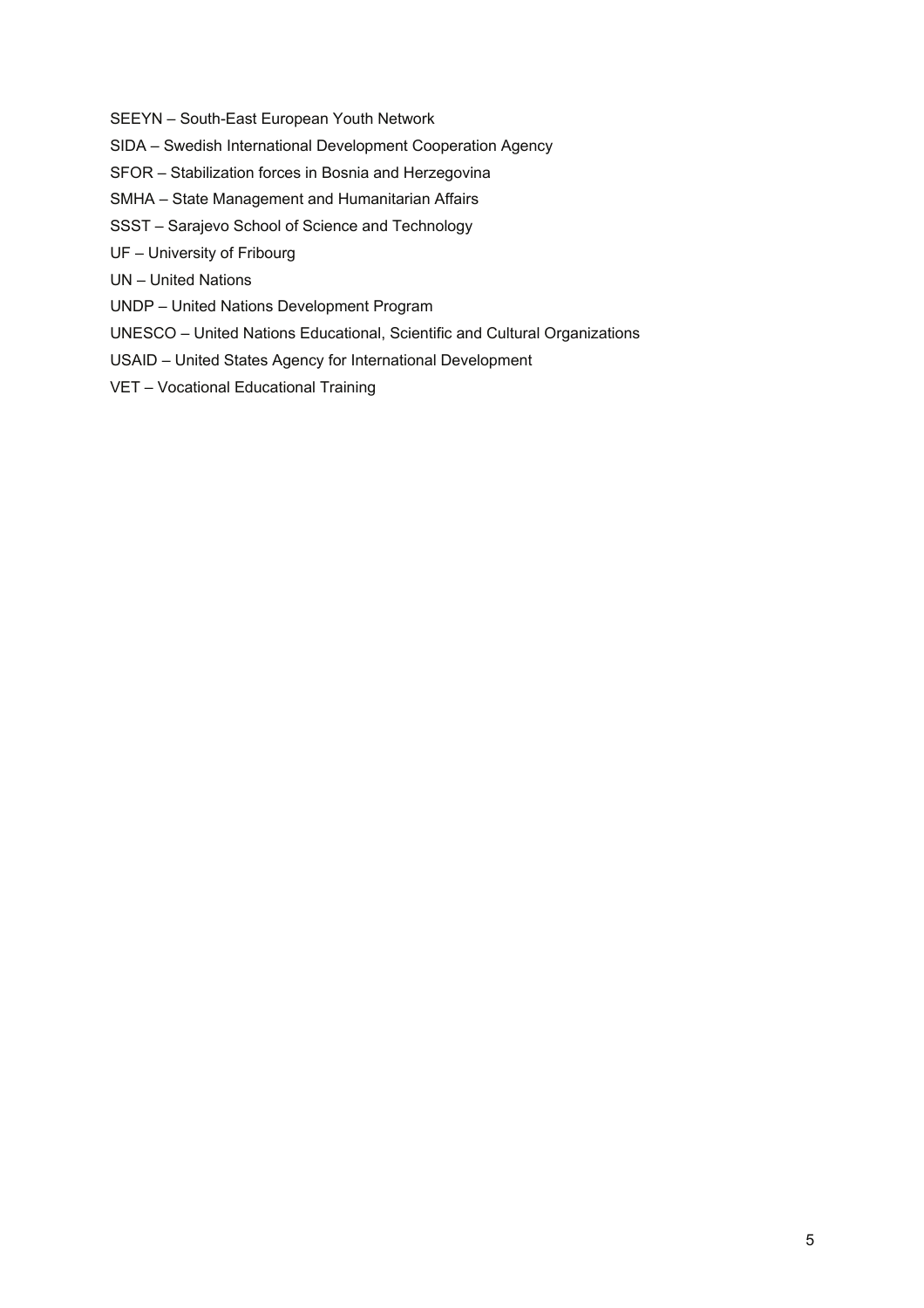# <span id="page-5-0"></span>**1. General Framework – Scope and Methods**

This report has been organized by the Human Rights Center of the University of Sarajevo for the University of Freiburg (UF) as a part of the Regional Research Promotion Program in the Western Balkans (RRPP), supported by the Swiss Agency for Development and Cooperation (SDC). The Report provides a survey into the current state of research capacities and research funding opportunities in Bosnia and Herzegovina (BiH). It reviews research capacities of selected state and private higher education institutions; policy research organizations (PROs); and the social sciences research funding opportunities in and for Bosnia and Herzegovina. The scope of this document is limited to providing an overview of 11 relevant government bodies regulating education system on the state, entity and cantonal level; 4 international actors involved in education reform in BiH; 7 state and one private higher education institutions and 3 institutes; and 11 PROs that are conducting action oriented research in the areas of social development, governance, conflict prevention and conflict management, economic development and their respective sub-fields. Based on the Report's findings, recommendations for supporting social research activities in BiH are provided, divided by relevant categories: **facilitation of research**; **institutional capacity building**; and **cooperation & coordination**.

Due to its nature, the research methodology used for the Report, relays primarily on desk research of data provided by the assessed Universities and PROs; existing reports and assessment studies on higher education, research and development in BiH; and interviews with the representatives from the University of Sarajevo, University of Banja Luka and University of Tuzla, as well as consultations with a number of PROs and relevant Ministries' representatives and a European Union research funding expert.

## **2. Social Research Overview**

Social research in BiH is strongly marked by the following characteristics:

- demand and funding have been and to a large extent continue to be international community (IC) driven;
- lack of institutional framework; and frequent politicization of research activities and findings.

International Community has so far primarily concentrated on providing support for establishing of the legal framework for the Higher Education System and social research. However, as pointed out by Weber in *the Crisis of the Universities in Bosnia and Herzegovina and the Prospects of Junior Scholars*,

 "strategic structural misconception on the part of the International Community stands behind all of these positive measures: in their normative approach, all educational reform projects remain dependent upon changes in the prevailing legal circumstances...this strategy does not really take into account the importance of conditions internal to the university and the role of such internal factors in realizing the desired reform goals."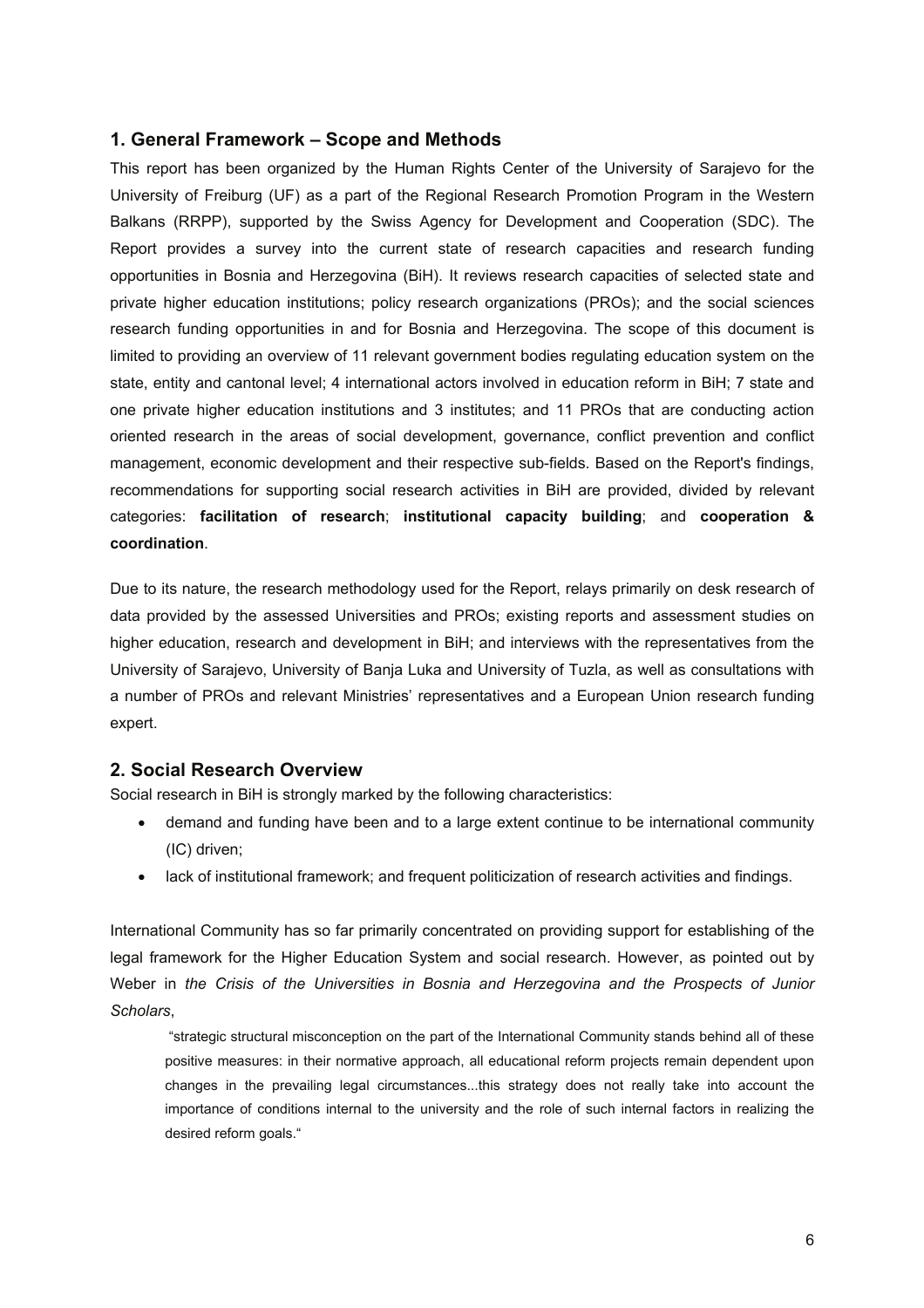<span id="page-6-0"></span>At the same time, the legal reform favored by the IC, often is imposed by the IC agencies, primarily the Office of the High Representative (OHR), which can, as pointed out by Vogel, provide complete draft laws to parliamentary procedure or indeed impose them outright. There is no procedure through which citizens, institutions, or the NGO community can formally participate in formulating policies on the state, entity, cantonal, or municipal level, nor is there a mechanism of involving institutions and NGOs research and expertise in policy formulation. This undoubtedly is negatively affecting the demand for social research.

However, significant improvements in the social research ownership have been recorded. In *Were Bosnian policy research organizations more effective in 2006 than in 2003?*, Struyk, Kohagen and Miller observe that there was a substantial positive development in the policy development process in Bosnia and Herzegovina over this period, where "factual evidence and analysis are playing a much greater role, and PROs have been a major provider of this information."<sup>[1](#page-6-0)</sup> Based on the series of interviews conducted with government officials and members of parliament, leaders of PROs and advocacy NGOs, evidence indicates that PROs have been successful in convincing the policy community that they are purveyors of objective, disinterested advice and analysis. The improvements occurred in a conducive environment that steadily placed greater responsibility for policy formation on Bosnian officials."<sup>[2](#page-6-0)</sup> As a result, slow withdrawal of IC funds and agencies from BiH might have a positive effect on social research institutional support and demand.

At the same time, the aid allocated by the IC for strengthening academic potential of BiH faculty and researchers tends to take the form of specific scholarships for studying abroad (primarily in donor countries). Somewhat surprisingly, there are currently no programs initiated or supported by the IC for those who wish to pursue their post-graduate studies and research in BiH. This, combined with the education system with the complicated bureaucratic procedures for diploma nostrification contributes to brain-drain and negatively affects research capacities in BiH.

Social sciences research from BiH is internationally underrepresented. In the Central and Eastern European Online Library (C.E.E.O.L) which provides an access to articles from a comprehensive list of 312 humanities and social sciences journals and documents pertaining to Central, Eastern and South-Eastern European issues, Bosnia and Herzegovina is represented with 15 journals, of which the most frequently internationally accessed ones are Forum Bosnae and STATUS. In the regional context within C.E.E.O.L., BiH comes last compared to Croatia and Serbia in both the number of journals (15 compared to 22 from Croatia and 21 from Serbia) and downloaded articles from those journals (3145 to 7448 from Croatia and 5664 from Serbia). Nonetheless, the use of research tools and databases by the BiH researchers is on a considerable rise. The number of searches in EBSO database conducted by BiH researchers has increased from 53127 in 2004 to 77507 in 2007.

 $\overline{a}$ 

<sup>1</sup> Raymond J. Struyk , Kelly Kohagen, Christopher Miller. *Were Bosnian policy research organisations more effective in 2006 than in 2003? Did technical assistance play a role?*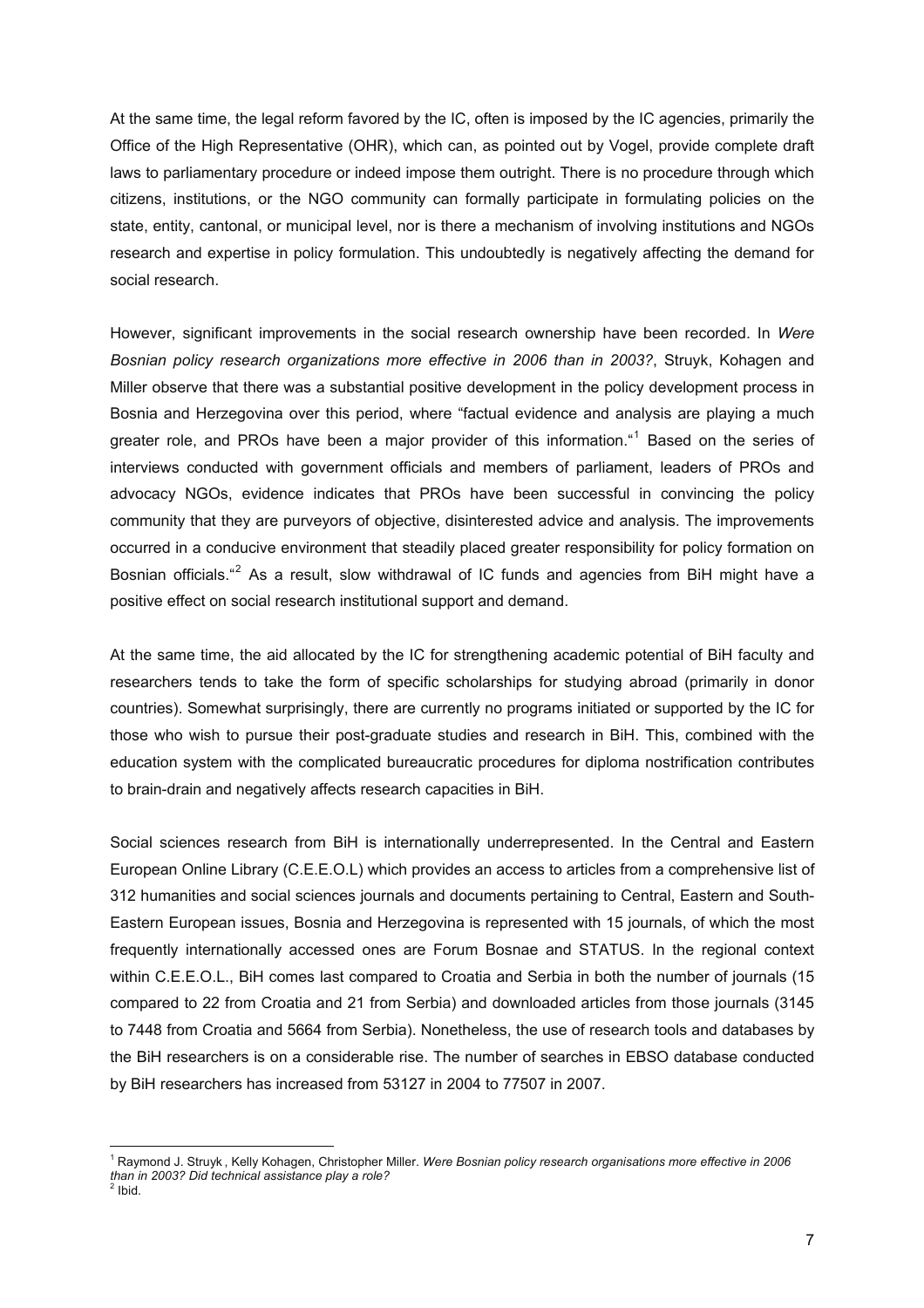<span id="page-7-0"></span>Although the BiH National and University Library in Sarajevo should officially be the central database for the academic research conducted in BiH through its virtual library based on the Co-operative Online Bibliographic System and Services (COBISS), the data is not up-to-date. The total number of PhD dissertations in this database is 1158 (of which 238 are in social sciences and humanities), while the total number of PhD dissertations at the University of Sarajevo alone is 2014. Similar system discrepancies are recorded in the numbers of MA/MSc theses. The system of recording therefore officially exists but is not yet entirely reliable and representative of work and research conducted by BiH researchers.

The social research visibility is important for the development of institutional framework for research; in other words development of system where social research would be integral part of policy development. One of the reasons why social research capacities in BiH are dispersed is because of the highly decentralized higher education system, which is addressed below.

# **3. Higher Education System**

## **3.1 Structural Overview**

The post-war Higher Education System in Bosnia and Herzegovina is strongly marked by the following characteristics: decentralization and ethnic divisions; growing number of education institutions and students; overlap between intellectual and political elites; corruption; "brain-drain"; and diminished research potential.

Higher Education System in BiH is a result of the process of decentralization and subdivision of the country into two entities in compliance with the Dayton Peace Accords: Federation of Bosnia and Herzegovina (FBiH) and Republic of Srpska (RS). The Federation of Bosnia and Herzegovina is subdivided into ten cantons, whereas the Republic of Srpska is subdivided into six regions.

Stemming from the political decentralization process, the **higher education is primarily regulated on the level of entities and further decentralized based on the entities' subunits**. Despite the recent adoption of the Framework on Higher Education Law the state has little control and competence in the area of education. As a result, it is important for the further discussion to point out that there is **no Ministry of Education on the state level** regulating the education system, whereas the need for it has been repeatedly recognized by both domestic actors and international organizations and donor community engaged in the education reform.

The current Framework on Higher Education Law has been formally adopted on August 15, 2007 and is being overseen by the state Ministry of Civil Affairs. Higher Education in the Federation of Bosnia and Herzegovina is formally overseen on the cantonal level while in RS it is more centralized, being regulated on the entity level. Besides the state Ministry of Civil Affairs, there are additional two governing education system regulating bodies on the state level: the Co-ordination Board for Higher Education (KOVO), whose members are all the Rectors from BiH Universities and relevant representatives from the Ministries of Education coming from both entities; and the Center for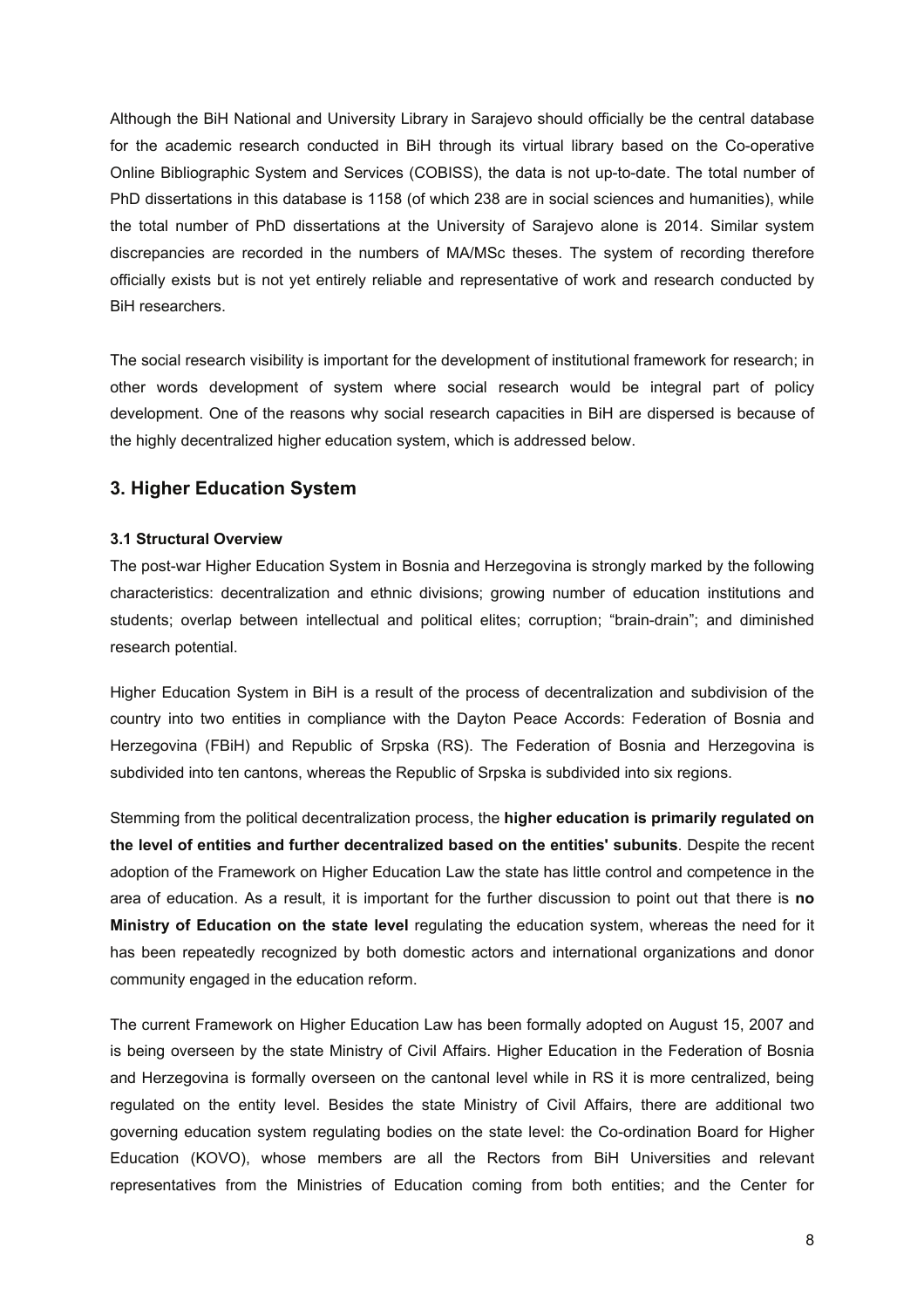<span id="page-8-0"></span>Information and Recognition of Diplomas which is being established and scheduled to begin its operations in March 2008.

The higher education structure and organization needs to therefore first be analyzed on the entity level. In the Republic of Srpska, the political powers and competences of the Ministry of Education are centralized. At the level of Federation of BiH there is also the Ministry of Education and Science. However, the primary responsibility for regulating the universities in the Federation of BiH remains on the cantonal level, as the cantonal government, more specifically the Cantonal Assembly is the formal founder of the university/ies. This type of decentralization further complicates the legal framework for higher education institutions, as every canton in Federation of BiH has or is legally allowed to have its own Law on Higher Education.

When the above described higher education system decentralization is taken into consideration it should be pointed out that as a result, Bosnia and Herzegovina can have the total of **14 laws on higher education** (1 at the State level, 3 at the levels of entities and the District of Brcko, and remaining 10 at the level of cantons within FBiH), creating "a specific kind of chaos in this area and more problems in recognition of school leaving certificates and diplomas."<sup>[3](#page-8-0)</sup> Now that the State umbrella Framework Law on Higher Education has been passed, it is expected that the harmonized laws in entities will follow soon. Higher education will then formally be positioned at the Entity level.

There are currently **eight state Universities** in the country (six in FBiH and two in RS): **University of Bihac, University of Banja Luka, University of Tuzla, University of Sarajevo, University of East Sarajevo, University of "Dzemal Bijedic", University of Mostar, and the University of Zenica**, whereas only four of them had already existed prior to war in the country (Those in Sarajevo, Banja Luka, Tuzla and "Dzemal Bijedic" in Mostar). Additionally, there are numerous private higher education institutions some of which are still in the process of obtaining their legal status.

After the foundation of new universities during the war, the post-war period saw a drastic increase in the number of enrolled students. Illustrative examples are University of Sarajevo and the University of Banja Luka. In the year 2000 University of Sarajevo reached its pre-war level of 30,000 enrolled students, where in 2003 this number increased dramatically to 47,000 students. Relating to the above listed markers of the post-war education system, such as ethnic division and decentralization, another 25,000 students are currently enrolled at the two universities in the Republic of Srpska, located in Banja Luka and Pale. As pointed out by Bodo Weber in *Crisis of the Universities in Bosnia and Herzegovina and the Prospect of Junior Scholars*, this is astounding when recalling that the University of Banja Luka counted only 3,000 to 4,000 students before the war broke out.

"In a country whose economy is only slowly recovering from the war, where unemployment is around 50 percent, and whose total population decreased considerably due to the war, this political authorization for a quantitative expansion of the universities has pushed them into the role of a social safety-valve, even more than in the 1980s."[4](#page-8-0)

 $\overline{a}$ 

<sup>&</sup>lt;sup>3</sup>University of Sarajevo, *Internal Self-Evaluation of the Current Situation*, Sarajevo, January 2004.<br><sup>4</sup> Weber, Rade, *Crisis of the Universities in Bearie and Harress ine and the Prespect of Juniar S* 

Weber, Bodo. *Crisis of the Universities in Bosnia and Herzegovina and the Prospect of Junior Scholars.*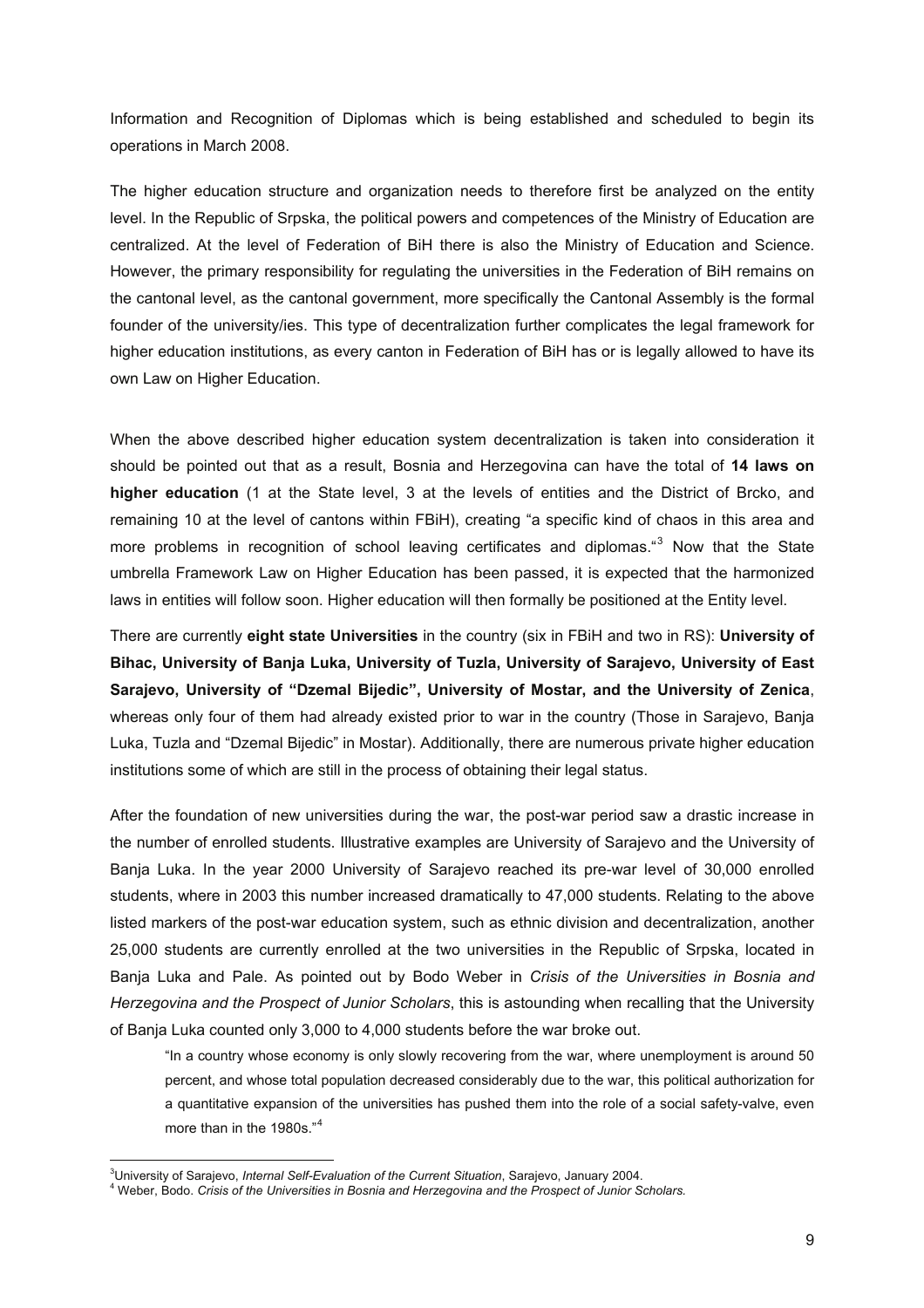<span id="page-9-0"></span>Undoubtedly, the **university infrastructure, teaching and research activities** have been greatly affected by the war. Growing number of universities, "brain-drain" and the overlap between political and intellectual elites have resulted in a reduced number of teaching staff often teaching at two or more universities at the same time, while combining their academic careers with private and public political engagements. As a result, "scientific research almost ground to a halt."[5](#page-9-0) **The Research Law does not exist on the state level**, while the need for it has been recognized. At the same time the RS has voted a Law for Research which defines the main guidelines for these activities, while the Ministry of Science and Technology of RS has also adopted a basic document for the research strategy of RS. Research Laws exist on the Cantonal level in the Federation of BiH. Financial constrains and low research budgets remain the primary characteristic of state supported research activities.

The teaching staff at Bosnian Universities tends to be consisted of older generations, with limited knowledge of foreign languages and information regarding the access to research funds. More than 50 percent of the professors currently employed at the University of Sarajevo are over 55 years old.<sup>[6](#page-9-0)</sup> Nonetheless, there exists a relatively small group of ambitious and well-educated junior scholars with the potential of introducing substantial and sustainable changes in the BiH Higher Education System through teaching, research and development of knowledge based society.

## **3.2 Government Bodies regulating Higher Education Policies**

Relevant government bodies overseeing and regulating the higher education system on the State, Entity, and Cantonal level are presented in the following overview. Information regarding Ministries' competences and support for research activities is provided.

## **3.2a Ministry of Civil Affairs of Bosnia and Herzegovina**

Competences: The Ministry of Civil Affairs oversees the implementation of the Framework Law on Higher Education and the **implementation of Bologna Declaration** in line with the state obligations defined by the international treaties of which BiH is a signatory. Based on the Lisbon Convention, BiH is required to establish the National Academic Recognition Information Centre (NARIC), which is responsible for ensuring academic mobility of students and faculty and provide support for institutions which are responsible for diploma recognition, providing information to institutions and individuals regarding diploma recognition procedures and about higher education in BiH and abroad. The Framework Law on Higher Education mandates the establishment of Center for Information and Diploma Recognition (CIP) as an independent governing organization which will function as the NARIC. CIP's operation is scheduled to start in March 2008, and until then the Division of Education, Science, Culture and Sports of the Ministry of Civil Affairs of Bosnia and Herzegovina serves this function in providing information about the higher education in BiH, domestically and abroad.

Support for Research Activities: The Ministry is currently collaborating with the Ministry of Foreign Affairs of BiH and UNESCO in providing scholarships and financial aid for young researchers. The

 $<sup>5</sup>$  Ibid.</sup>

<sup>&</sup>lt;sup>6</sup> Ibid.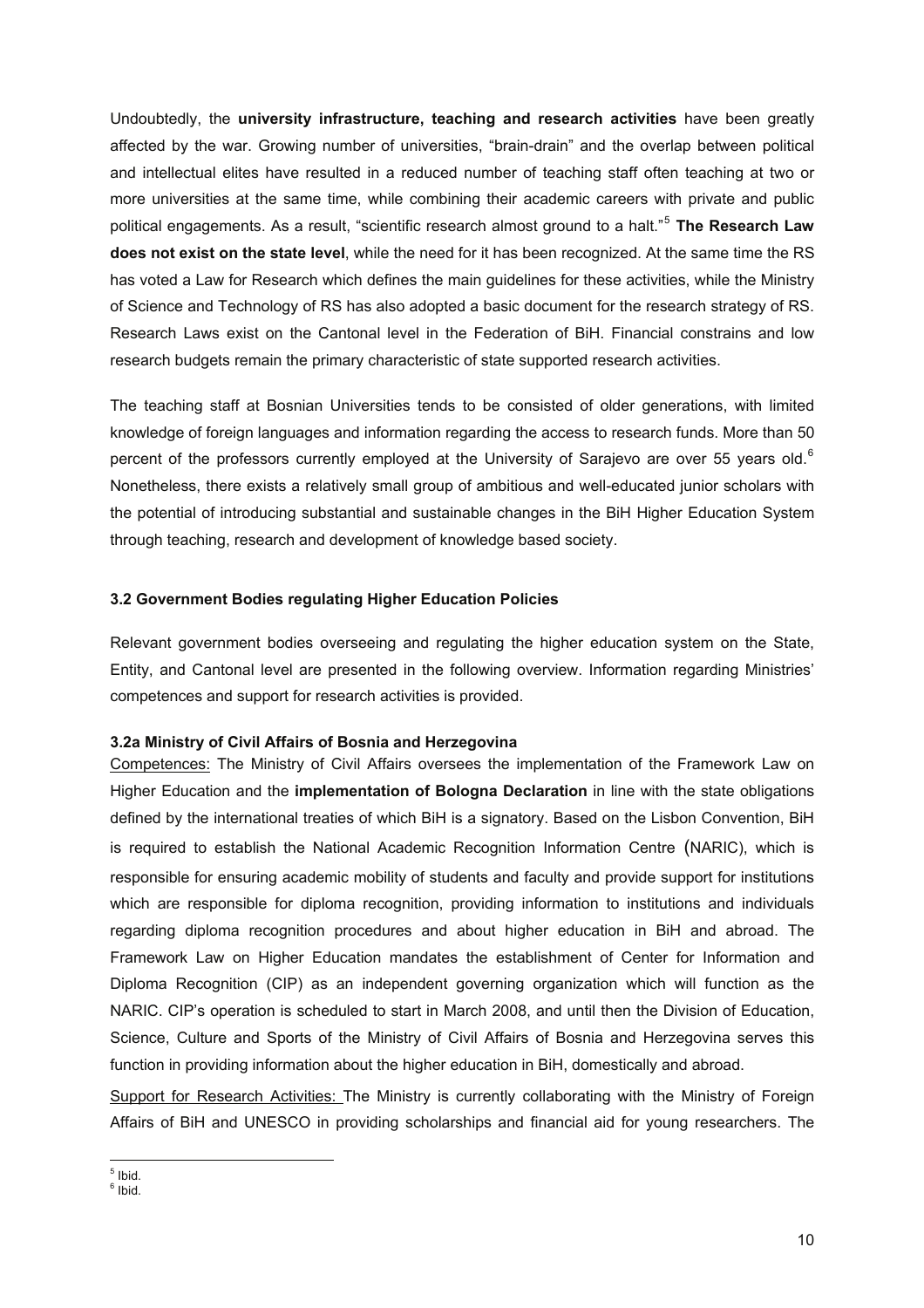<span id="page-10-0"></span>representative of the Ministry of Civil Affairs BiH, Ms. Mirjana Nikolic, expressed the Ministry's interest in supporting social research initiatives in BiH, in the function of a coordinating body with the lower levels of government regulating Higher Education policies in BiH.

#### *Ministry of Civil Affairs of Bosnia and Herzegovina*

*Vilsonovo šetalište 10 71000 Sarajevo Telephone: +387(33) 713 955 Fax: +387(33) 713 956 E-mail: [esmah@mcp.gov.ba](mailto:esmah@mcp.gov.ba)  Website: http://www.mcp.gov.ba* 

## **3.2b [Ministry of Education and Culture of Republic of Srpska](http://www.vladars.net/lt/min/mp.html)**

Competences: In the area of Higher Education, the Ministry is responsible for the nostrification of foreign diplomas, quality assurance, coordination of educational cooperation with other countries and international organizations and international agreements and their harmonization with the RS and BiH Constitutions. The Ministry also oversees educational cooperation with the Federation of BiH. Some of its competences are expected to be transferred to the newly established and above discussed Center for Information and Diploma Recognition (CIP) which will operate on the state level.

Support for Research Activities: According to the Ministry's spokesperson, Spomenka Miljkovic, RS's support for research activities is organized through the Ministry of Science and Technology of Republic of Srpska.

*[Ministry of Education and Culture of Republic of Srpska](http://www.vladars.net/lt/min/mp.html)  Vuka Karadžica 4 78 000 Banja Luka Telephone: +387(51) 331 422 Fax: +387(51) 331 423 E-mail: [s.miljkovic@mp.vladars.net](mailto:s.miljkovic@mp.vladars.net) Website: http://www.vladars.net/sr-SP-Cyrl/Vlada/Ministarstva/mpk/Pages/Splash.aspx[7](#page-10-0)*

## **3.2c Ministry of Science and Technology of Republic of Srpska**

Competences: The Ministry deals with issues of science and technology within RS and actively participates in the distribution of information regarding available research funds, such as FP7 in the areas of science and technology.

Support for Research Activities: The Ministry's total budget amounted to 3 million KM in 2005, with 80% dedicated to research and development activities through support to projects mainly in the field of science and technology. In 2008, the Ministry is planning to allocate 2 million KM for education of faculty staff, improvement of research laboratories and international research cooperation projects. More specifically, 1.165.000 KM will be allocated to financing 150 post-graduate studies, writing of 150

 $<sup>7</sup>$  Note: The Ministry does not have English language website.</sup>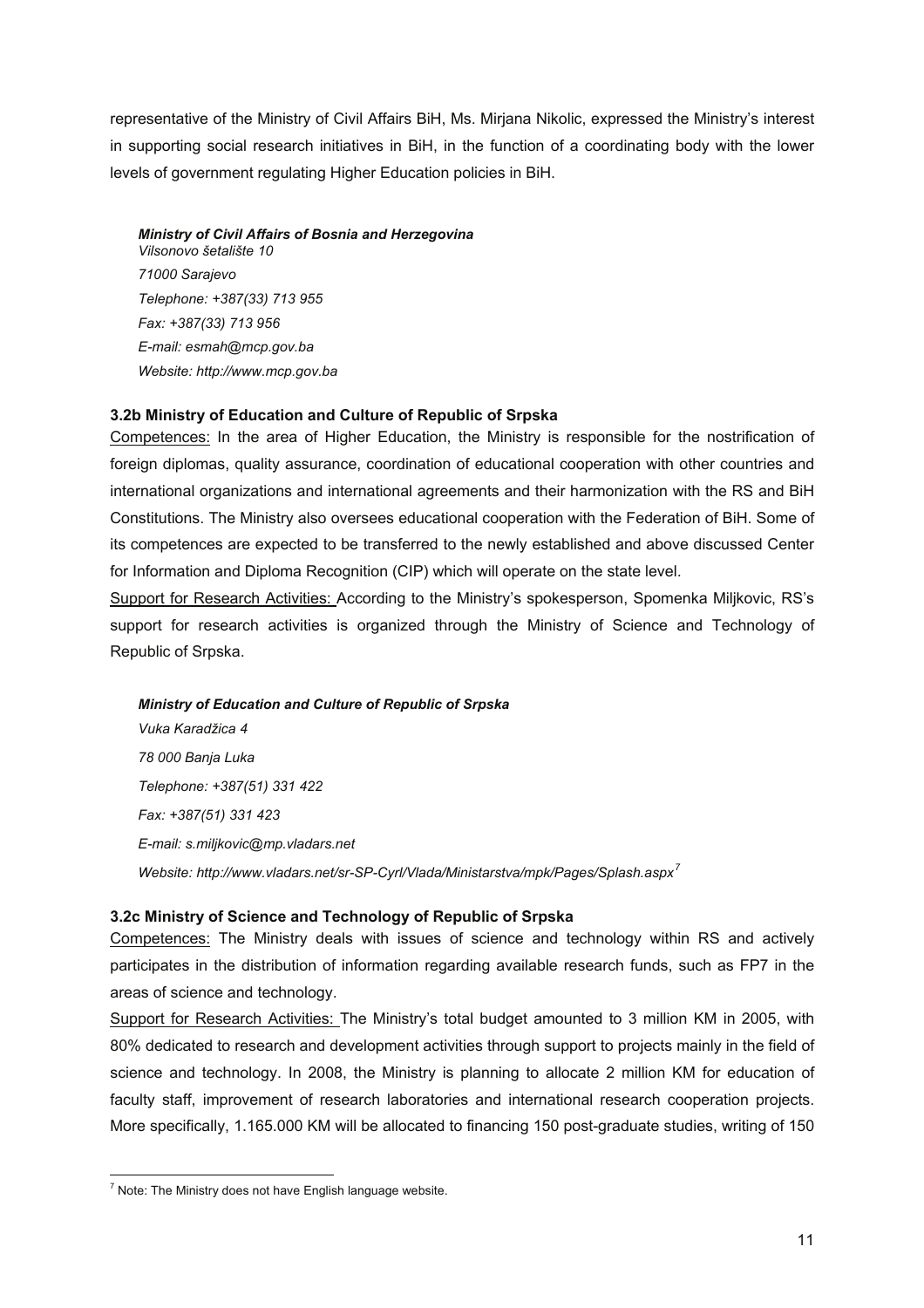<span id="page-11-0"></span>MA and 100 Doctoral theses and 30 Doctoral studies. This budget marks a 30% increase from the Ministry's 2007 budget for the same purposes.

According to Vinko Bogdan, the Ministar's aide, the decision has been made to decrease the financial support for social studies, because of the lack of balance present in the previous budgetary allocations where almost 70% of financed research activities were in the social sciences field. For the support for international research cooperation (participation at international conferences, study visits and similar activities) in 2008 the Ministry will allocate 350.000 KM, where the priority will be given to the candidates employed at the research institutions in RS.

The Center for Project Management has been established under the Ministry, with the specific purpose of encouraging research activities and participation of RS Universities and private companies in collaborative EU programs. The carriers of the Center's activities relating to the development of research capacities in RS are University of Banja Luka, University of East Sarajevo and the Ministry. The Center has a very ambitious mission of creating a Nucleus which would actively provide information, education and support in the research project application process.

*Ministry of Science and Technology of Republic of Srpska Administrativni centar RS 78000 Banja Luka Telephone: +387 51 338 731 E-mail: [s.rajcevic@mnk.vladars.net](mailto:s.rajcevic@mnk.vladars.net)  Website:<http://www.vladars.net/sr-SP-Cyrl/Vlada/Ministarstva/mnk/Pages/Splash.aspx>[8](#page-11-0)*

#### **3.2d [Ministry of Education and Science of BiH Federation](http://www.fmon.gov.ba/)**

Competences: The Federal Ministry of Education and Science performs administrative, professional and other tasks on the Federal level, as laid down by the legislation in, among other areas, validation of the foreign school certificates and diplomas, training and professional specialization of the teaching staff, standards for university-level education, development of scientific activity, protection of copyrights and intellectual property, coordination of scientific-researching activities, development of the scientific-researching institutions, encouragement of fundamental applied researches, development of investment technologies and human resources in scientific-researching field.

Support for Research Activities: The Ministry has provided support, by funding or co-funding the projects in the area of education and science, divided under topical areas of: raising student standards; quality assurance and reconstruction of schools; and supporting science and scientific institutions important for Federation BiH.

Relating to the research encouraging initiatives, 610,000.00 KM have been used to support scientificresearch and research-development projects in 2007; 350,000.00 KM had been used to provide

 $\overline{a}$ <sup>8</sup> Note: The Ministry does not have English language website.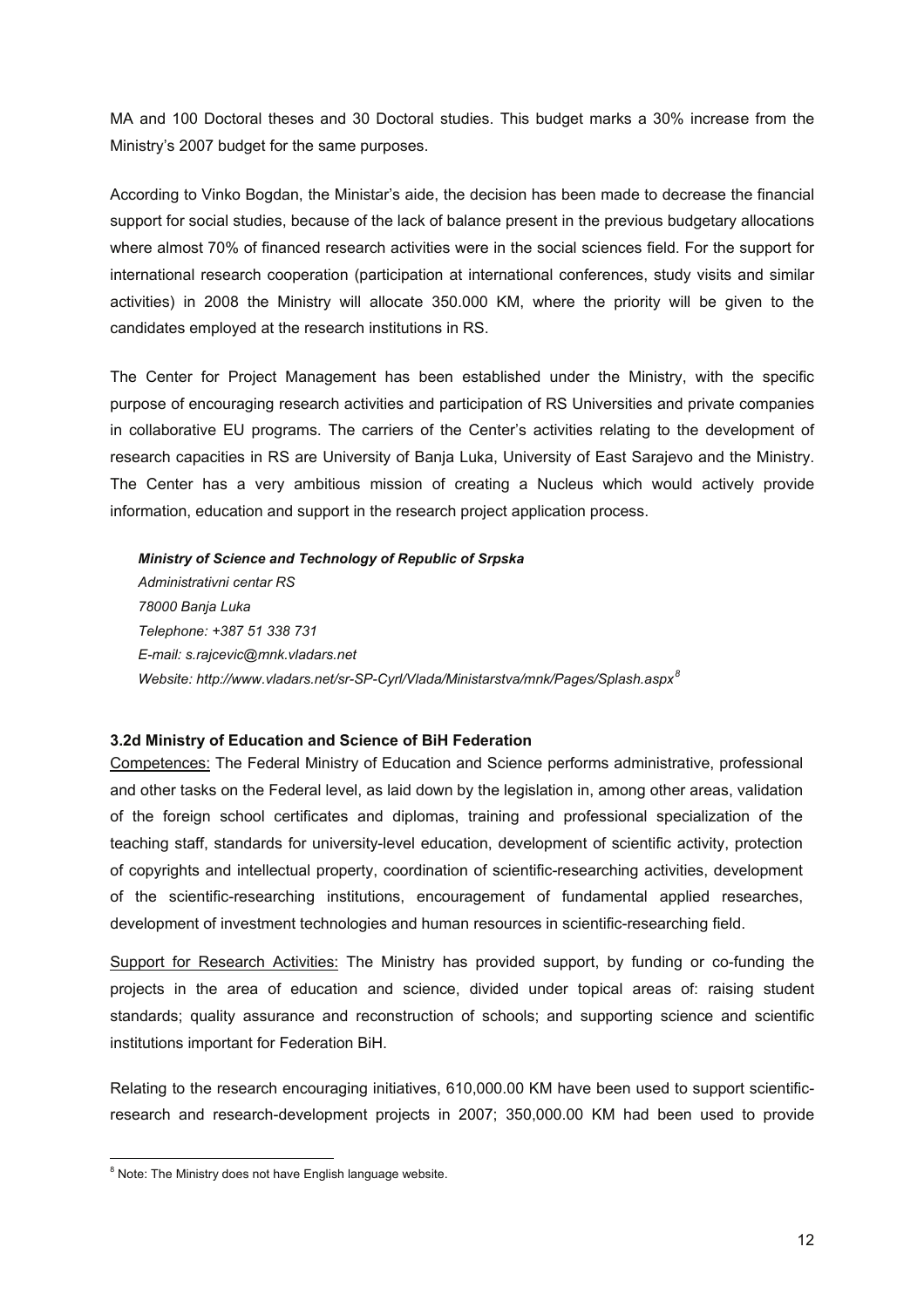<span id="page-12-0"></span>support to scientific institutions and researches important for Federation BH; 250,000.00 KM has been provided for support to scientific research work in postgraduate master and doctoral studies and work on master and doctoral thesis; 275,000.00 KM has been provided for equipment for scientific research institutions, scientific books, access to international scientific data base and publishing scientific magazines and 200,000.00 KM has been provided for scientific and technological international cooperation, international scientific assemblies and stimulation of young scientists and innovators.

#### *[Ministry of Education and Science of BiH Federation](http://www.fmon.gov.ba/)*

*Mostar Headquarters Stjepana Radića 33 88 000 Mostar Telephone: +387(36) 355 700 Fax: +387(36) 355 742* 

*Sarajevo Office Obala Maka Dizdara 2 71 000 Sarajevo Telephone /Fax: +387(33) 276 380 E-mail: [fmonks@bih.net.ba](mailto:fmonks@bih.net.ba), [fmon@bih.net.ba](mailto:fmon@bih.net.ba)  Website: http://www.fmon.gov.ba/* 

#### **3.3 Cantonal Ministries of Education**

 $\overline{a}$ 

The following ministries regulate educational policies of their respective cantons in the Federation of BiH. Cantonal parliaments in the FBiH have established their own laws for higher education. In 1999, Sarajevo, Bihac and Tuzla cantons adopted new Higher Education laws. The two Universities in Mostar use the law adopted in 1990. The most advanced developments have been made in the Law of the Tuzla Canton where legal personality of faculties has been abolished and the position of the rector was strengthened, based on which the University of Tuzla became the first integrated university in BiH. "Due to the current legislation and diverse governance there is **very limited coordination** at any level of education between the entities or among cantons in FBiH."<sup>[9](#page-12-0)</sup>

The Cantonal governments finance the higher education institutions within their cantons. For example, the Sarajevo Canton provides the average of 60% of University of Sarajevo budget funds (the remaining 40% are covered by what is described as "independent income").<sup>[10](#page-12-0)</sup>

#### • **[Ministry of Education and Science of Sarajevo Canton](http://www.monks.ba/)**

Competences: In the area of higher education the Ministry oversees the education system related policies in the Sarajevo Canton, and more specifically oversees the work of the University of Sarajevo and legally recognized private higher education institutions.

Support for Research Activities: The Sarajevo Canton is the only canton within the BiH Federation which has voted a **Science Law** for the organization of research activities within its territory. It has established a **research fund** with the budget of 1.5 million KM to support research projects. The evaluation of proposed projects is conducted by the experts under the responsibility of the **Academy of Sciences and Arts of BiH**. The Ministry has recently created a new department of informatics

<sup>9</sup> European Comission. Tempus Project Country Overview. Overview of Higher Education System in Bosnia and Herzegovina.<br><sup>10</sup> University of Sarajevo, Internal Self-Evaluation of the Current Situation, Sarajevo, January 2004.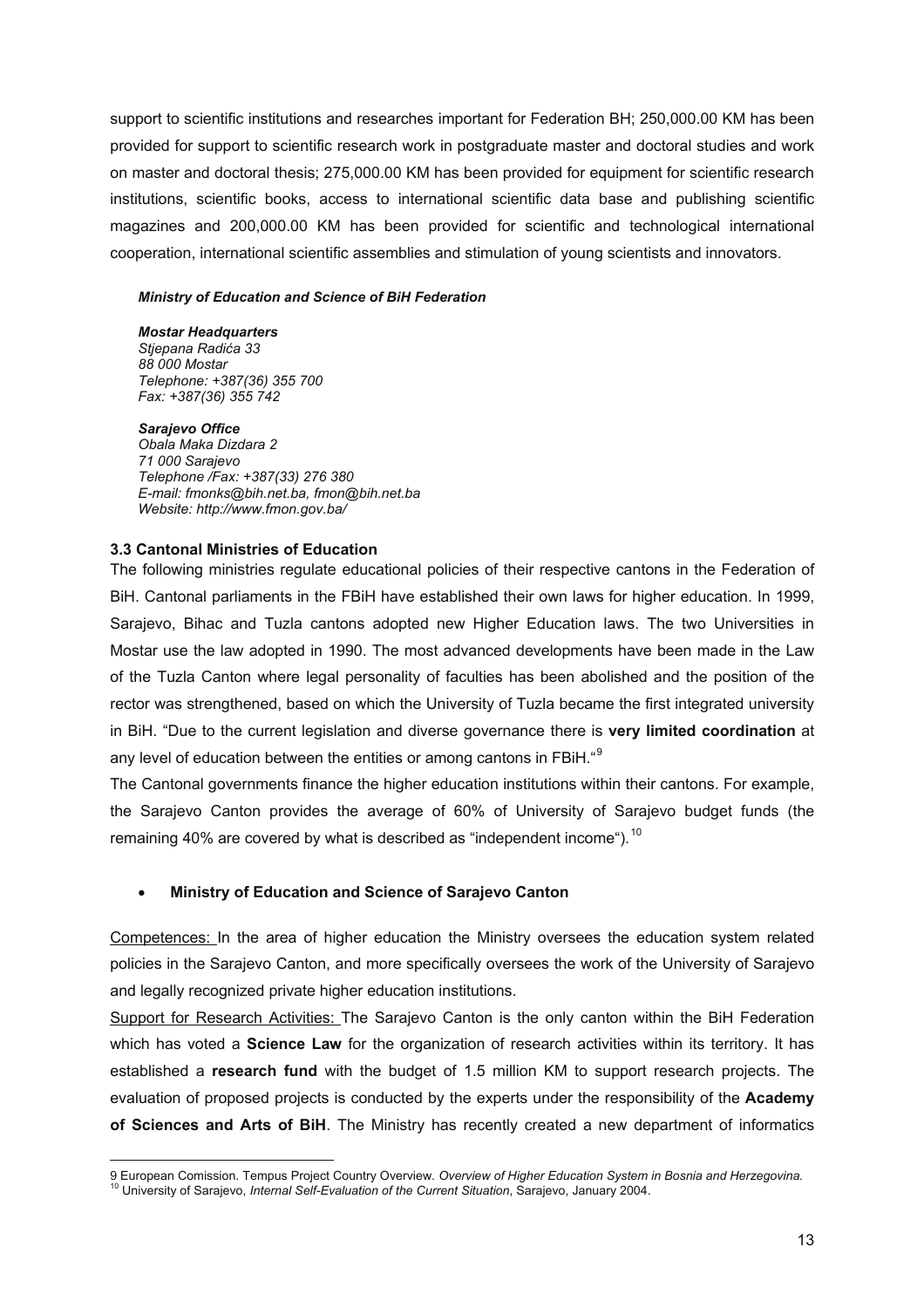<span id="page-13-0"></span>which gives access to an ensemble of 46 scientific journals through *Science Direct*, enabling access to the international scientific literature.<sup>[11](#page-13-0)</sup> In 2007 the Ministry has provided financial support for 93 MA and 47 Doctoral candidates at the universities in BiH as well as in cooperation with foreign universities. In providing financial support, the Ministry does not distinguish social from natural sciences research projects.

*[Ministry of Education and Science of Sarajevo Canton](http://www.monks.ba/)  Reisa Džemaludina Čauševića 1 71 000 Sarajevo Telephone: +387(33) 562 128 Fax: +387(33) 562 218 E-mail: zsretko@ks.gov.ba Website: http://www.monks.ba* 

*[Ministry of Education, Science, Culture and Sport of Bosnia-Podrinje Canton](http://www.bpkgo.ba/en/government.html)  Kulina bana 3 73 000 Goražde Telephone: +387(38) 224 259 E-mail: bpkminis@bih.net.ba* 

#### *[Ministry of Education, Science, Culture and Sport of Herzegovina-Neretva Canton](http://www.mpzks-hnzk.gov.ba/)  Stjepana Radića 3*

*88 000 Mostar Telephone: +387(36) 316 792 Fax: +387(36) 316 792 E-mail: info@mpz-hnyk.gov.ba* 

#### *[Ministry of Education, Science, Culture and Sport of Tuzla Canton](http://www.monkstk.ba/)*

*Slatine 2 75 000 Tuzla Telephone: +387(35) 281 296 Fax: +387(35) 283 340 E-mail: monks@tk.kim.ba; hdjulaga@tk.kim.ba Website: http://www.vladatk.kim.ba/Ministarstva/MONKS.htm[12](#page-13-0)* 

#### *[Ministry of Education, Science, Culture and Sport of Una-Sana Canton](http://www.vladausk.mapabih.com/index.php?&s_id=936&c=sadrzaj)*

*Alije Đerzeleza 6 77 101 Bihać Telephone: +387(37) 227 787 (ext. 189) Fax: +387(37) 223 441 E-mail: izolda@simko-bih.com* 

*[Ministry of Education, Science, Culture and Sport of Western-Herzegovina Canton](http://www.minpro-zzh.gov.ba/)  Stjepana Radića 3 88 220 Široki Brijeg Telephone: +387(39) 703 230 Fax: +387(39) 703 235 E-mail: pero.zelenika@tel.net.ba*

*[Ministry of Education, Science, Culture and Sport of Zenica-Doboj Cantom](http://www.zdk.ba/Ministarstva/Ministarstvo%20za%20obrazovanje/Ministarstvo_za_obrazovanje.htm)  Kućukovići 2 72 000 Zenica Telephone: +387(32) 243 120 E-mail: minobzdk@bih.net.ba* 

 $\overline{a}$ 

<sup>&</sup>lt;sup>11</sup> G*uidelines for Science and Research Policy in Bosnia and Herzegovina*, UNESCO 2006.<br><sup>12</sup> Note: The Ministry does not have English language website.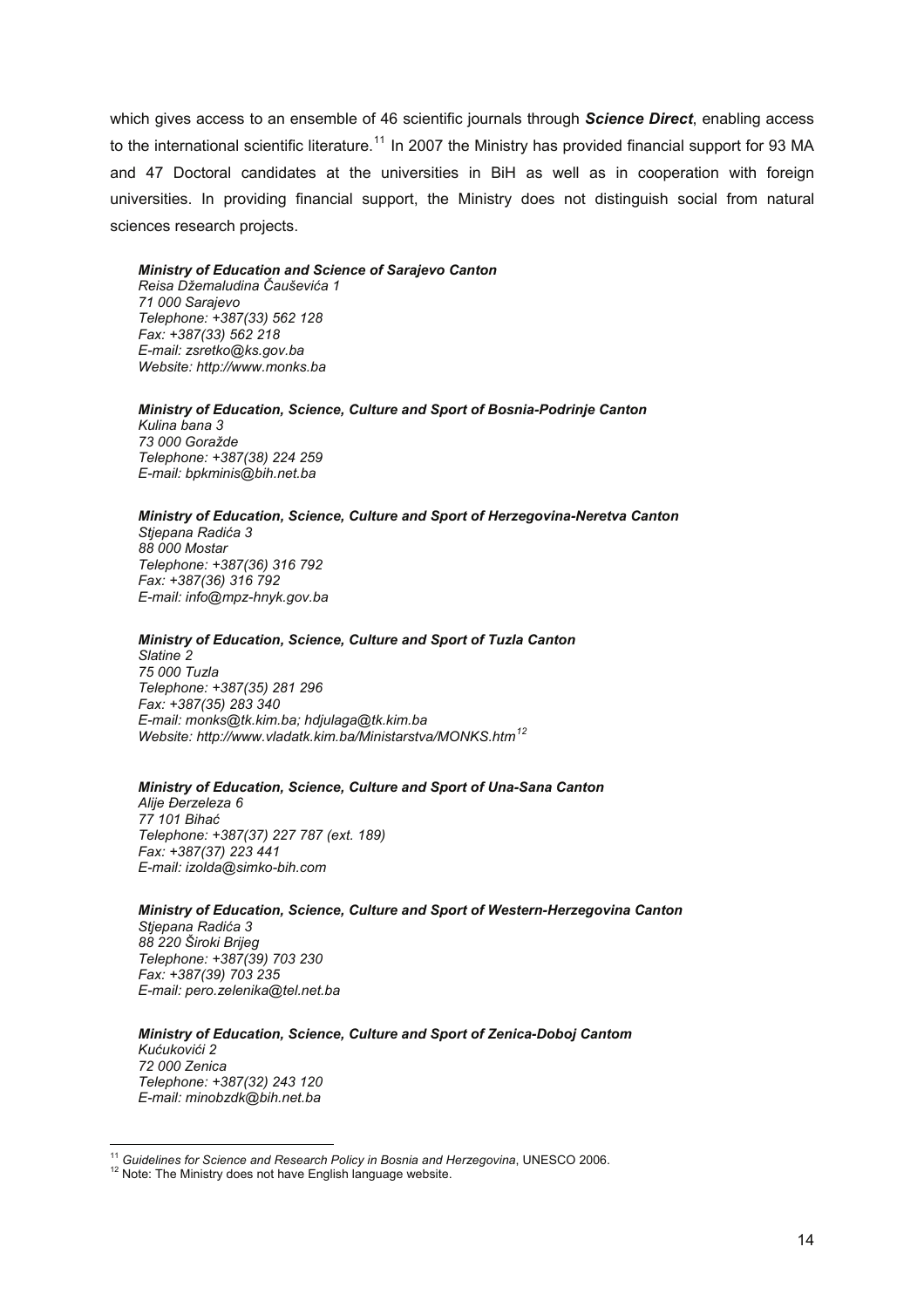#### <span id="page-14-0"></span>**3.4 International Actors and Higher Education System**

Considering the complex political structure and the role of international community in BiH, international actors ought to be included in the analysis of the education system reform and identifying the potential research initiatives project partners. Organization for Security and Cooperation in Europe (OSCE) is primarily responsible for education policy development, while the highest political authority is held by the Office of the High Representative (OHR). Other active participants in the education system reform were and continue to be the World Bank and increasingly the EU Commission and the Council of Europe. The efforts made by these international institutions to reform the education system have concentrated mainly on the legislative project.

## **3.4a OSCE**

OSCE has played an active role in education reform in BiH since July 2002, when it assumed a leading role in the co-ordination and facilitation of the work of the International Community in the BiH education sector. As educational reforms have continued, OSCE's primarily political role has evolved into one based on consensus-building, information-sharing, monitoring and reporting on reforms and reform implementation, and encouraging the BiH authorities to uphold their domestic an international commitments. OSCE has an extensive field presence with education staff deployed in [24 field offices](http://www.oscebih.org/overview/field.asp?d=7) across BiH. Currently, OSCE focuses on two objectives: the establishment of a state-level education system governing body; and the long term curriculum development. The Mission's Education Program is currently divided into five portfolios, all of which work towards the Program's two main objectives: Coordination/Political support; [Legislation](http://www.oscebih.org/education/legislation.asp); [Access and Non-discrimination;](http://www.oscebih.org/education/access.asp) [Civic involvement in the](http://www.oscebih.org/education/civicschools.asp)  [education reform process;](http://www.oscebih.org/education/civicschools.asp) Finance and management in the education sector.

*OSCE Fra Andela Zvizdovica 1A 71000 Sarajevo Telephone: +387 (0)33 752 100 E-mail: [press.ba@osce.org](mailto:press.ba@osce.org)  Website: http://www.oscebih.org/oscebih\_eng.asp* 

#### **3.4b European Commission (EC) Delegation to Bosnia and Herzegovina**

In July 2006, the EC and the Ministers of Education signed a Memorandum of Understanding, committing to co-operate and further develop joint efforts, with the goal of establishing an efficient and functional structure of the education system. The Memorandum defined mechanisms for co-operation and a decision-making process. Through the EU support a reform of Vocational Educational Training (VET), has been launched through institution building, staff and curriculum development, teacher training and partnerships with EU schools. The emphasis is on bringing VET closer to the labor market. The EU has provided over 16 million Euros to support education sector through the Obnova, PHARE and CARDS programs.

*European Commission (EC) Delegation to Bosnia and Herzegovina Dubrovacka 6 71000 Sarajevo Telephone: ++387 (33) 254 700 Fax: ++387 (33) 666 037 E-mail: [delegation-bih@ec.europa.eu](mailto:delegation-bih@ec.europa.eu)  Website: http://www.delbih.ec.europa.eu/*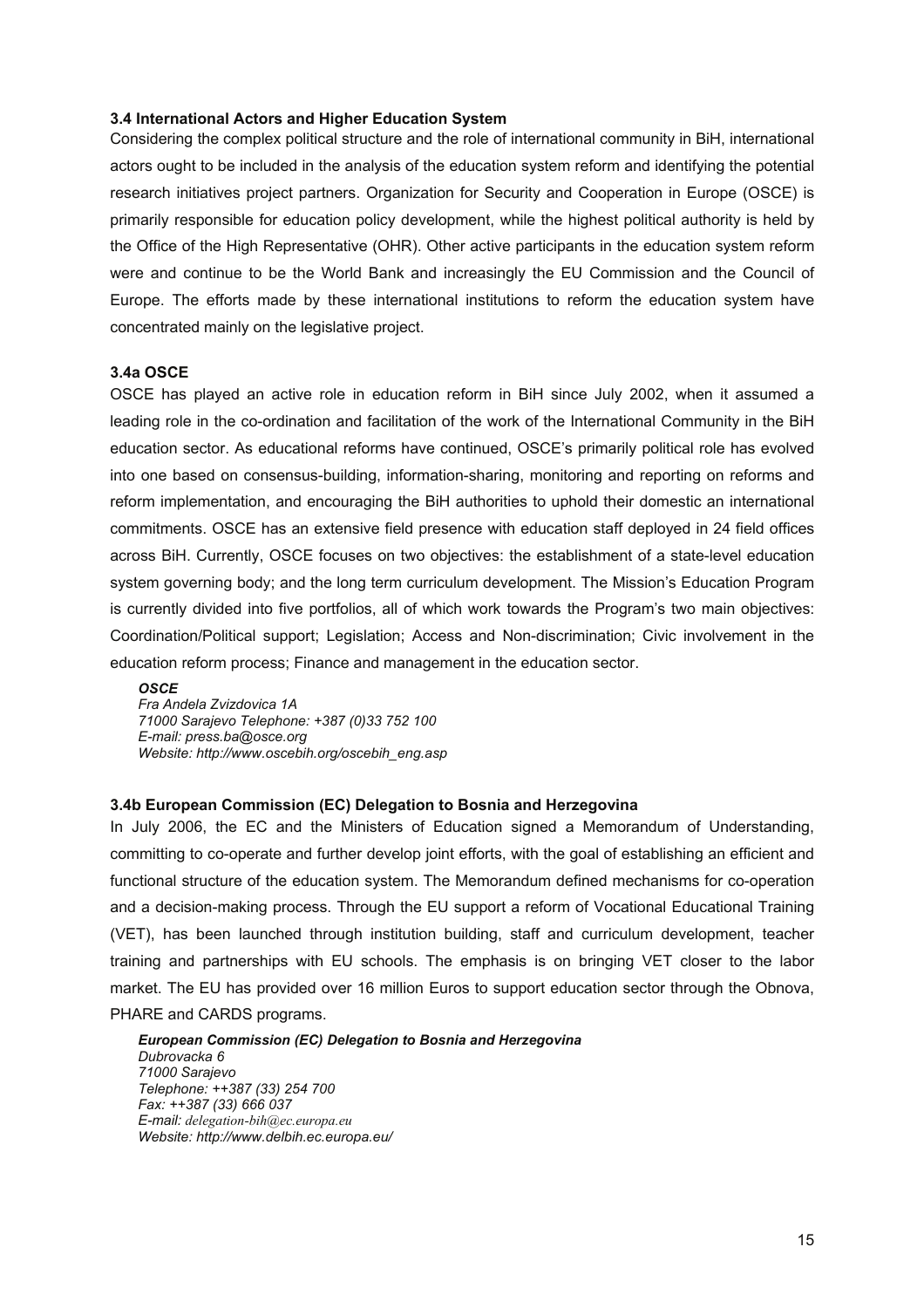#### <span id="page-15-0"></span>**Austrian Development Agency (ADA)**

Some of the thematic priorities of ADA are education and training, science and research for development. While in other countries of the region (Albania, Macedonia, Montenegro Serbia and Kosovo) ADA supports reduction of the unemployment through investments in vocational education, one of the cooperation priorities in BiH has been the modernisation of the educational system where cooperation with universities is the centrepiece.<sup>[13](#page-15-0)</sup> With its different programmes (Course Development Programme, the Balkan Case Challenge and the Brain Gain Programme) it contributes to implementing the requisite European standars (Bologna Process, Lisbon Convention) with 27.23% of its total investments in 2006 in BiH.

*Website: [http://www.ada.gv.at](http://www.ada.gv.at/)* 

#### **3.4c Open Society Fund BiH**

The Open Society Fund Bosnia and Herzegovina was founded in 1993 and has been developing program objectives dedicated to its overarching idea of developing an open society in Bosnia and Herzegovina. The priority program areas in the period between year 2004 and year 2006 are Education, Law, Civil Society, Roma, and Local Governance.

In 2004, A "Policy Development Fellowship Program" has been launched by the Open Society Fund BiH, with the aim to strengthen the domestic policy community. The fellowship program provides an opportunity for selected fellows to collaborate with the Open Society Fund in conducting policy research, writing a policy study and participate in advocacy and dissemination of policy recommendations. The main goal of the Program is to improve BiH policy research and to contribute to the development of a policy-making culture based on informative and empirically grounded policy options.

*Open Society Fund Maršala Tita 19/III 71000 Sarajevo Tel/fax: +387(33) 444 488 E-mail: [osf@soros.org.ba](mailto:osf@soros.org.ba)  Website: http://www.soros.org.ba/!en/fod\_bih.htm* 

## **3.4d Konrad Adenauer Stiftung Office in Sarajevo**

Konrad Adenauer Stiftung Office in Sarajevo was opened in February 1997. The Stiftung aims at helping development of democratic consciousness in Bosnia and Herzegovina through implementation of projects in political, economic, scientific and administrative sector. Regarding the support to researchers in Bosnia and Herzegovina, the Stiftung has opened a Call for Papers for publication project "Introduction into the Political System of Bosnia and Herzegovina" in late February 2008 in cooperation with Sarajevo Open Centre<sup>[14](#page-15-0)</sup>. The aim of the project is: to publish the first introductory textbook on the political system of Bosnia and Herzegovina, to educate young researchers in BiH in the field of methodology and scientific research, to build capacities, through qualification/seminars and

 $\overline{a}$ 

<sup>&</sup>lt;sup>13</sup> ADC Report 2006, Regions and Priority Countries

<sup>14</sup> More about Sarajevo Open Centre can be found at [http://www.soc.ba](http://www.soc.ba/)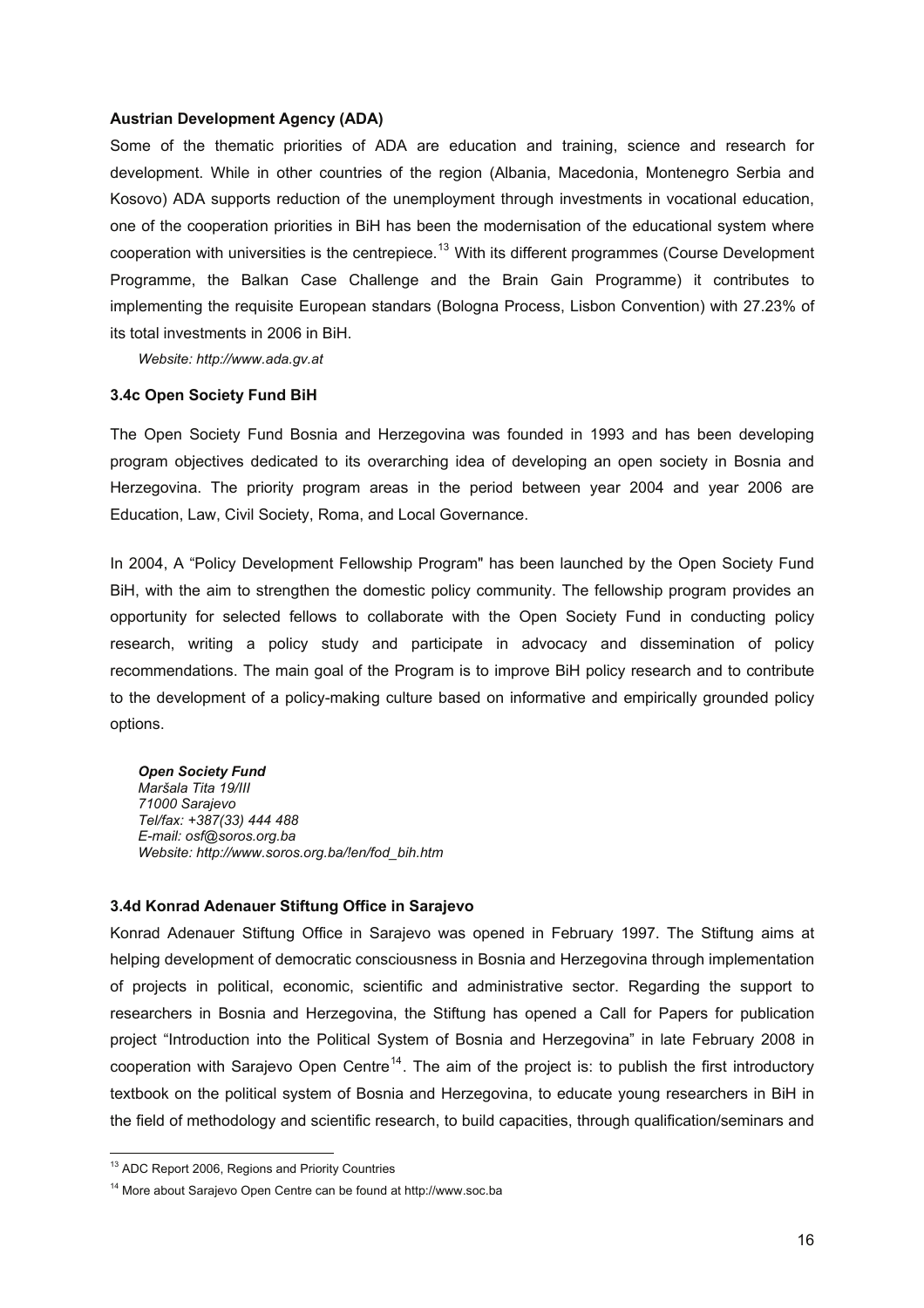<span id="page-16-0"></span>publication activities and to support networking of young BiH researchers in the area of social/political science and breaking boundaries between academic communities in the country.<sup>[15](#page-16-0)</sup>

*Konrad Adenauer Stiftung Office in Sarajevo Pruščakova 23 71000 Sarajevo Telephone: ++387 (33) 215 240 Fax: ++387 (33) 213 239 E-mail: [kas@bih.net.ba](mailto:kas@bih.net.ba) Website: [www.kas.de](http://www.kas.de/)* 

## **3.5 Higher Education System Reform and the Bologna Declaration**

The Bologna Declaration, signed in June 1999 and based on the Sorbonne Declaration of 1998, calls for the harmonization of Higher Education qualification systems in Europe, mutual recognition of degree qualifications and increased staff and student mobility within Europe. The ultimate aim is to establish a European Higher Education Field. Its main underlying objectives are to foster compatibility within Europe and with other world regions; flexibility through credits and mobility; employability by more diverse curricular profiles; efficiency through reduced duration of degrees programs and fewer drop-outs; mobility and competitiveness through easier external recognition.

As the signatory of the Bologna Declaration, Bosnia and Herzegovina has committed itself to the process of higher education institutional reform and the higher education institutions in BiH have started implementing the provisions of the Bologna Declaration.

Today, BiH universities and relevant government agencies face considerable challenges in implementing provisions relating to introduction of **European Credit Transfer System, student mobility, research activities, Diploma Supplements, quality assurance and monitoring and all other elements of the Bologna Process**.

The Federation Ministry of Education and Science expressed their commitment to act in compliance with the Bologna Declaration and take all the responsibilities arising from it, in a Letter of Intent dated 16 April 2002. The document titled Education Reform in Bosnia and Herzegovina was presented to the Peace Implementation Council in Brussels on November 21, 2002. Both Federation BH and Republic of Srpska endorsed the document containing clear guidance for the higher education reform, within the Bologna process. The **Higher Education Coordination Board of BiH** plays the role of a higher education reform coordinator. Majority of universities in Bosnia and Herzegovina adopted the **"Plan for Institutional Development of the Universities in 2003-2010"** while developing their own timeframe for the Declaration's adoption. Furthermore, with the highly decentralized Faculties of Bosnia and Herzegovina's universities, even within universities different departments have set often completely different agendas and timeframes for the Declaration's implementation. This means that

 15 Information taken from [http://www.kas.de/proj/home/pub/41/15/dokument\\_id-13142/index.html](http://www.kas.de/proj/home/pub/41/15/dokument_id-13142/index.html) (accessed on March 13, 2008)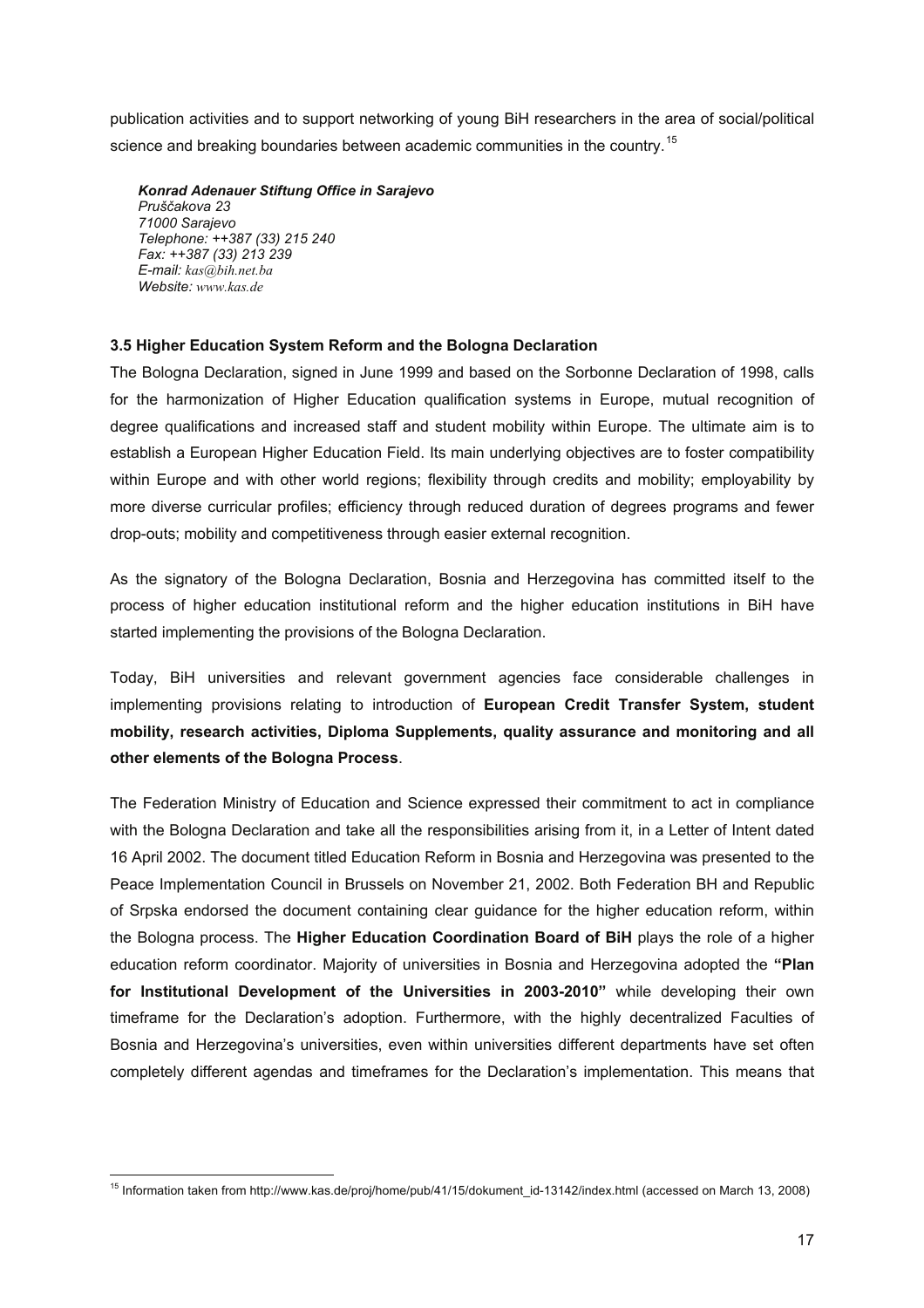<span id="page-17-0"></span>one ought to be wary of the University level policies and reports as they don't provide a comprehensive picture of the Reform's status and Bologna Declaration's implementation.<sup>[16](#page-17-0)</sup>

# **4. Higher Education Institutions Capacity Evaluation**

## **4.1 University of Sarajevo**

Organizational Structure Overview: University of Sarajevo is the oldest and largest university in Bosnia and Herzegovina, with **23 faculties and academies and associate members**. The approximate number of enrolled **students is 55,000 with 1.640 members of teaching staff, and 893 nonacademic staff.** It is a **highly decentralized** institution where faculties and academies are geographically and administratively largely independent. Nonetheless, the need for centralization and development of the University Campus has been recognized.

When it comes to the university's governing bodies, the Sarajevo Canton appoints a Board of Directors/Trustees of seven to nine members, which governs the University. All the institutions within the University have the same governing structure. The Sarajevo Canton also appoints a three member Supervising Board of Directors, which controls the University financial transactions.

The University Senate is the highest academic body of the University, whose members are representatives from all the higher education institutions within the University and a representative of students. The Senate is responsible for dealing and addressing the issues relating to teaching process, academic and scientific work, and to provide for the quality of teaching and research process.<sup>[17](#page-17-0)</sup> The highest academic body of individual faculties is All-Faculty Council whose members are professors, associates and student representatives.

Research Activities: It is generally understood that the University of Sarajevo requires major reform, primarily in the areas of centralization, quality assurance and scientific research initiatives. Creation of the **Centre for Research Promotion** should be one of University's strategic priorities (as outlined in the University's Self-Evaluation). As suggested by this document, the Centre should include a "large database about every individual, department or institution in terms of their competence and service they can render to their environment.<sup>"[18](#page-17-0)</sup> In 2004 University of Sarajevo launched a Tempus Project "Introduction of the ECTS at BH universities", as a part of which it published a set of guides for the faculty and university administrators about the Bologna Process and ECTS implementation. The project evaluation however points out that the reform and the application of Bologna Declaration's provisions remain largely theoretical with very little or no change in practice.

The University of Sarajevo stands out in BiH with over 30 international cooperation agreements, in the framework of different programs. Most of the agreements are with European universities, and there are three agreements of general cooperation with American universities (Pittsburg, Dayton and

 $\overline{a}$ <sup>16</sup> This section is based on the study co-authored by the author of this report: Application of the Bologna Declaration in Bosnia *and Herzegovina's Higher Education System – Impact Assessment Study, July 2007.* 17 University of Sarajevo, *Internal Self-Evaluation of the Current Situation*, Sarajevo, January 2004.<br><sup>17</sup> University of Sarajevo, *Intern*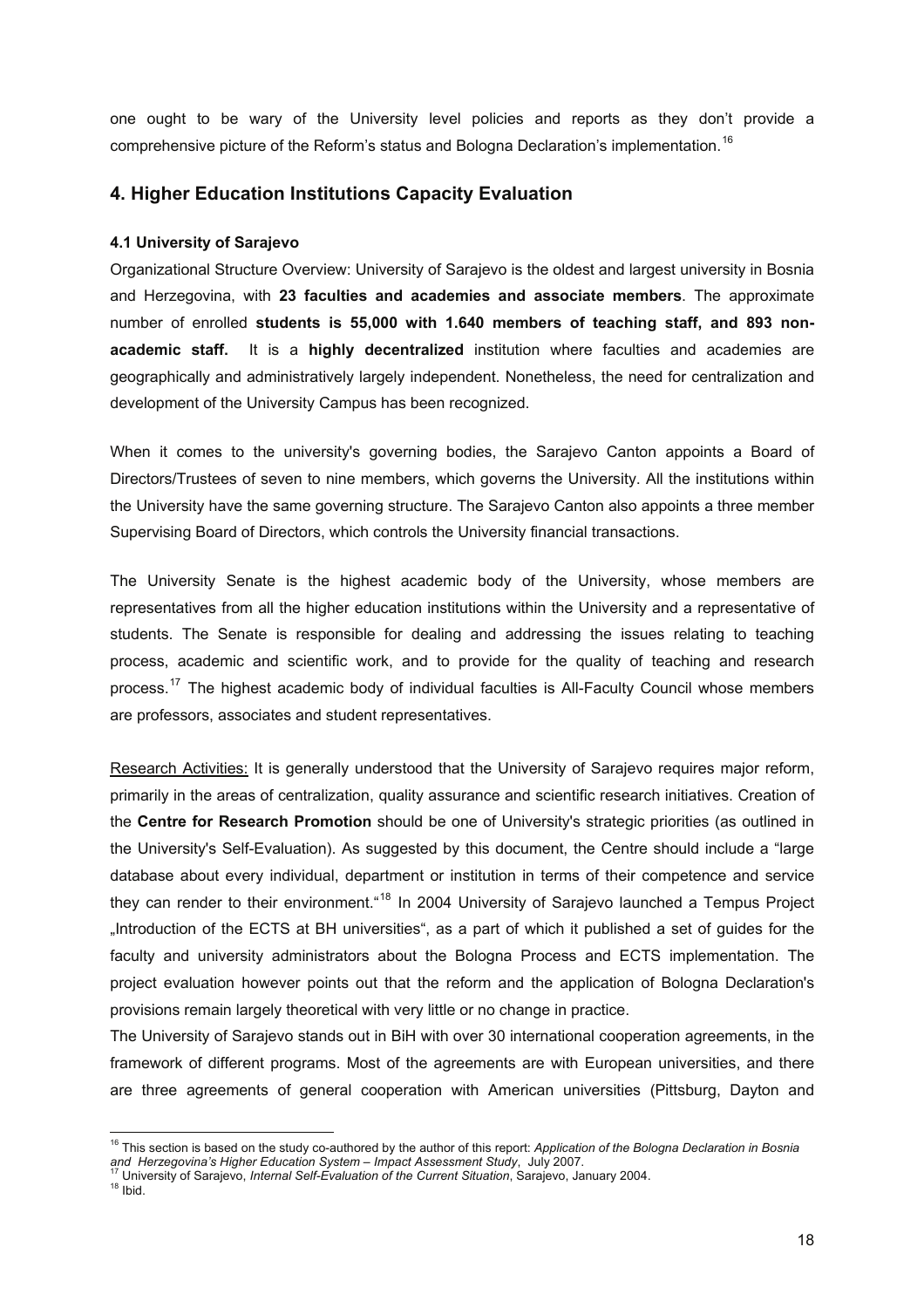<span id="page-18-0"></span>Harvard), as well as the one with China (Zhongnan University). Three postgraduate studies are organized with universities form Italy (''Human Rights and Democratization in South-East Europe'' - University of Bologna, ''State Management and Humanitarian Affairs''- University ''La Sapienza'' - Roma and ''European Studies'' – University of Bologna) Furthermore, the University has partner relations with over forty Universities in Europe, USA, Canada and Arab countries.

*University of Sarajevo Obala Kulina bana 7, 71000 Sarajevo*

*Rector Telephone : +387(33) 663 392, Fax: +387(33) 663 393 Secretary General Telephone: +387(33) 668 250, Fax: +387(33) 663 393 Department for international co-operation Telephone : +387(33) 668 454 Fax: +387(33) 215 504* 

*Website:<http://www.unsa.ba/eng/ouni.php>*

## **4.1a Faculty of Political Science - Social Research Institute**

Organizational Structure Overview: The Faculty of Political Science of the University of Sarajevo was formally established in 1961, continuing the operation of the previously existing Political Science School. The Faculty contains the **Political Science Department**, the **Department of Sociology**, the **Department of Journalism**, the **Security Studies Department**, and the **Department of Social Work**. The Faculty has a doctoral program since 1970. There are currently **2100 enrolled students** (of which one half are full time students). The Faculty is undergoing needed reform and Bologna Declaration application with the appointment of the new Dean and new faculty member appointments. Part of this initiative is creation of the Social Research Institute, headed by Dino Abazovic.

Research Activities: The Institute's priority is to place particular attention on empirical research projects, which, according to Mr. Abazovic have been severely neglected in the BiH's Social Sciences research field. In doing so, the Institute plans to provide space for junior faculty members and researchers with research potential but without necessary logistical and administrative support. The Institute is yet in its initial stages, and has recently been granted new office space in the Faculty of Political Science building. There are three major planed projects to be implemented in year 2008-2009 by the Institute as a leading institution, and we are currently in the process of writing project proposals and identifying possible partner institutions.

The working title of the Institute's first project is *State of Research in the Field of Social Sciences in Bosnia and Herzegovina: the Assessment Study and Critical Evaluation*. Project will provide an overview of existing research activities in the field of social studies primarily at the BiH universities, evaluate university research capacities and examine the causes of the major problems for the research activities in the field of social sciences in BiH. The next project is entitled *Value-based Relations of BiH Political Elites towards Bosnia and Herzegovina and European Union*. The main aim of the project is to study the constitution of the political elites in post-Dayton BiH. Indicators of political elites' values and attitudes will be examined in order to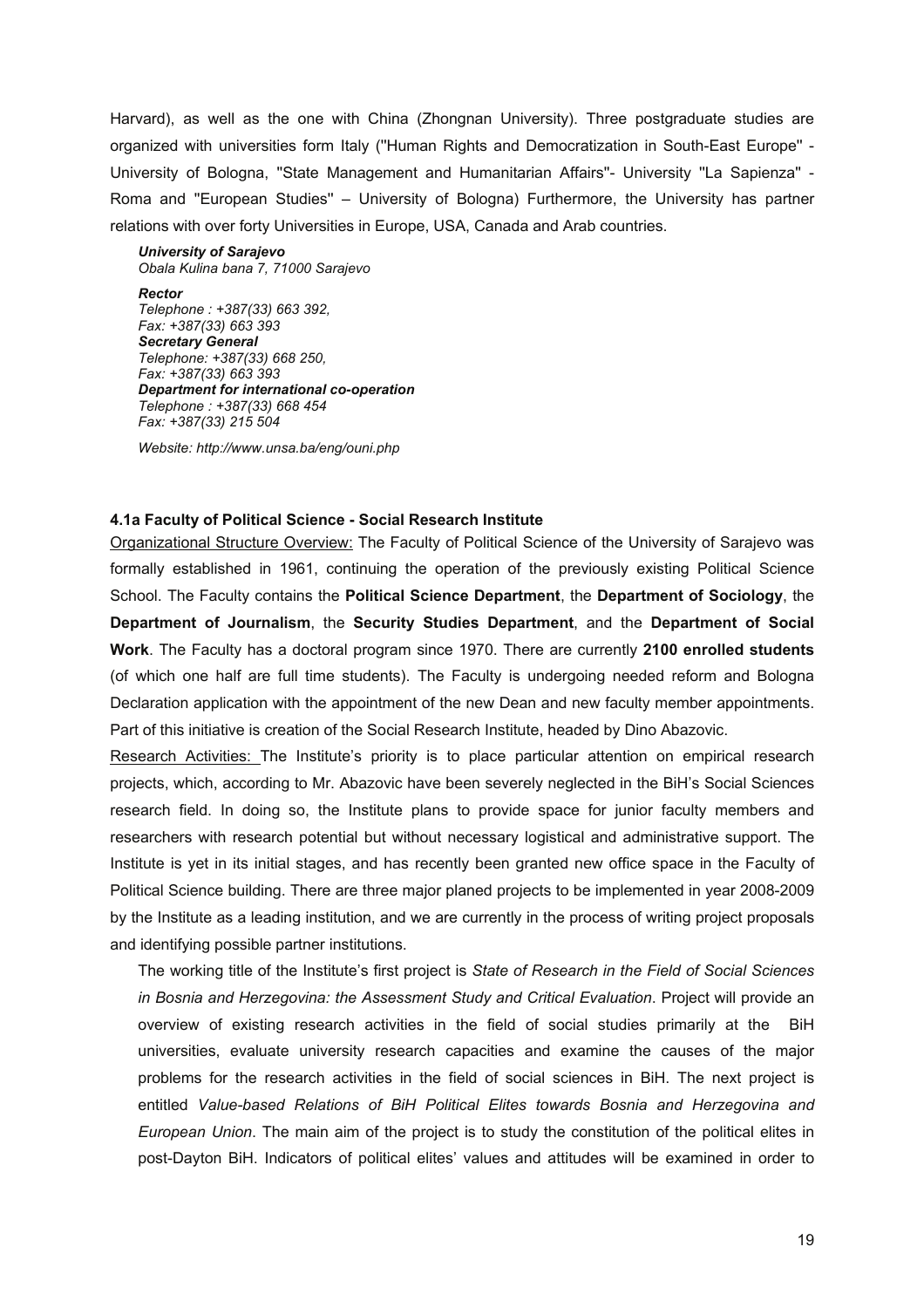<span id="page-19-0"></span>understand existing dichotomies and political hypocrisies in domestic political elites' stance towards BiH State and EU.

Finally, project entitled *Inter-ethnic Relations in BiH in the processes of European Integration* will examine the role and influence of the European integration processes on the ethno-social distance between three major groups in BiH (Serbs, Croats and Bosniaks). Project looks to identify whether and how processes of European integrations influence ethno-social distance among BiH population. All three projects are planned to last for one year.

*Faculty of Political Science Skenderija 72 71000 Sarajevo Telephones: + 387(33) 203 562 + 387(33) 665 018 + 387(33) 205 609 Fax: +387(33) 666 884 + 387(33) 216 477 E-mail: fpn.dek @ bih.net.ba Website: www.fpn.unsa.ba* 

## **4.1b Human Rights Centre of the University of Sarajevo**

Organizational Structure Overview: The Human Rights Centre of the University of Sarajevo is an organizational unit of the University of Sarajevo. Its mission is to contribute to the implementation of international human rights through information dissemination processes and providing necessary documentation, lectures, expert advice, research and reporting and publishing relevant materials.

Research Activities: The Centre is participating in several research projects aiming to develop and strengthen social research activities in Bosnia and Herzegovina and to support BH researchers in their work. So far, the Centre is working on following research projects:

**Human Rights and Rights of Minorities in the Frame of Ethnic Conflict Cycl**e (MIRICO) project is European Commission FP6 project whose aim is to analyze the condition of human rights, including rights of minorities, and their influence on ethnic conflicts. The analysis will include the whole cycle of conflict, starting from the phase directly before the start of the conflict, the course of conflict to phases of reconciliation and reconstruction. The process of development of European Union foreign policy and shifting from reactive crisis management to regional stabilization and association will be analyzed in parallel with EU accession The project partners are 10 representative universities from Europe and Western Balkans and one of the partners is the Centre. The Centre engaged researchers to write reports each of covering specific topic. First B&H report titled "Ethno-mobilization and Organized Production of Violence in Bosnia and Herzegovina – Conscious Preparations" and the second titled "Conflict Settlement in Bosnia: Unbearable Lightness of Ethno-Political Being" were produced.

**Human Security in Western Balkans:** the Influence on Trans-national Terrorist and Criminal Organizations on the Peace Development Process in the Region (HUMSEC) is European Commission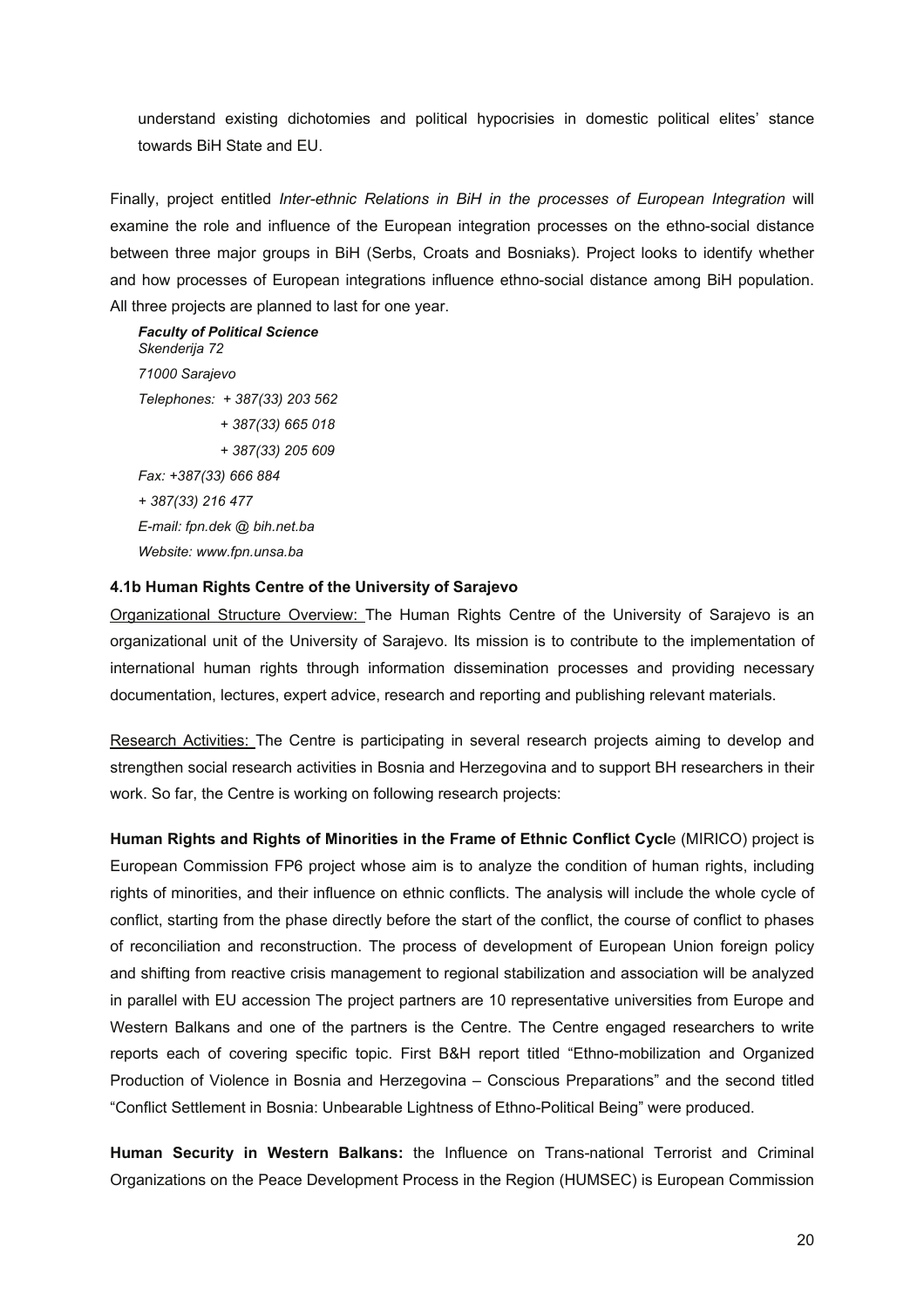<span id="page-20-0"></span>FP6 project which aims to contribute to better understanding of the relationship between trans-national terrorist groups and criminal organizations in the western Balkans and their role in the process of peace development in region. **All countries from the region are participating** in this project, with the **exception of Macedonia**. The project partners are representatives of universities from Europe and Western Balkans. The first paper titled "Development of Events in Bosnia and Herzegovina following the  $11<sup>th</sup>$  September 2001" and the second paper titled "The Role of External Factors in Fight against Trafficking in Person in BiH" were produced.

In 2007 the Centre has, in cooperation with Heinrich Boll Foundation Office in Bosnia and Herzegovina, realized research project **"Lost in Transition?"**. The main idea of the project was to gather information based on interviews in order to comprehend how members of the target group (persons born between 1968 and 1974 and lived/live in Bosnia and Herzegovina) understand the past, relate to present and think about the future. The result of this research project is a publication containing sociological analysis of interviews.

*Human Rights Centre of the University of Sarajevo University of Sarajevo Zmaja od Bosne 8 71000 Sarajevo Phone +387 (0)33 66 82 51 Fax +387 (0)33 66 82 51* 

*E-mail: General enquiries: [hrc\\_sa@hrc.unsa.ba](mailto:hrc_sa@hrc.unsa.ba) Library and Documentation: [library@hrc.unsa.ba](mailto:library@hrc.unsa.ba) Research and Development: [research@hrc.unsa.ba](mailto:research@hrc.unsa.ba)* 

*Website: http://www.hrc.unsa.ba* 

#### **4.1c Center for Interdisciplinary Postgraduate Studies – University of Sarajevo**

Organizational Structure Overview: The Center for Interdisciplinary Postgraduate Studies of the University of Sarajevo (CIPS) became one of the organizational units of the University Chancellor Office in October 2001. The Center has existed under its previous name, the Law Center, since 1995, as a macro-project created within the Open Society Fund BiH. The Law Center provided assistance in relation to legal issues relevant to the transition of BiH through review and reform of existing legislation. Based on this experience, the Center initiated the establishment of post-graduate programs in social studies.

CIPS focuses on the interdisciplinary education of a new generation of local experts. Today, CIPS is generally recognized as a "focal meeting point" for young social sciences experts. The activities of the Center include: organization and coordination of postgraduate studies**,** coordination of research activities, publishing, organization of local and international seminars, conferences and round tables, developing an academic network among universities and research centers in South-East Europe, scientific analysis and collection of information for "policy makers", and organization of the Film Festival "Pravo Liudski" The Center organizes the following four MA programs:

**European Regional Master in Democracy and Human Rights in South East Europe** (ERMADHR) was established through the joint efforts of several universities from Italy, Austria, and the region of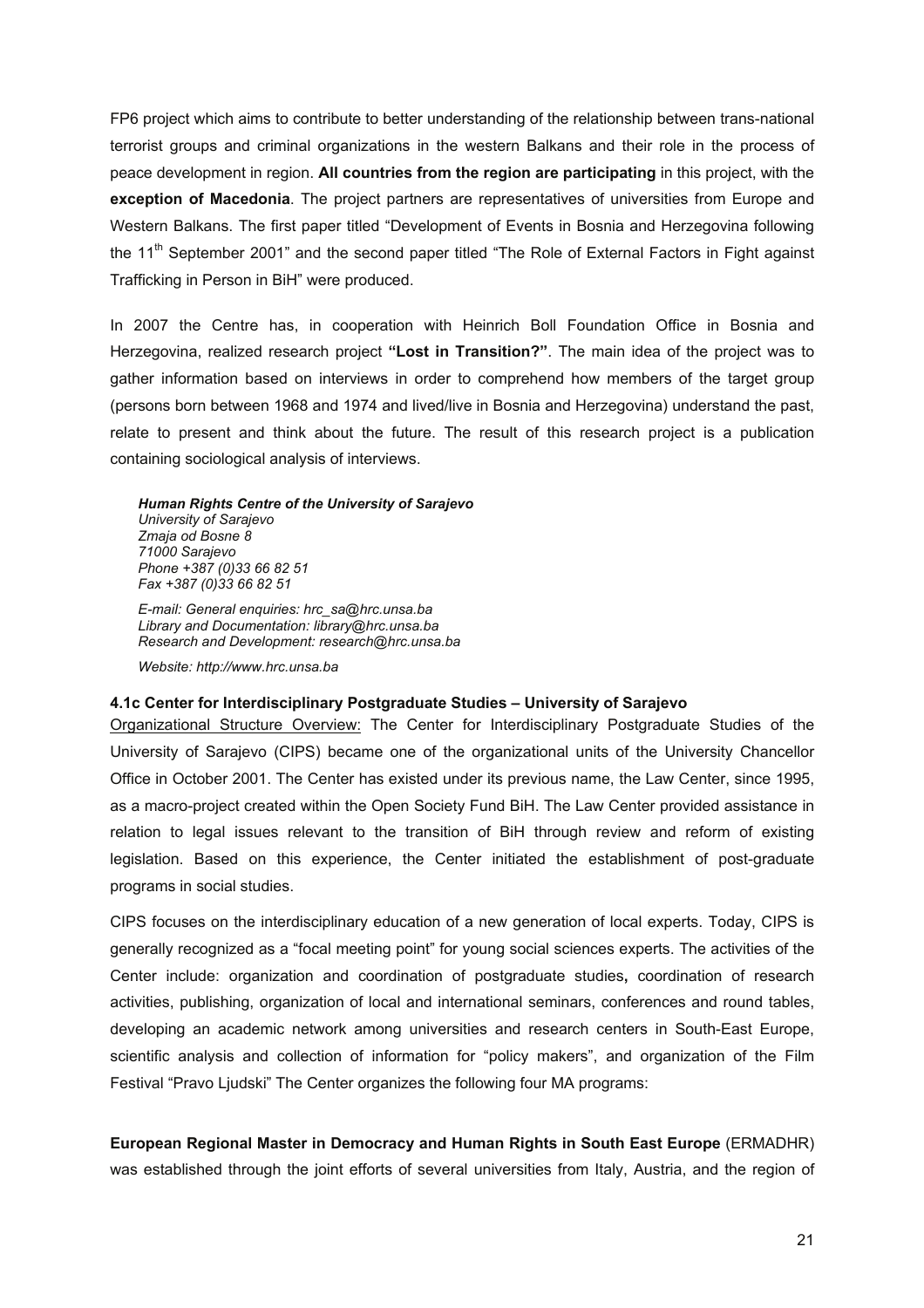South East Europe, and implemented together with the **University of Bologna**, Italy. ERMADHR is an intensive **one-year program taught in English**, and co-financed by the **European Commission and Italian Ministry of Foreign Affairs**. It represents an educational activity that promotes and develops a young generation of experts and officials for national administrations, inter-governmental and nongovernmental organizations, universities and think-thanks in South-East Europe. The program brings together more than thirty experts from the region, the European Union and the world. Thirty (30) places are reserved for the nationals of countries of South-East Europe (**Albania, Bosnia and Herzegovina, Croatia, Macedonia, Montenegro and Serbia**), and an additional 5 for the nationals of European Union countries. Nationals of other countries can also be enrolled into this program, but they have to cover the program costs themselves.

**European Studies (ES)** is a two-year Master of Arts Program organized in cooperation with the **University of Bologna, London School of Economics** and Political Science and the faculty of Economics of Sarajevo University. It focuses on several research areas related to European integration processes, through the analysis of the political, social, legal and economic structures in the countries of the European Union. The ES Program brings together more then fifty scholars and experts in the fields of law, political sciences, economics, philosophy, and sociology from around the world, and utilizes to the full BiH's pool of expertise.

**Master's Program in State Management and Humanitarian Affairs** (SMHA) is the international, interdisciplinary postgraduate program, jointly organized by the **University of Sarajevo, University of Belgrade, and La Sapienza University- Rome, Italy**. So far, the program has been supported by: The United Nations, SFOR- Stabilization forces in Sarajevo, Italian Ministry of Defense, (DIFECIV), Italian Ministry of Foreign Affairs (MFA), Italian embassies in Sarajevo and Belgrade, as well as "Mario Toscano" diplomatic institute of the Italian Ministry of Foreign Affairs. This program is designed to provide postgraduate students, especially the employees of public and private sectors, with professional knowledge to be used in the regional, national, and international institutions. Through this program students are introduced to good government practices, strategic governance of the public, private and non-profit organizations, crisis prevention and crisis management, as well as protection of human rights.

**Master's Program in Gender Studies** is a two year interdisciplinary program with the aim of providing education on methods, theories and concepts necessary for the study of gender, general and specific contexts, as well as conduct of research within this interdisciplinary area. The MA Program aims to contribute to the set up of experts' network ready for work in domestic, regional, international governmental and non-governmental, academic institutions etc., The structure of lectures and lecturers emphasizes regional approach in the study of gender. The Master's teaching staff is composed of university professors, experts from the field of gender, and experts from international and local non-governmental and governmental organizations. Besides teaching staff from the University of Sarajevo, teachers from numerous universities of South-East Europe and wider participate in the realization of the program. The program has been supported by: Swedish Government through the Swedish International Development Cooperation Agency (SIDA), Norwegian Ministry of Foreign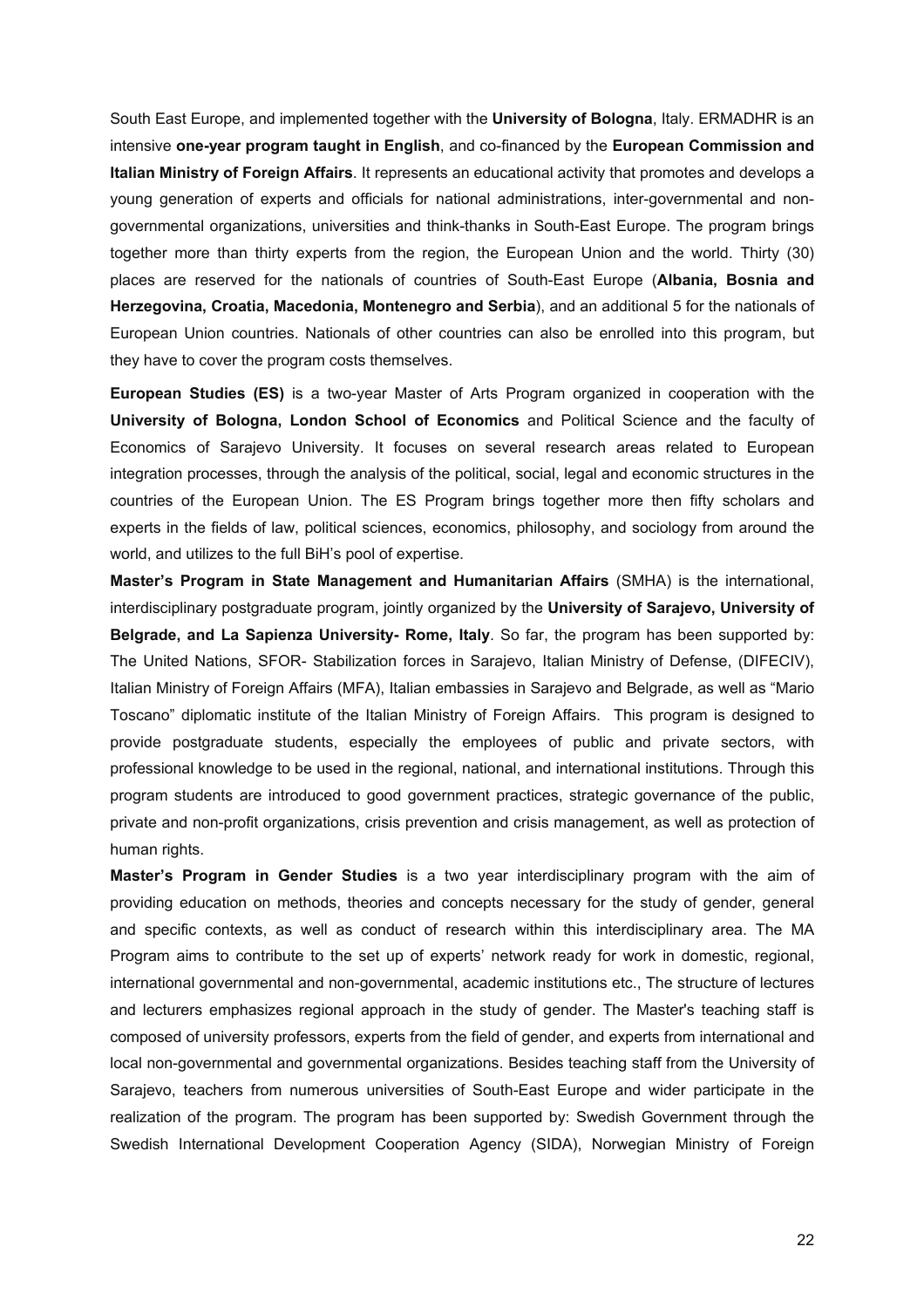<span id="page-22-0"></span>Affairs, United Nations Development Program (UNDP) and Canadian International Development Agency (CIDA) and Austrian Development Cooperation implemented by WUS Austria.

Since February 2004, the Center is the Partner organization for realizing the Project: *Disclosing Hidden History: Lustration in the Western Balkans*. The project will create a regional network of NGOs for the purpose of strengthening good governance, the rule of law, and the participation of civil society in the democratic process, via regional and local activities.

*Center for Interdisciplinary Postgraduate Studies, University of Sarajevo Zmaja od Bosne 8 71000 Sarajevo Telephone: + 387(33) 668 685, 668 687 Fax: + 387(33) 668 683 E-mail: coordination@cps.edu.ba; [monja@cps.edu.ba](mailto:monja@cps.edu.ba)  [taida@cps.edu.ba](mailto:taida@cps.edu.ba)  Website: www.cps.edu.ba* 

## **4.2 University of Banja Luka**

Organizational Structure Overview: The University of Banja Luka was founded in 1975 and consists of 13 faculties: Forestry, Civil Engineering and Architecture, Electrical Engineering, Economics, Mechanical Engineering, Medicine, Agriculture, Law, Mathematics and Natural Sciences, Technology, Philosophy and Physical Education and Sports and the Academy of Arts. As the biggest university in Republic of Srpska, it has 15 000 full-time and part-time students, 189 professors, 262 associates and 537 visiting professors participating in the teaching process. Teaching staff of the University has published 3.315 scientific works, 1.200 professional works, 345 reviews and 606 books<sup>[19](#page-22-0)</sup> The University is financed by the Government of RS (the Ministries of Culture and Education and of Science and Technology) and has a budget amounting to approximately 10 million KM. It is involved in the application of the Bologna Declaration in the reorganization of higher education. According to the new legislation the faculties are organizational units of the integrated university, making the University of Banja Luka second integrated state university in BiH (the first being the University of Tuzla).

Research Activities: The University receives modest funding for its research activities from the Ministry of Science and Technology. It is University's strategic goal to increase independence and financial autonomy (at least 30%) by the year 2010. Since 1996, the University has made a significant number of international contacts, most of them within the frameworks of various Tempus projects.

*University of Banja Luka Vuka Karadzica 30 71123 East Sarajevo Telephone/Fax: +387(57) 340 263 E-mail: univerzitet@paleol.net Website: http://www.unssa.rs.ba* 

 $\overline{a}$ 

## **4.2a Faculty of Philosophy - Research Institute for Philosophy and Society**

Organizational Structure Overview: Faculty of Philosophy at the Banja Luka University has approximately **4500 students**, with the initiative to transform into an independent university. The University has the following departments: Serbian Language and Literature, English Language and

<sup>19</sup> This data has been colected as a part of the Tempus project conducted by the University, titled: *European Management Project for BIH Universities*.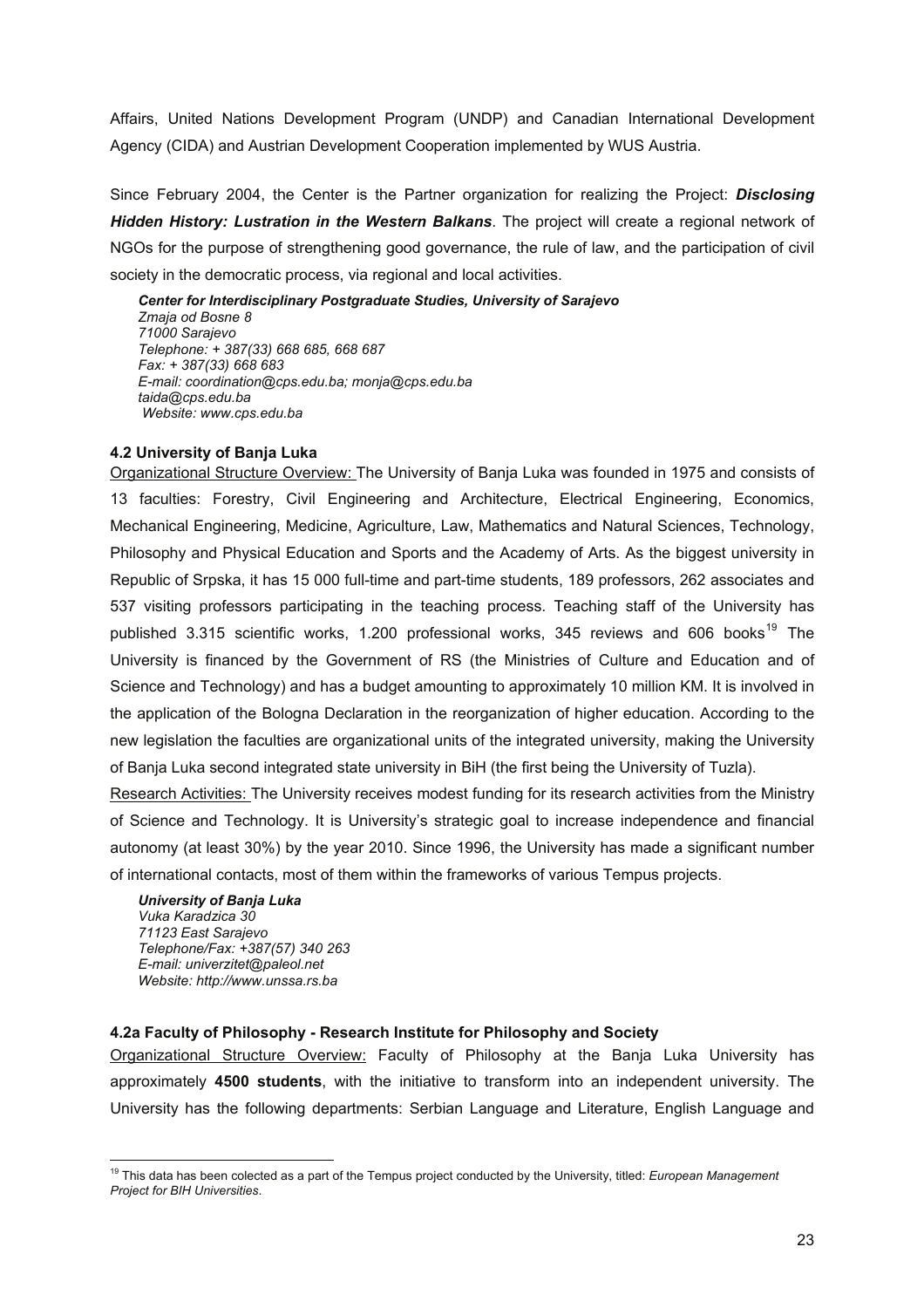<span id="page-23-0"></span>Literature, German Language and Literature, Philosophy and Sociology, Pedagogy, Psychology, History and Latin, and Journalism.

Research Activities: The Research Institute for Philosophy and Society has been established as a part of the Faculty of Philosophy in 2004 and has since conducted two major projects: Integration and Personality; and Value System of Youth in the Post-War Bosnia and Herzegovina. The Projects, together with accompanying publications were realized from 2006-2008. Currently, two smaller social research projects are being implemented. The Institute has 12 full-time researchers, headed by Dr. Miodrag Zivanovic, well known academic.

*Faculty of Philosophy Bana Lazarevica 1 78 000 Banja Luka Telephone: + 387(51) 305 625 Fax: + 387(51) 319 438* 

## **4.3 [University of Tuzla](http://www.untz.ba/)**

Organizational Structure Overview: University of Tuzla was founded in 1976 and today has 13 faculties and one academy: Special-education Teachers College, Faculty of Economy, Electrical Engineering, Philosophical College, Faculty of Sport, Mechanical Engineering, Faculty of Medicine, Faculty of Mining-Geological-Civil Engineering, Faculty of Technology, Faculty of Law, Faculty of Science, Faculty of Phamracy and the Academy of Drama. It has aproximatelly 16 500 students and 500 members of teaching staff.

Research Activities: The University of Tuzla is the first fully integrated state University in Bosnia and Herzegovina. According to the European University Association's Report, the University of Tuzla seems so far to have been the only state university capable of creating a university-wide research fund, based on overhead contributions, for encouraging individual researchers. The Report however concluded that even in this case, there is no strategy or prioritization of research fields in place.

Furthermore, according to the same Report, "in terms of broadening the universities' scientific and academic base and reversing the terrible brain-drain of the last decade, only the University of Tuzla appears to have put in place a concrete strategy for its post-graduate students to obtain research experience abroad as part of their PhD studies, and to return to academic positions in Tuzla."<sup>[20](#page-23-0)</sup>

*University of Tuzla M. Fizovica Fiska 6 75 000 Tuzla Telephone/Fax: +387(35) 300 500 Fax: +387(35) 300 547 Website: http://www.untz.ba* 

 $\overline{a}$ 

## **4.3a Faculty of Philosophy - The Center for Social Research**

Organizational Structure Overview: Formation of research institutes is a part of a long term University of Tuzla research strategy. **The Center for Social Research and the Center for Research in Humanities** have been formally established at the Tuzla University's Faculty of Philosophy, but they remain virtual and their status somewhat unclear. The Faculty, covering Social Studies and Humanities, has approximately **7000 students and 100 members of the teaching staff**, of which

 $^{20}$  EUA institutional evaluations of seven Universities of Bosnia and Herzegovina, Cross cutting summary report, September 2004.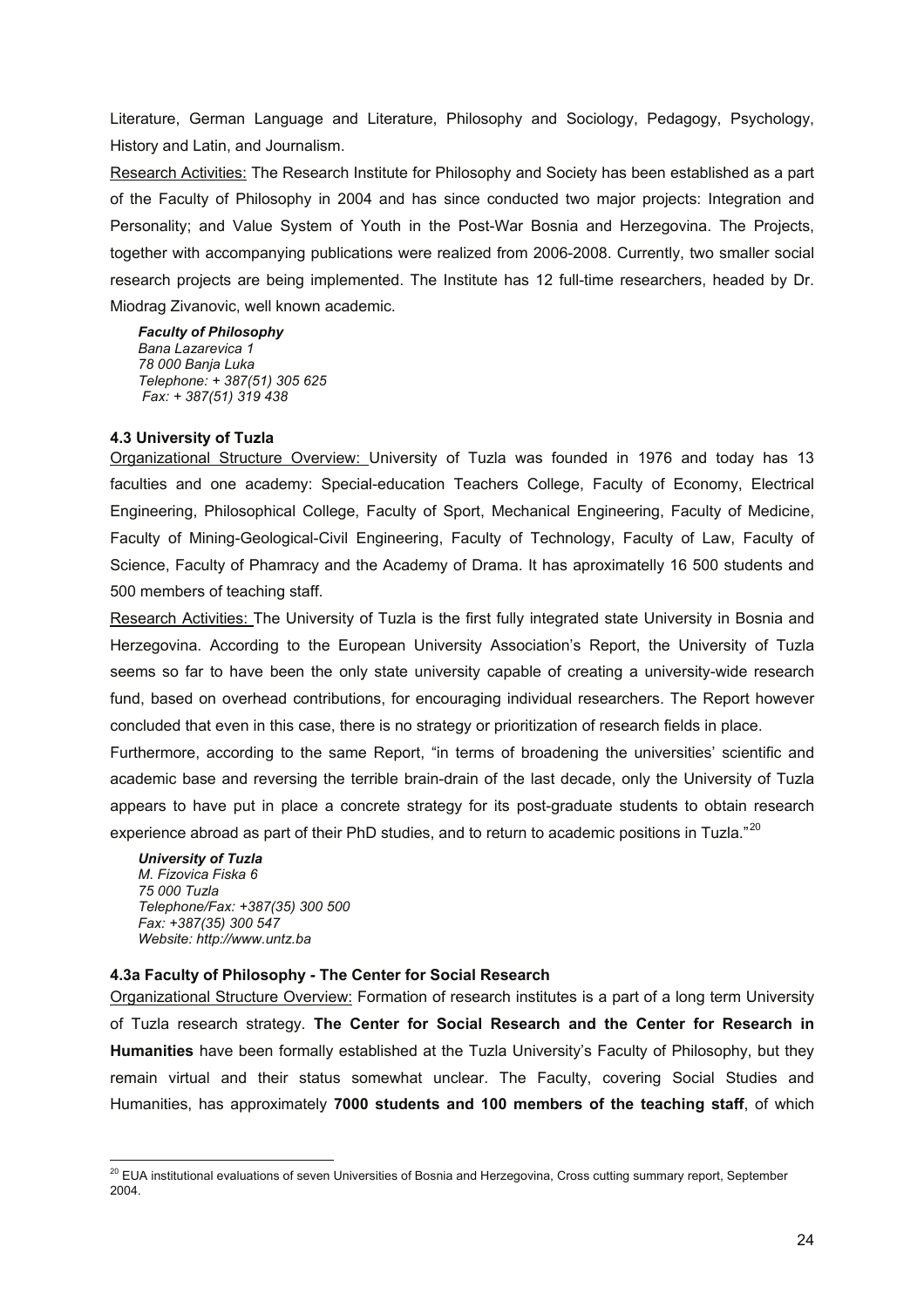<span id="page-24-0"></span>approximately one third hold Doctoral degrees, one third are Senior Assistants, and one third are Assistants.

Research Activities: The Dean of the Faculty of Philosophy, Dr. Azem Kozar has demonstrated eagerness for participation in national and regional cooperation and collaboration initiatives. Dr. Jasmina Husanovic, former Faculty's Dean for Scientific Work $^{21}$  $^{21}$  $^{21}$  has expressed the need for the institutional capacity building, and a coordination of cooperation as the Center has dispersed research capacity consisted of diffused individual research projects undertaken by mostly young faculty with little or no research incentives. The Institute is currently virtual with no permanent office and research body.

## **4.4 [University](http://www.unbi.ba/) of Bihac**

Organizational Structure Overview: The University of Bihac was established in 1997 with the following Faculties: Faculty of Biotechnical Sciences, Faculty of Economics, Faculty of Education, Faculty of Law, Technical Faculty, and College of Nursing Studies with the total of **6000 students** every year this number is increased by approximately 30%.) The number of **teaching staff members is 358.** The University has been integrated.

Research Activities: The following institutions were established at the University with the aim of creating and maintaining the link between the professional world and education of students: The institute of Technical Faculty, Institute of Faculty of Biotechnical Sciences and Institute of Faculty of Economics.

*University of Bihac Kulina Bana 2/II 77 000 Bihac Telephone/Fax: +387(37) 222 022 E-mail: rektorat@unbi.ba Website: http://www.unbi.ba/* 

#### **4.5 University of Mostar**

Organizational Structure Overview: The University of Mostar is composed of 9 faculties or departments, where the doctoral program exists in law and economics. The University has **900 teaching staff members and 11000 students**. The University has the International Relations Office responsible for activities related to international relations, inter-university co-operation programs and agreements, co-operation and contacts with relevant international organizations, exchange programs, the development and management of international relations. It collects and circulates scholarships offered by foreign universities, research institutes and similar bodies, and it publicizes conferences, seminars and meetings of an international nature. The Office reports directly to the Vice Rector for International Relations, Dr. Drazena Tomic.

Research Activities: The University has established six research institutes in the following fields: Agronomy, Economics, Law, Croatian Language and Literature, Civil Engineering, Mechanical Engineering. Because of the lack of investment for the renewal of infrastructures, research activities

 $\overline{a}$  $^{21}$  Dr.Azra Verlasevic has been formally elected as the new Faculty's Dean for Scientific Work, but has yet to take over that function in practice. Dr. Jasmina Husanovic is actively involved in overseeing scientific activities and has participated in SDC organized events/meetings.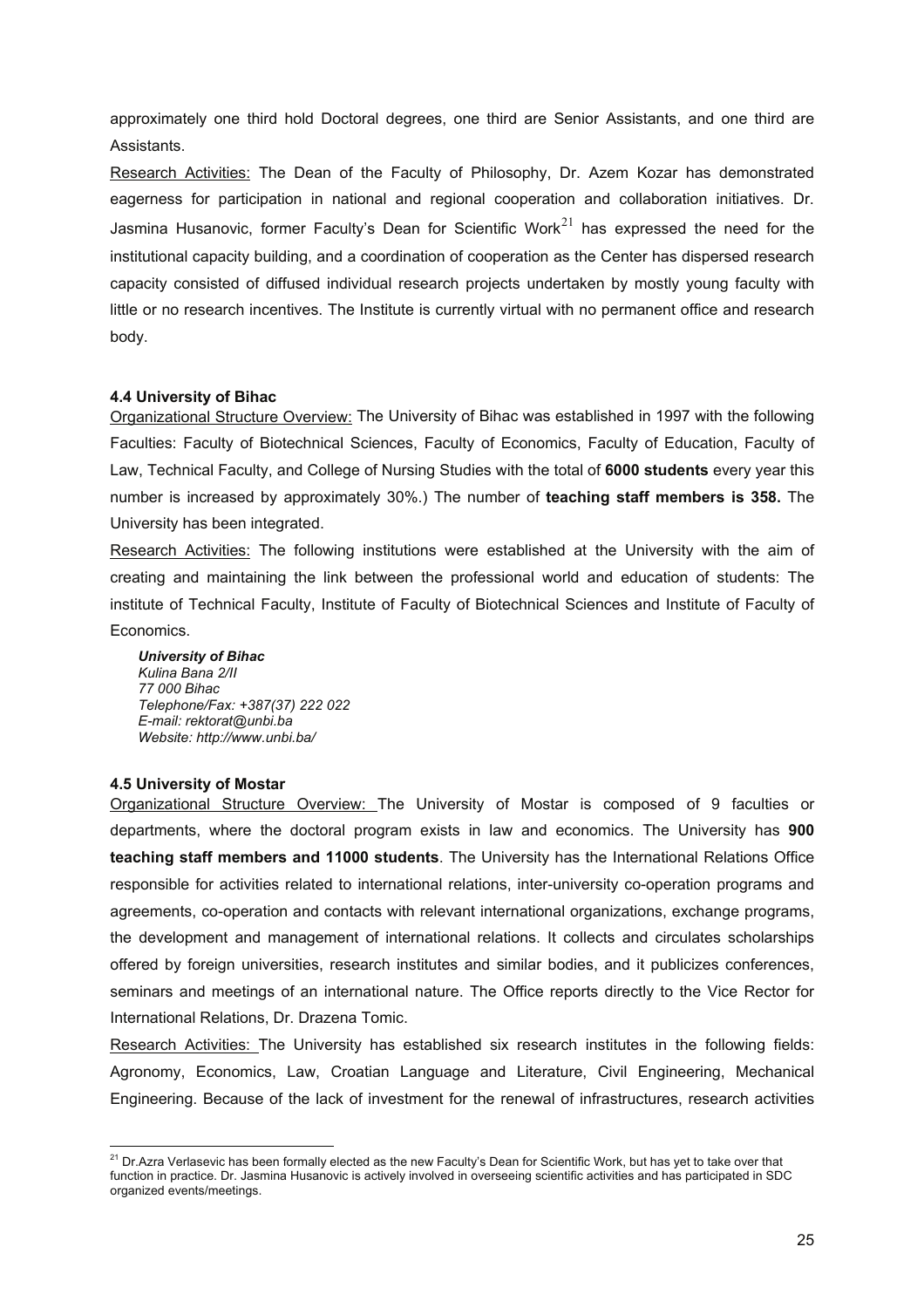<span id="page-25-0"></span>are not well developed. Primary justification for such situation is lack of industrial contacts after the war since a large part of the industrial potential of the region has been destroyed. The University is the implementing the Tempus project **"From Quality Assurance to Strategy Development"**, which is considered a part of the wider University reform process.

*University of Mostar Trg hrvatskih velikana 1 88 000 Mostar Telephone: +387(36) 310 778 Fax: +387(36) 320 885 E-mail: [mail@sve-mo.ba](mailto:mail@sve-mo.ba)  Website: http://www.sve-mo.ba Vice Rector for International Relations: [drazena.tomic@sve-mo.ba](mailto:drazena.tomic@sve-mo.ba)*

# **4.6 "Dzemal Bijedic" University of Mostar**

Organizational Structure Overview: The 'Dzemal Bijedic' University was established in 1997 and is composed of eight faculties and four institutes (mechanical engineering, civil engineering, economic development, international centre for philosophy and creation).It has 5,000 students and 300 teaching staff members. Most of its premises and equipment were destroyed, damaged or lost during the war and as a result it is presently located in the former military barracks. In 2004, its total budget amounted to 7 million KM (of which 35% was granted by the canton, 60% came from tuition).

Research Activities: The University is currently carrying the implementation of FP6 project South-East Europe Wind Energy Exploitation. Poor material conditions, obsolescence of infrastructure, and economic difficulties in the region are cited as presently major obstacles for the development of research activities at the University.

*"Dzemal Bijedic" University of Mostar Univerzitetski kampus 88 104 Mostar Telephone: +387(36) 570 727 Fax: +387(36) 570 032 E-mail: univerzitet@unmo.ba Website: http://www.unmo.ba* 

#### **4.7 [University of East Sarajevo](http://www.unssa.rs.ba/)**

Organizational Structure Overview: The University is composed of 16 faculties in several campuses dispersed within the territory of RS (8 locations, 4 faculties or departments being in Pale). The University is not yet a completely integrated University. The campus in East Sarajevo (4 faculties including electrical and mechanical engineering) is situated in former buildings of the Energoinvest company. Approximately 12,000 students are presently enrolled at the University, which is mainly funded by the Ministry of Education of RS (with a small financial contribution from the municipalities). Research Activities: There is no specific funding for research activities in the university's budget.

*University of East Sarajevo Vuka Karadzica 30 71123 East Sarajevo Telephone/Fax: +387(57) 340 263 E-mail: univerzitet@paleol.net Website: http://www.unssa.rs.ba*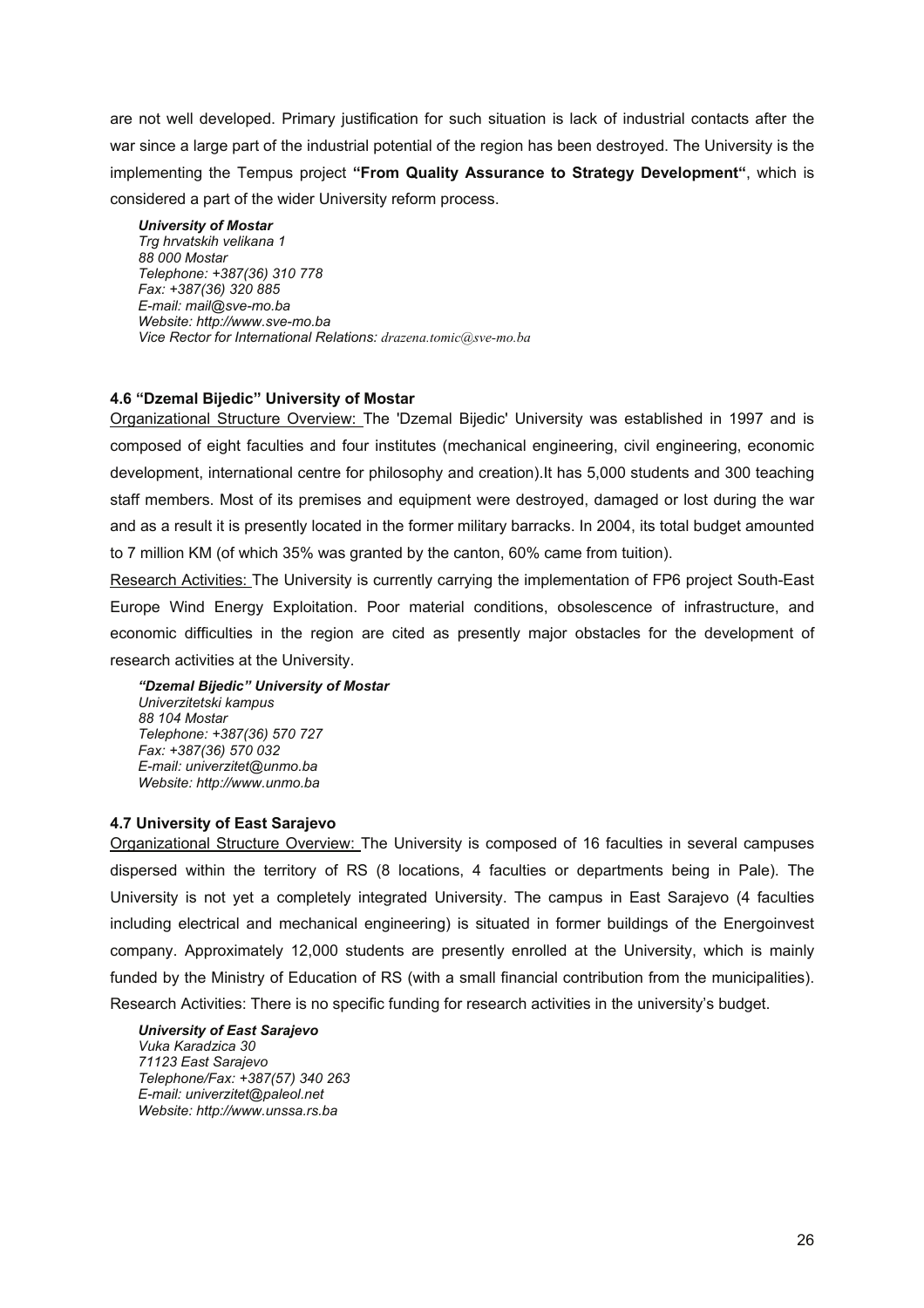#### <span id="page-26-0"></span>**4.8 Sarajevo School of Science and Technology**

Organizational Structure Overview: The Sarajevo School of Science and Technology (SSST) was established in 2004 in Sarajevo as the first private, English speaking university in Bosnia-Herzegovina which offers dual degree in partnership with the University of Buckingham from the United Kingdom. It is required to meet the academic standards of the University of Buckingham and the United Kingdom, and is under a strict observance by the external examiner and quality assurance system of the United Kingdom and University of Buckingham independently. Considering the nature of the university, SSST faculty is consisted of dominantly foreign educated and trained Bosnians and non-Bosnians, many from the world's leading universities. Although started as a Science and Technology school emphasizing Computer Science and Information Systems, SSST has attained university status and has introduced majors in Political Science/International Relations and Economics.

Research Activities: The University management actively encourages and provides incentives for faculty's research, with the established funds for research activities and cooperation through participation in national and international academic conferences and research projects. SSST is currently implementing the 240,000 Euro Tempus project in cooperation with three European universities from UK, Spain and Slovakia and additional individual experts from the UK in establishing a two year Masters program in Computer Graphics at SSST. The Research Committee at SSST is responsible for providing educational and administrative support to the members of faculty in learning about research opportunities and funds, such as FP7 application procedure trainings and project proposal writing workshops. The University is eager to participate in regional and international research projects as it attracts international students and teaching staff. The Political Science/International Relations and Economics departments are consisted of entirely internationally educated teaching staff with experience in international collaborative projects. In 2007 the University has established two research institutes: Natural Recourses Management Institute and the Economics and Politics Research Institute.

*Sarajevo School of Science and Technology Bistrik 7 71 000 Sarajevo Telephone: +387(33) 563 030 E-mail: [jh@ssst.edu.ba](mailto:jh@ssst.edu.ba)  Website: [www.ssst.edu.ba](http://www.ssst.edu.ba/)* 

## **5. Policy Research Organizations (PROs) Capacity Evaluation**

The following review of the Policy Research Organizations in BiH serves as an update on the more comprehensive report *Policy Research Organizations in Bosnia and Herzegovina: An Overview*, prepared by Tobias K. Vogel for the Swiss Agency for Development and Cooperation in 2005. The evaluation does not involve a comprehensive qualitative assessment of the existing PROs, but serves as a revised overview with an update on the recent projects, capacity growth and development of the originally included organizations. It includes all of the previously covered PROs with an addition of two new organizations (ACIPS and OIA) which emerged as junior-researchers led initiatives and Mediacentar Sarajevo which specializes in media research.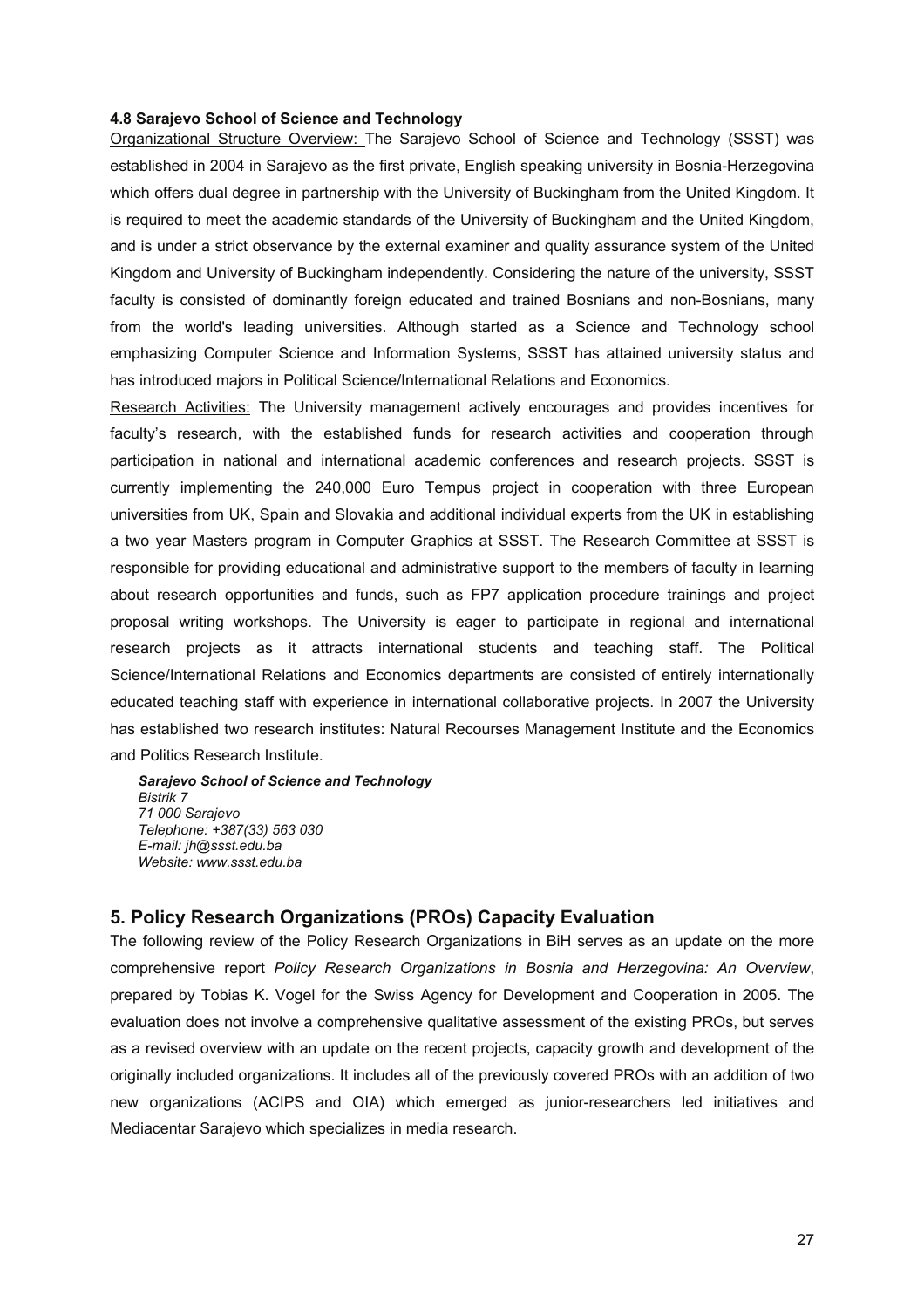#### <span id="page-27-0"></span>**5a. Association Bosnia and Herzegovina 2005**

The Association Bosnia and Herzegovina 2005 (ABH) was established in the fall of 2003 as a support mechanism to facilitate domestic and international dialogue on the future of Bosnia and Herzegovina. Rather than being a traditional PRO, it provides a framework for analysts, scholars, and professionals to influence the policy process through policy relevant research and debate. ABH runs around eight working groups that undertake research that was presented at an international conference in Geneva in October 2005. The Association's mission is to "foster innovative thinking while at the same time providing channels through which it can reach policy-makers." The Association can be defined as a virtual think-tank due to the fact that no permanent body emerged. Most members of the ABH working groups are active as researchers elsewhere (and members of the PROs as well as research institutes reviewed as a part of this report). For example, members of the Association's Executive Council are Tobias K. Vogel, the author of the *Policy Research Organizations in Bosnia and Herzegovina: An Overview*, and Jasmina Husanovic, researcher at the University of Tuzla's Center for Social Research, while Christian Schwarz-Schilling who is a History professor at the Sarajevo School of Science and Technology is a member of the Senior Advisory Board.

The Association's social research capacity should therefore be viewed as primarily a database of relevant individual research actors with experience in policy analysis and participation in public discourse, rather than independent centralized institute.

*Association Bosnia and Herzegovina 2005 Rue Versonnex 19* 

*1207 Geneva (Switzerland) Telephone: +4178 897 4230 E-mail: solirec@bluewin.ch Website: www.bosnia2005.org* 

#### **5b. Center for the Promotion of Civil Society**

The Center for the Promotion of Civil Society (CPCD) was established in 1996 to strengthen democracy, good governance, and civil society in BiH through training events and publications. Key areas of work are NGO development, rule of law, and local governance. It has extensive and regular publications program; rather than working directly with policymakers, it exerts influence through the effective dissemination of its research and advocacy. CPCD generates around one-third of its budget through the sale of its two monthly flagship magazines, with the balance coming from donors.

The CPCD is a leading member of the BiH NGO Coalition, which represents around 350 NGOs, and is perceived as an effective advocate for the concerns of civil society in BiH. The CPCD conducts quantitative research; its focus has been on training, advocacy, and publications. The Center has an updated BiH NGO database and it provides access for BiH researchers to relevant international databases specializing in legal issues.

*Center for the Promotion of Civil Society Nikole Kašikovića 7 71000 Sarajevo Telephone/Fax: ++387(33) 474 033 E-mail: cspc@epn.ba Websites: www.grozd.ba www.civilnodrustvo.ba*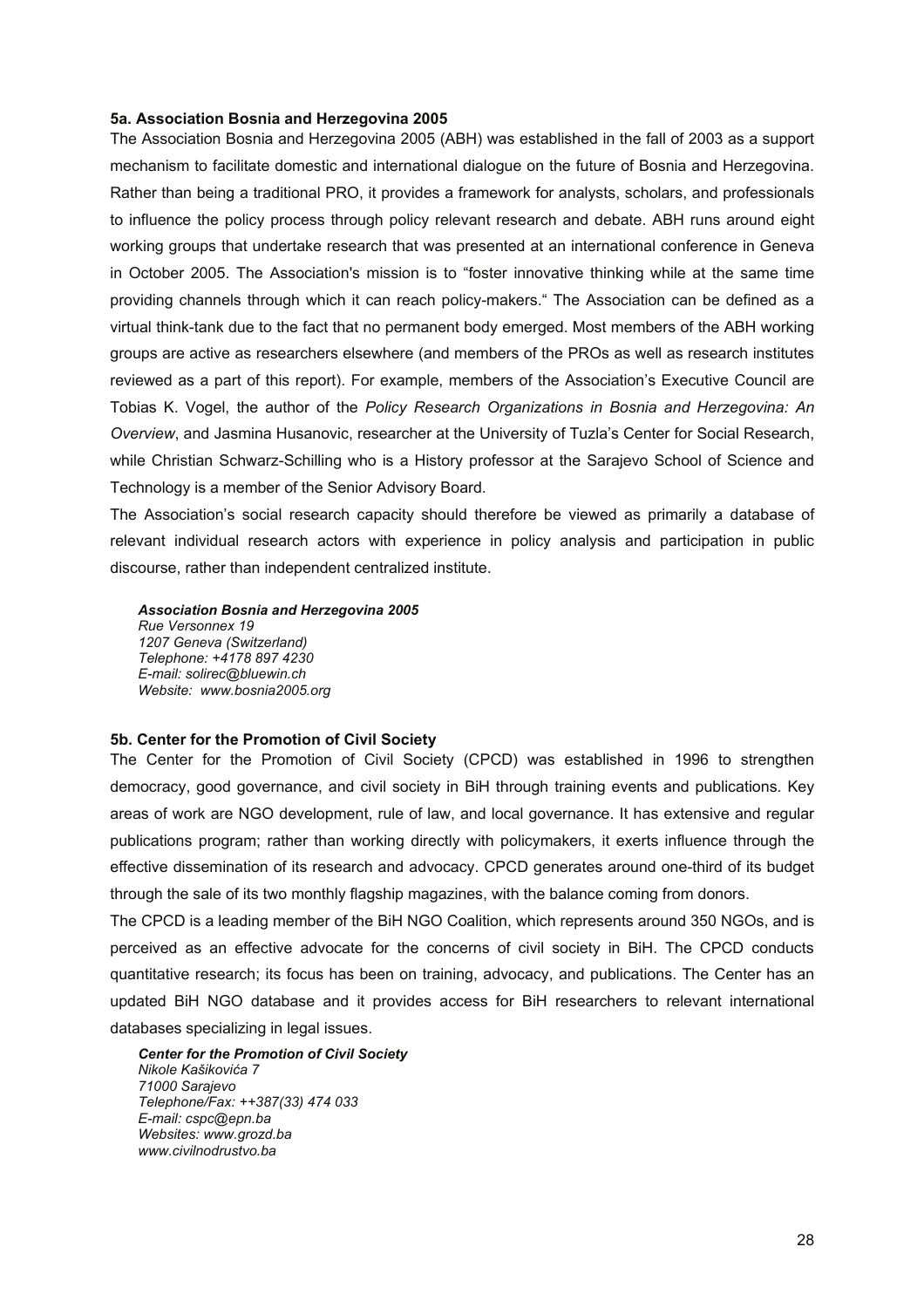#### <span id="page-28-0"></span>**5c. Center for Security Studies**

The Center for Security Studies (CSS) was established in 2001 in Sarajevo to conduct research and training "aimed at encouraging informed debate on security matters and to promote sustainable democratic structures and processes within the foreign and security policy of BiH, as well as the South-East European region," according to its mission statement. Starting out with a modest in-house research capacity, it has increased its full-time research staff to 6.

CSS is currently conducting a project to facilitate dialogue on a new constitution for BiH funded by the Norwegian government. Other recent projects include a needs assessment on small arms and light weapons undertaken for UNDP. CSS has also published a handbook on the democratic control of armed forces.

*Center for Security Studies Mula Mustafe Baseskije 10 71000 Sarajevo Telephone: ++387(33) 253 326 Fax: ++387(33) 223 250 E-mail: info@css.ba Website: [www.css.ba](http://www.css.ba/)*

#### **5d. Economics Institute Banja Luka**

The Economics Institute Banja Luka (EIBL) was set up in 1960 as the Bureau for Planning and was privatized in 1994. It now operates as a commercial consulting company rather than a PRO in the proper sense; it is almost entirely concerned with RS and has a strong profit focus.

*Economics Institute Banja Luka Kralja Alfonsa XIII 18 88 000 Banja Luka Telephone: +387(51) 319 579/ 319 677/304 113 Fax: +387(51) 319 677 E-mail: ei-bluka@inecco.net* 

#### **5e. Economics Institute Sarajevo**

The Economics Institute was established in 1950 as a public institution. It provides research and advisory services on a whole range of economic issues, from monetary and fiscal policy and privatization to social welfare reform and human development. The EIS is a well-respected player on the BiH policy scene. It has, for example, repeatedly contributed to UNDP's Human Development Reports, one of the major annual publications of relevance to BiH's development. Recent reports also include a money market development study for USAID and a book on micro-business in BiH. EIS devotes a large proportion of its resources to research and analysis and provides less training than other PROs. Through its frequent formal and informal briefings to the donor community, the EIS has a considerable indirect influence on policy development.

*Economics Institute Sarajevo Branilaca Sarajeva 47 71 000 Sarajevo Telephone: +387(33) 664 047/442 576/206 480 E-mail: ekinstsa@bih.net.ba Website: [www.eis-bih.com](http://www.eis-bih.com/)*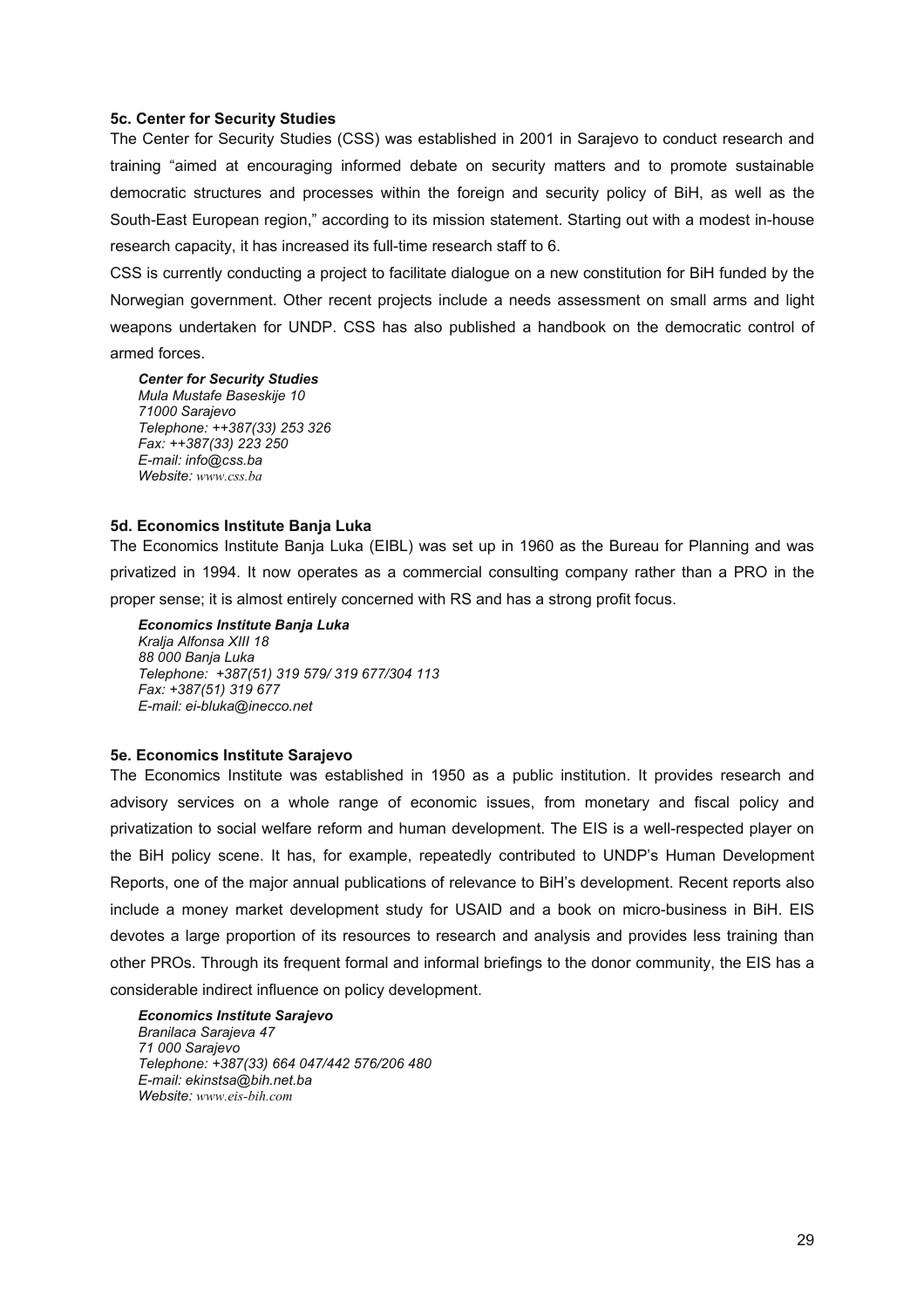#### <span id="page-29-0"></span>**5f. Independent Bureau for Humanitarian Issues**

The Independent Bureau for Humanitarian Issues (IBHI) is directly involved in policy development and work with governments. IBHI-BiH has published more than 30 publications related to human rights, the United Nations (UN) system and the UN organizations, voluntary work, local NGO sector, social protection system and gender issues. It cooperates with UN Agencies such as UNDP, UNHCR, UNICEF, UNOPS, the World Bank, OHCHR, as well as the Governments of Finland, Italy, Netherlands, Switzerland, United Kingdom; multilateral and bilateral governmental organizations such as DFID, OHR, OSCE, SDC; international NGOs - CARE, ICVA, IRC, OXFAM, Quaker Peace and Social Witness, World Vision, Save the Children UK; consultancy firms such as Birks-Sinclair & Associates Ltd (UK) and KEK-CDC Consultants from Zurich, Switzerland. IBHI-BiH is a partner to national institutions in BiH, and co-operates closely with Central BiH ministries, as well as Entity and Cantonal ministries and local authorities, BiH Universities and other independent research institutions and companies. IBHI-BiH cooperates successfully with a number of national NGOs and communitybased organisations. The Bureau participates in a number of large-scale, multi-year studies, e.g. concerning labor and social policies, gender equity and equality, or youth issues, and has contributed to several of UNDP's Human Development Reports. With 7 full-time research staff and a track record going back to the immediate post-war period, IBHI is among the best-established and respected PROs in BiH. It "has a clear reputation for working hard to bridge the gap between analysis and policy and to bring all sides together to find a solution to a particular issue."

*Independent Bureau for Humanitarian Issues Saćira Sikirica 12 71 000 Sarajevo Telephone/Fax: +387(33) 219 780 E-mail: zpapic@ibhibih.org Website: [www.ibhibih.org](http://www.ibhibih.org/)*

#### **5g. Mozaik Community Development Foundation**

The Mozaik Community Development Foundation, a successor organization to the BiH NGO Development Foundation, has established a Research and Public Policy Department to conduct research that is relevant to the aims of the Foundation overall, that is, to advance and examine ideas in the field of community development, citizen participation in community life, and social cohesion in BiH. In 2005 Mozaik completed an ambitious project, whose aim was to research the functioning of local communities, the way in which decisions are made and initiatives are managed. At the beginning of 2007 Mozaik co-established the Center for socio-economic studies, **Populari**, which also continued the activities of Research and Public Policy Office.

*Populari Soukbunar 42 71000 Sarajevo Telephone: +387(33) 265 290 E-mail: info@mozaik.ba Website: www.populari.ba* 

#### **5h. PRISM Center for Social, Policy, and Economic Studies**

PRISM Center is the non-profit affiliate of PRISM Research, a respected market research company based in Sarajevo, and was established in May 2004. Its general interests include research and development, local government, European integration, and election laws. PRISM Center conducted 3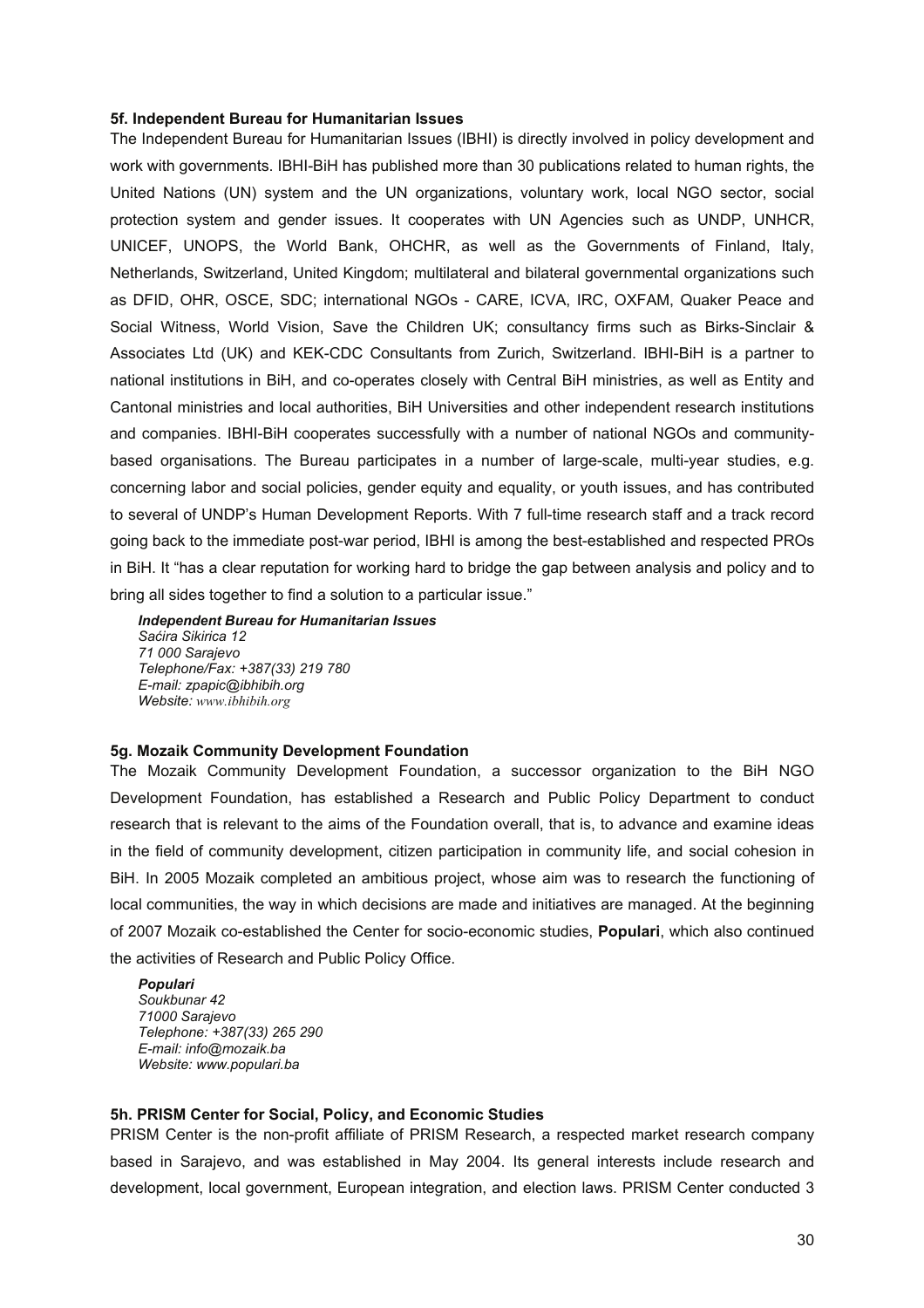<span id="page-30-0"></span>main projects during 2004: a study on examination policies at BiH universities (developed jointly with the Open Society Foundation), a legal and institutional analysis of youth inclusion funded by the World Bank, and a project developed by PRISM Center on the effects of the Federation employment support program, funded by USAID/Urban Institute.

*PRISM Center for Social, Policy, and Economic Studies Obala Kulina Bana 15/1 71 000 Sarajevo Telephone: +387(33) 251 241 Fax: +387 (33) 251 238 E-mail: info@prismcenter.org Website: [www.prismcenter.org](http://www.prismcenter.org/)*

## **5i. Youth Information Agency (OIA)**

OIA is an independent institute operating on the level of Bosnia and Herzegovina in the field of youth policy development, with the aim of improving the position of youth and increasing their participation in society. It cooperates through three sectors: Info Service, Youth Policy Sector, Capacity Building, with more than 50 government bodies and more than 200 youth organizations in BiH and the South East European region, as well as international organizations. The organization has a record of successful cooperation with the government bodies in promoting and developing youth policy by initiating about 30 institutional changes in the field of youth, becoming a member of 10 advisory bodies for youth at all state levels and publishing three expert publications (14 500 copies). OIA has an extensive network of international partners, including British Foundation Allavida, South-East European Youth Network (SEEYN), European Agency for Youth Information and Counseling (ERYICA), IBHI, hCa Banja Luka and hCa Tuzla, SHL, UNV, UNFPA, Roudel (France), VIA (Germany), Sohnenberg (Croatia). The Agency has achieved a reputation for conducting youth-policy related research, surveys and has contributed to a number of international agencies' development reports with its research findings. OIA does not have a permanent research staff.

**You***th Information Agency Branilaca grada 19B 71 000 Sarajevo Telephone/ Fax: +387(33) 209 753 E-mail: oia@oiabih.info Website: www.oiabih.info* 

## **5j. Association Alumni of the Center for Interdisciplinary Postgraduate Studies of the University of Sarajevo (ACIPS)**

ACIPS is an association of young intellectuals and experts in the fields of democracy and human rights and aims at contributing to the improvement of human rights and democracy, process of European integration and regional cooperation. ACIPS grew out of the activities performed within the Center for Interdisciplinary Postgraduate Studies of the University of Sarajevo that has been established in January 2002. ACIPS has started its activities in February 2003.

Political Council POLIS is a permanent ACIPS body, formed with aim to formulate standings on political and social issues, and on processes that concern this society. The standings are presented to the public in the form of formal statements, which continue to receive significant media and public attention. Among ACIPS former and ongoing projects are: "New Perspectives" - a magazine that aims to influence civil society throughout public dialog of relevant actors; Advocating for EU integrations –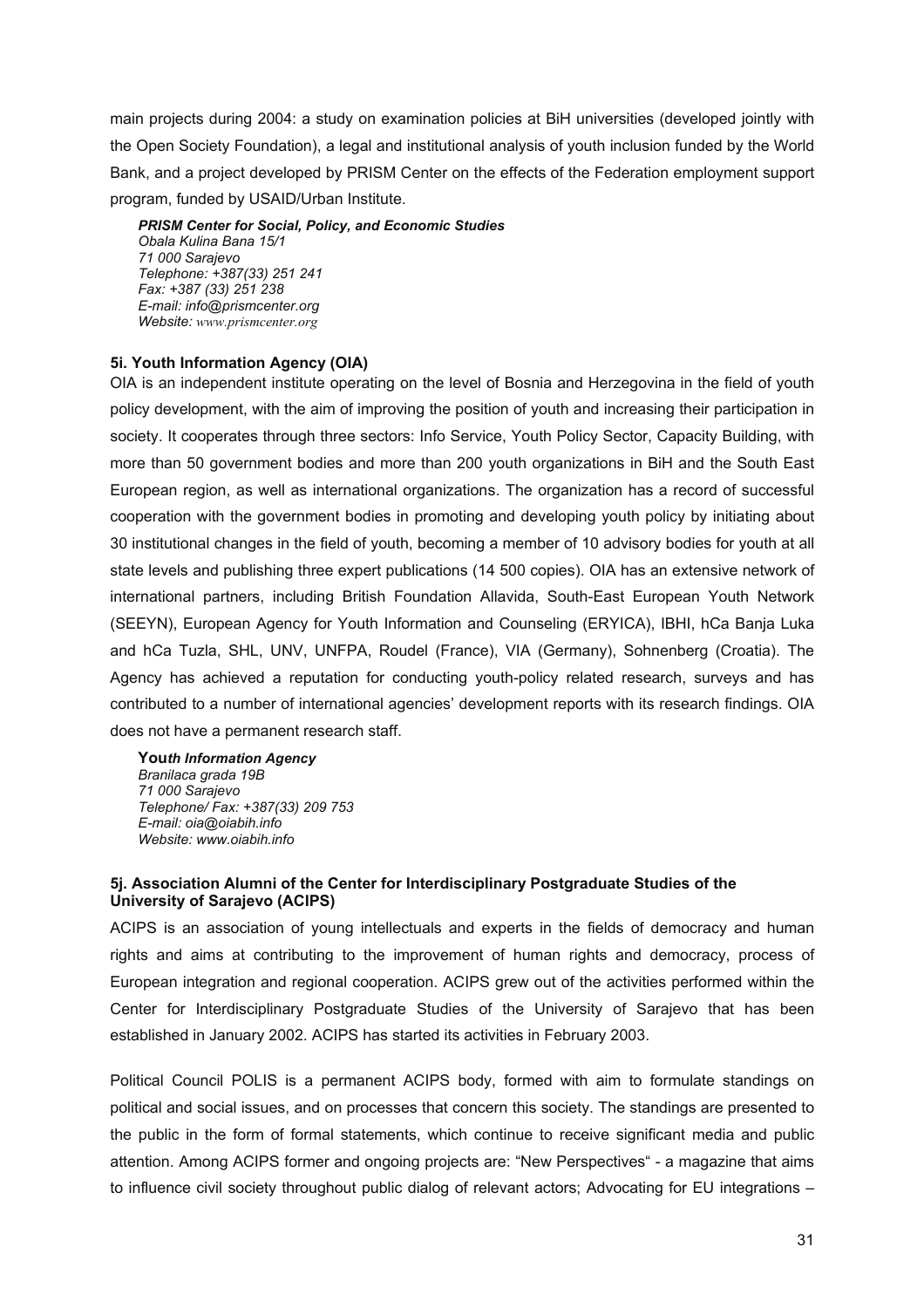<span id="page-31-0"></span>influencing the process of EU integrations in Bosnia and Herzegovina through media campaigns; publication of the "European Movement for European Constitution" in cooperation with the Swiss Agency for Cooperation and Development, and Center for Human Rights of Sarajevo University; monitoring of pre election activities of leading political parties in BiH – securing qualitative mechanism for monitoring of pre election activities of leading political parties in BiH and providing analysis of these activities.

#### *ACIPS*

*Zmaja od Bosne 8 (Blue building) 71000 Sarajevo Telephone/Fax: +387(33) 205 383 E-mail: [acips@acips.ba](mailto:acips@acips.ba) Website:<http://www.acips.ba/eng/index.php>*

#### **5k. Mediacentar Sarajevo**

Mediacentar was founded in 1995 by the [Open Society Fund BiH](http://www.soros.org.ba/), and since 2000, the centre has been registered as a separate educational and research institution owned by Open Society Fund BiH. The Center specializes in media related publishing, research, PR training and consulting, TV and audio production and organization of cultural events. The Center is unique for its extensive archive of print media from BiH and the area of former Yugoslavia, and a library containing literature on mass media. It has developed a digital archive called IFOBIRO, a digital database of print media from BiH, accessible and searchable on the internet. Mediacentar employs **25 full time staff members**, with an extensive list of external associates engaged in different projects.

Through the Center for Media Policy, Mediacentar conducts **research in the field of media** regulation and self-regulation, medias' perception of minorities and marginalized groups and the role of media in democratization procesess and European integration. As a part of it, and in cooperation with various European universities and research institutes the Center has published numerous publications dealing with the above issues, including *Labor Relations and Media*; *Monitoring of Democratic Development in BiH: Index of Openess of Public Institutions*; *Organizations and Agencies*; *Media Literacy and Civil Society; Media Ownership*; and *Representation of Women in Print Media in Southeast Europe*.

*Mediacentar Sarajevo Kolodvorska 3 71000 Sarajevo Telephone/Fax: +387(33) 715 840 E-mail: [kontakt@media.ba](mailto:kontakt@media.ba) Website: [http://www.media.ba](http://www.media.ba/)*

## **6. European Union Research Funds**

Education reform has never been part of a formal EU accession negotiation process but is considered a part of the EU joining process. European Commission contributed to research development under several programmes: Tempus (higher education), Erasmus Mundus (scholarships for students), Youth, 6th Research Framework programme (FP6) and Joint Research Centre (JRC) activities, as well as through the work of the European Training Foundation (ETF). The Tempus program, with a budget of 83 million Euros for the period 2001–2005 in the Western Balkans, has funded scholarships and mobility grants involving up to 250 students and more than 1000 teachers and education staff each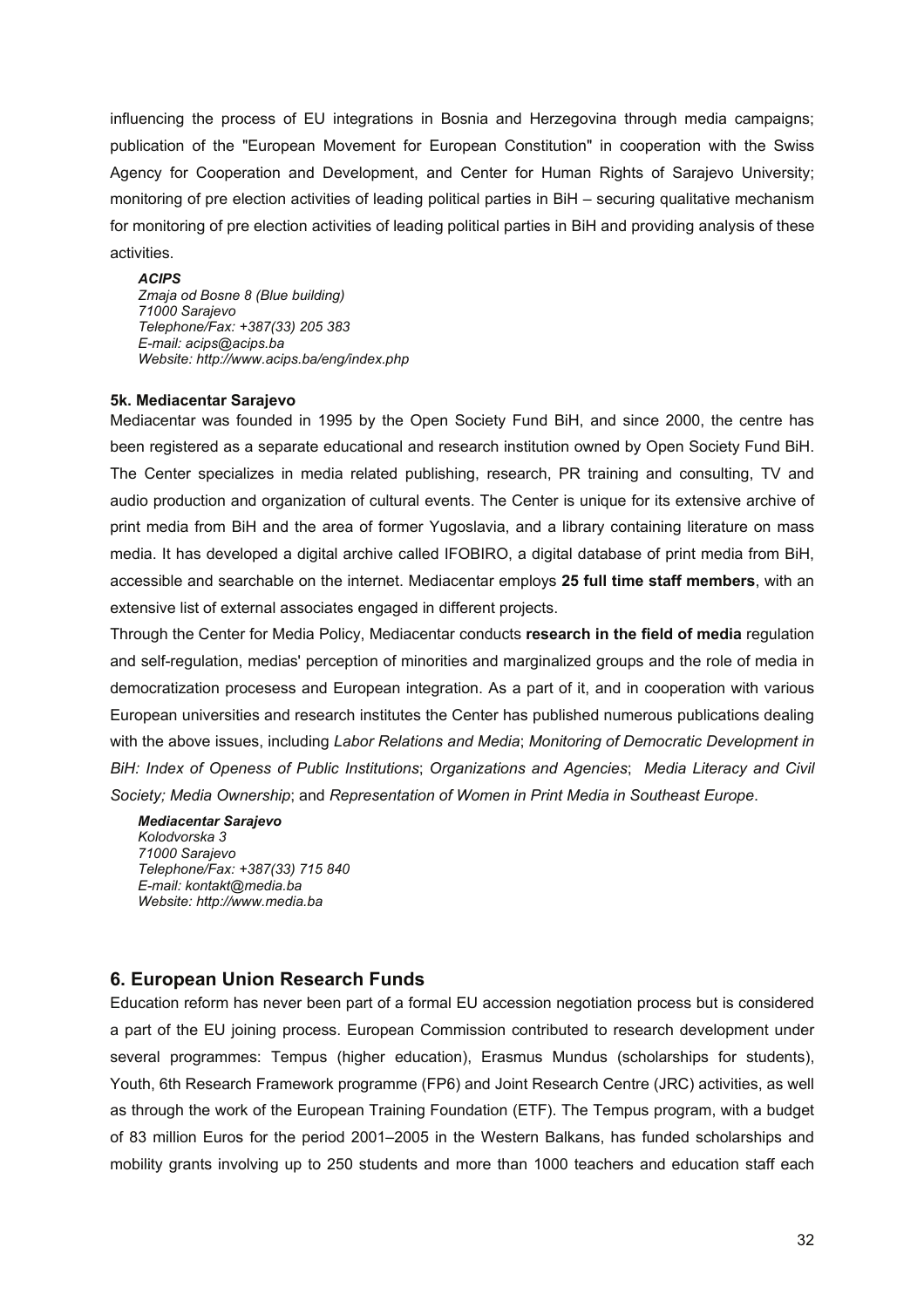<span id="page-32-0"></span>year for studies or training in the EU or elsewhere in the region.<sup>[22](#page-32-0)</sup> With the support of the EU, BiH has participated in the TEMPUS inter-university co-operation program since 1996, and the EU and Council of Europe are assisting BiH universities in the implementation of the Bologna Process. Reform of the education sector is considered a part of the European Partnership and is closely followed and assisted by those responsible for BiH's process for EU integration. The support is provided because "many believe that the current status of education in BiH represents a violation of human rights and a lack of fulfillment of international obligations."<sup>[23](#page-32-0)</sup>

Research support has been recognized as a priority for the Western Balkans region because it is among other things seen as a regional political and socio-economic stabilization tool in the process of the EU accession. This is evident from the previously adopted strategies, starting with the Thessaloniki summit and the launch of the EU/Western Balkan Action Plan in Science and Technology. The plan attached particular importance to integrating the region's research and development activities with those of the EU member states within the growing European Research Area (ERA). In 2006 a Steering Platform on Research for the Western Balkans region was established. One of the successful initiatives in promoting research was Southeast European Era-Net project, which focused on establishing a network of policy makers and funding bodies capable of supporting science and technology research cooperation between the Western Balkans and the EU. Since September 2004, 17 institutions from 14 countries (including all of the Western Balkan nations) have been actively involved in the project, which was funded under the Sixth Framework Program (FP6) for EU research and development. The project lead in 2006 to a Pilot Call for joint research projects by all the partners involved, and 320 project proposals from a total of 1432 different research teams.<sup>[24](#page-32-0)</sup>

Different than all the other Western Balkans countries, Bosnia and Herzegovina has yet to sign up to the EU's Seventh Framework Program (FP7). The Program would allow BiH researchers the opportunity to participate in all calls for proposals and compete for funding on the European level.

Participation in the FP7 is important for both political and scientific future of the country, as it would bring BiH into the European Research Area and contribute to the preparation for the EU membership through regional and Europe wide scientific cooperation and creation of a knowledge based society. Bringing the western Balkan countries into the European Research Area has been defined as a priority of the current Slovenian presidency of the EU.

The first step in the process of joining the FP7 is the creation of the National Contact Point(s) for the EU Framework Programs. In Bosnia and Herzegovina, the National Contact Point has been established in Sarajevo in 2004 and has regional branch offices at the BiH universities. The establishment and operation of the BiH NCP was supported primarily by the Austrian Development Agency (ADA), and [Open Society Fund \(OSF\) in BiH](http://www.soros.org.ba/) and [Ministry of Civil Affairs of BiH](http://www.mcp.gov.ba/). The project is

 $\overline{a}$ 

<sup>&</sup>lt;sup>22</sup> Communication from the Commission. *The Western Balkans on the road to the EU: consolidating stability and raising prosperity.* 2006. 23 European Comission 24 Hunt, Philip. Innovation: the road to peace in south-central Europe? January 2008.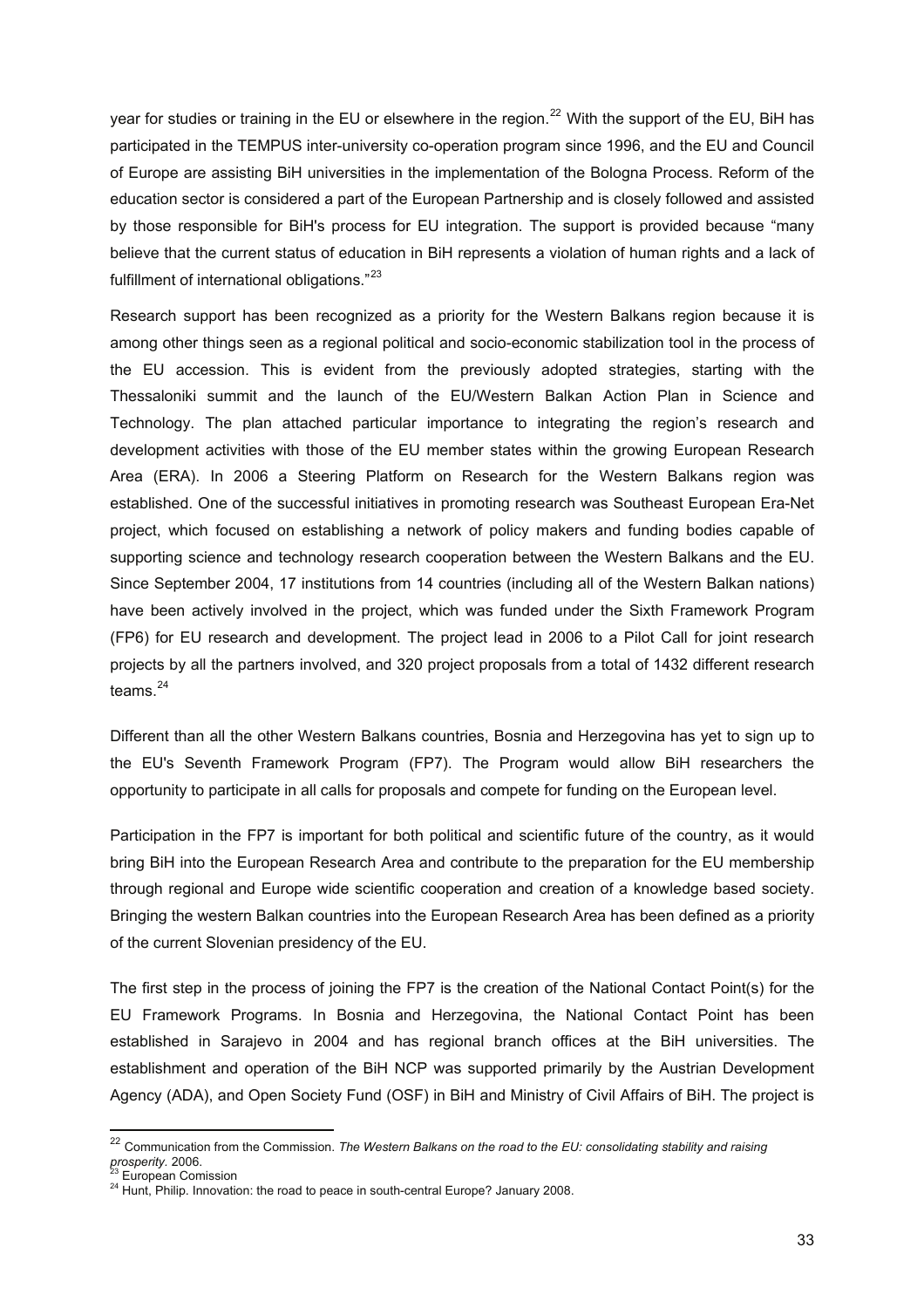<span id="page-33-0"></span>designed to support the integration of Bosnia and Herzegovina into the [European Research Area b](http://ec.europa.eu/research/era/index_en.html)y further development of a National Contact Point system (NCP) responsible for the provision of information and advice on participation of BiH researchers from academia and industry, in Europe's largest fund for research and technological development - [European Framework Program for RTD.](http://cordis.europa.eu/)<sup>[25](#page-33-0)</sup>

This initiative will continue to be supported by the ADA until the end of 2008, when it is expected that the government, more specifically the Ministry of Civil Affairs will take over in providing the support for the BiH NCPs.

The primary justification for BiH's failure to join the FP7 has been of financial nature, as the member countries are expected to participate by paying for the membership fee, which in case of BiH is approximately one million Euros. Bosnia and Herzegovina's Council of Ministers has made the decision for BiH to sign the association agreement for the FP7, with the intention to fund the participation from the Instruments for Pre-Accession budget. Until then BiH will have the "International Cooperation Partner Country" (ICPC) status, having access to limited number of funds with special requirements.<sup>[26](#page-33-0)</sup>

Nonetheless, there are several key steps that BiH needs to take prior to joining in order to take the full advantage of participation in FP7. Two relevant Ministries need to be formed on the national level: Ministry of Agriculture and Ministry of Science. Additionally, the Research Law needs to be formulated. The Law is particularly relevant, as for the first time FP7 defines and provides financial support for research project in humanities, while offering many opportunities for research cooperation by the various research institutions and actors across the Western Balkans. Once it joins the FP7, the state should consider providing incentives for research actors in encouraging them to submit high quality research proposals (such is for example the case in Montenegro where government contributes 1000 Euros to research actor(s) with successful project proposal(s)).

Another source of research initiatives is being promoted through bilateral agreements between research actors in the Western Balkan countries. Bosnia and Herzegovina has unfortunately not been active in this field as much as some of its neighbors. For example Albania has established bilateral cooperation agreements with Macedonia, Slovenia Greece and Italy. Macedonia has set up over 100 cooperation projects with other countries including Bulgaria, China, France, Japan and Russia. Montenegro was involved in 47 bilateral cooperation projects in 2006, while Serbia has ongoing bilateral programs with countries including France, Greece, Slovakia and Slovenia.<sup>[27](#page-33-0)</sup>

**There is no centralized database for ongoing European Union funded projects currently being implemented in BiH,** as the institutions which are the carriers of the funded projects are not required to report their activities to the National Contact Point, which is primarily responsible for the

 $25$  Ibid.

<sup>25</sup> Ibid. 26 Data provided by Ammar Mirascija, head of the Bosnia and Herzegovina's National Contact Point for the EU Framework Programs

 $27$  Hunt, Philip. Innovation: the road to peace in south-central Europe? January 2008.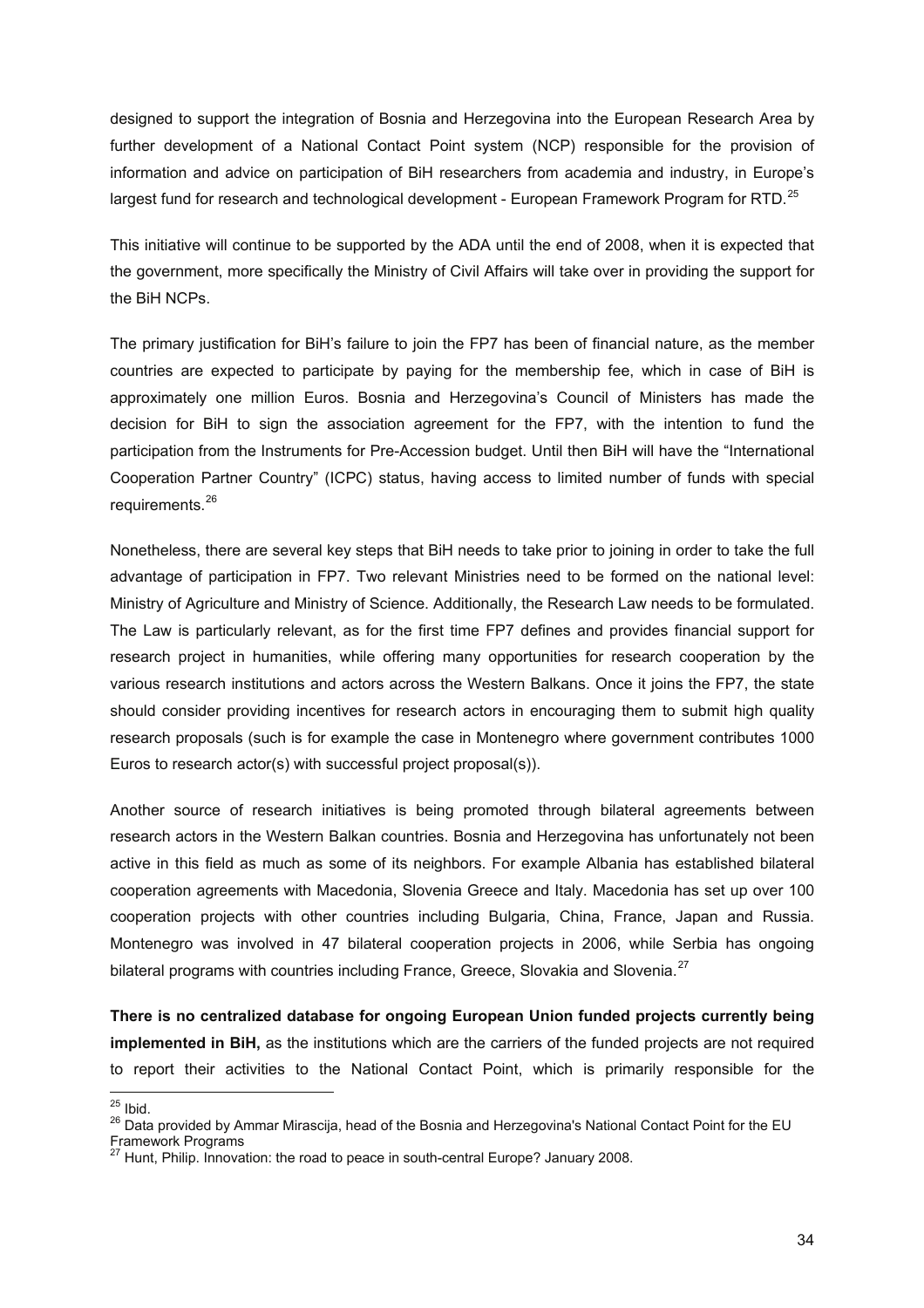<span id="page-34-0"></span>dissemination of information and not collecting of the project implementation data. There are no precise estimates of the overall BiH financial access to the above discussed funds.

# **7. Social Research Capacity – Concluding Assessment**

Based on the above research findings, it can be concluded that the Social Research capacities in BiH are marked by the following characteristics:

- Strong negative influence of the political, social and economic environment on the research capacities of educational institutions and policy research organizations;
- Lack of national research and development strategy;
- Lack of centralized system of institutional, administrative and financial research support;
- Lack of cooperation among the educational and social research organizations on the national level (particularly between the entities);
- Lack of knowledge regarding national, regional and international research funds and application procedures;
- Existence of active, well-educated junior and senior academic researchers in need of research incentives and support.

It can be concluded that the BiH higher education institutions have become **primarily teaching institutions** with severe neglect for research activities. At the same time the existing PROs are heavily **international community dependant** with no mechanism that would ensure their sustainability through collaboration with the government bodies and private sector and participation in policy making. Despite the International Community's insistence on supporting the legal framework establishment and reform in the area of education, it has become clear that the desired legal framework does not guarantee substantive system change, something that is particularly evident through the mainly theoretical application of the Bologna Declaration at BiH universities. Furthermore the IC assistance also needs to involve the severely neglected research initiated in BiH as opposed to the dominant funding for studying and conducting research abroad. As a result, there is a need for establishing long-lasting research capacities management and support foundation and facilitation of collaborative research initiatives, which would take advantage of the considerable but dispersed social research capacities in BiH.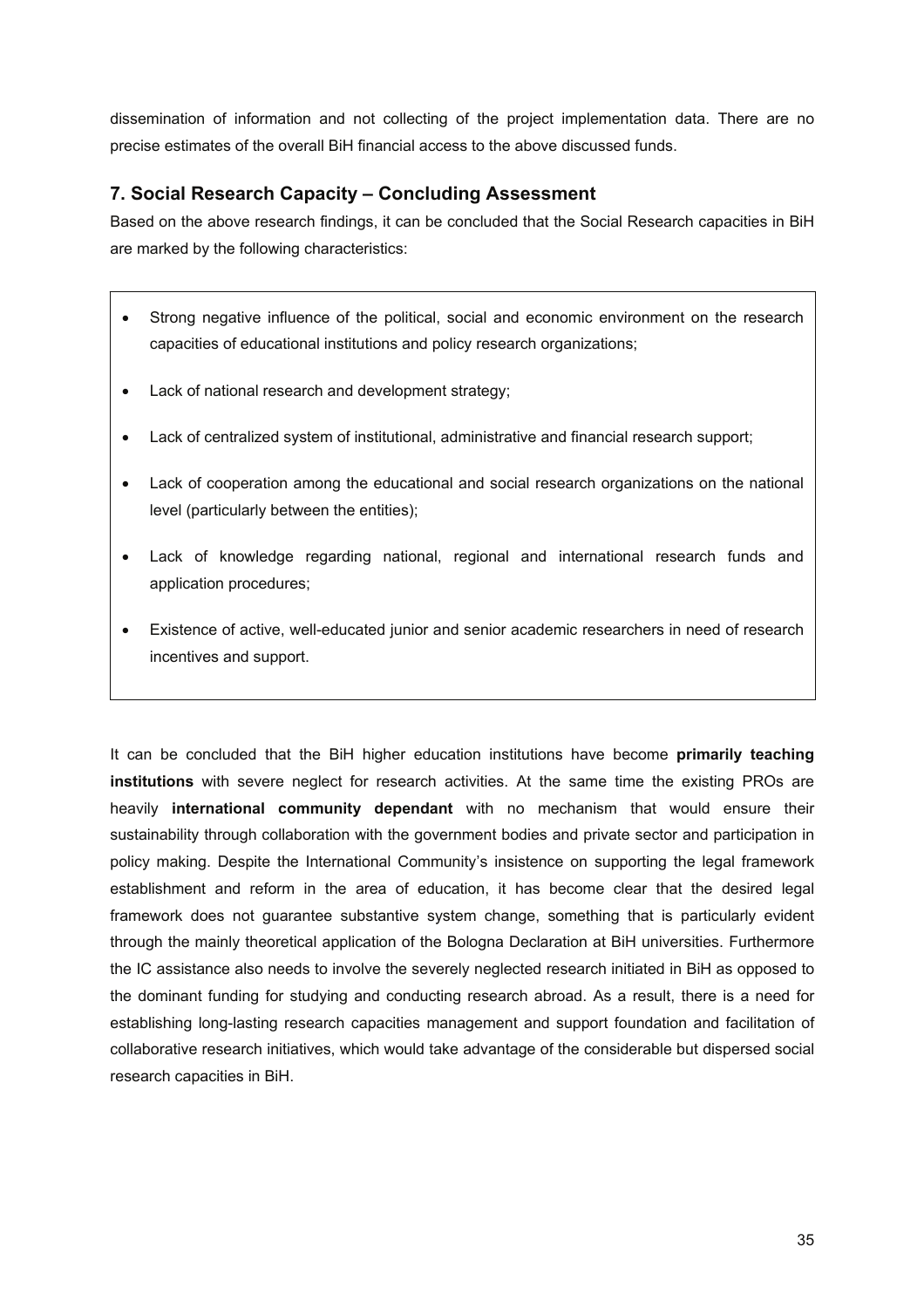## <span id="page-35-0"></span>**8. Recommendations**

Based on the above presented findings, the recommendations for the social research support initiatives can be divided into the following three categories: facilitation of research; institutional capacity building; and coordination of cooperation.

## **8.1 Facilitation of Research**

Taking into consideration the lack of centralized and organized research facilitation by the state and the universities, the need for social research support is evident in BiH today. Successful research requires two elements: **research practitioners and research infrastructure**. Having in mind that the potential institutional as well as individual researchers capable of conducting high quality research exist in BiH, the emphasis needs to be placed on providing the infrastructure and framework for research projects as well as educating and supporting **junior researchers**. Based on the above presented data, it is evident that the state and university funding for research is very low or nonexistent. Considering that the teaching staff at BiH universities is (over)burdened with primarily teaching activities, there is a need for research and cooperation incentive providing mechanism that would place research institutions as a bridge between the community and policy-makers. When it comes to PROs, the demand for social research is increasing but overall remains low, providing little incentive for PRO's capacity development. The social research initiatives should facilitate between providers and consumers of social research, with the necessary inclusion of government bodies as PRO's clients.

## **8.2 Institutional Capacity Building**

Creation of a long-term and sustainable research cooperation strategy and structure in BiH is needed. As pointed out by the representatives from the University of Tuzla and the University of Banja Luka, the current research efforts are consisted of mostly individual research projects creating **dispersed research capacities** without an adequate, centralized support network. Therefore, facilitation in creating of a **critical mass and a network of social researchers is desirable**. This means that the appropriate administrative support for the existing research institutes is necessary. The centers should be provided with logistical and IT support necessary for administrative functioning and national and regional collaboration.

Among the recommended support measures for BiH research institutes are:

- 1. IT support and training Research software (data collecting and data analysis);
- 2. Access to international data bases and electronic journals;
- 3. Project management and organizational development training;
- 4. Methodological colloquia;
- 5. Methods, introduction of the empirical approach to research;

6. Training in publishing. Support for translations and proof reading. Establishing of internal journals, as well as of a regional journal in the field of social sciences with a regional editorial board;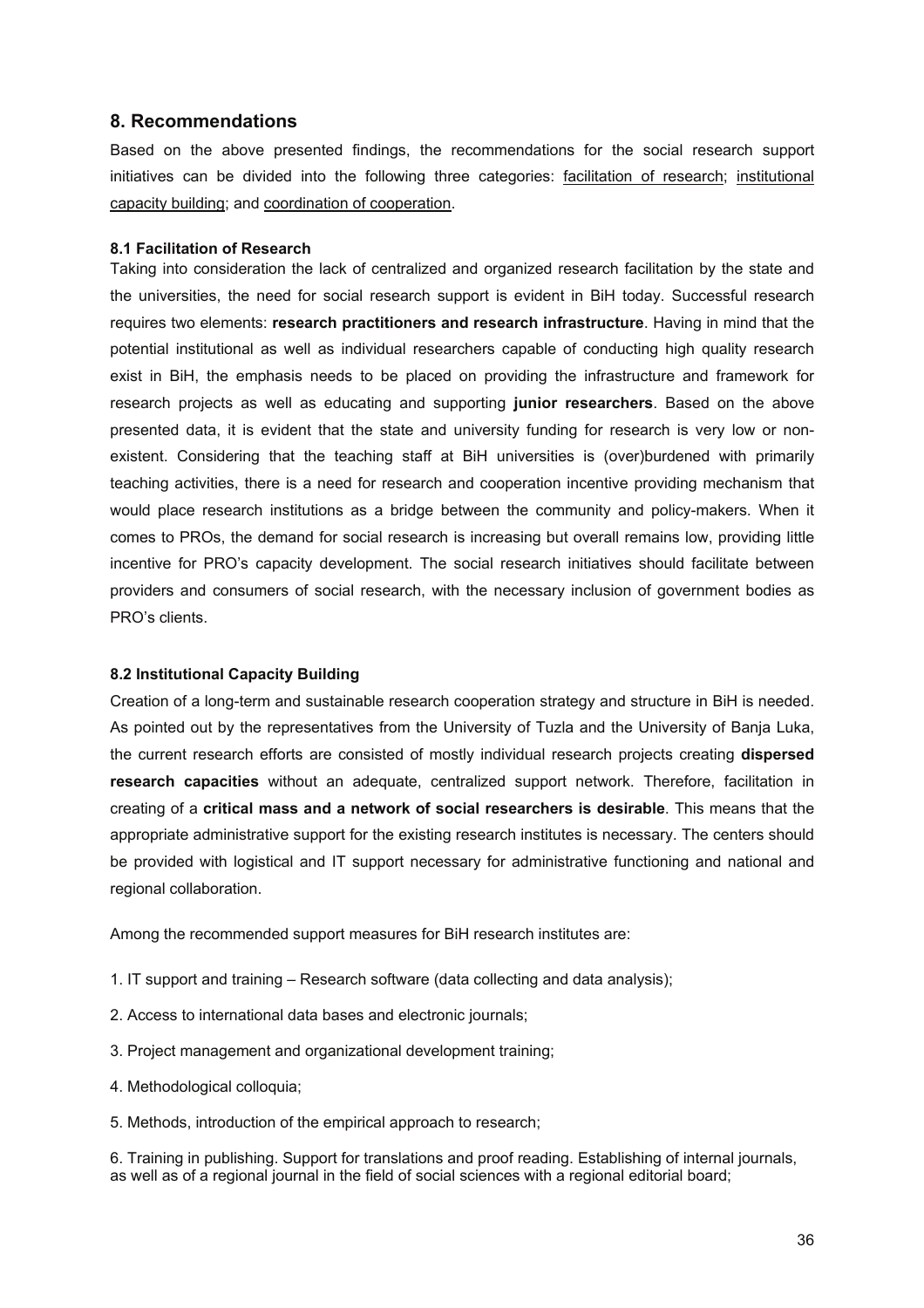- <span id="page-36-0"></span>7. Participation at regional and international conferences;
- 8. Involvement of students in research activities and projects;
- 9. International academic exchanges;
- 10. Study visits.

## **8.3 Coordination of Cooperation**

Successful operation of social research initiative program requires a coordination center which will serve as the **strategic and administrative nucleus**. The Center would serve as a reference point, providing information about the research projects and potential research partners, the details of research financing, enabling the more efficient communication among the research partners. This may require creation of a full time administrative positions. The Center should also be the facilitator of ad hoc committee(s) consisted of domestic, Regional and foreign experts responsible for research project selection, but which do not require permanent engagement. This would ensure the necessary local ownership of research initiatives.

Based on the above findings, it is evident that the centralization of BiH Higher Education, including **cooperation between ethnically divided universities** is desirable. This means that **research cooperation is not only needed on the Regional but on the National level** as well. The social research initiatives can and should serve as a bridging tool for cooperation between BiH experts and a launch pad for regional and international collaborative research initiatives. The overall goal needs to be sustainability and growth of social research capacities in BiH, which can only be ensured through local ownership.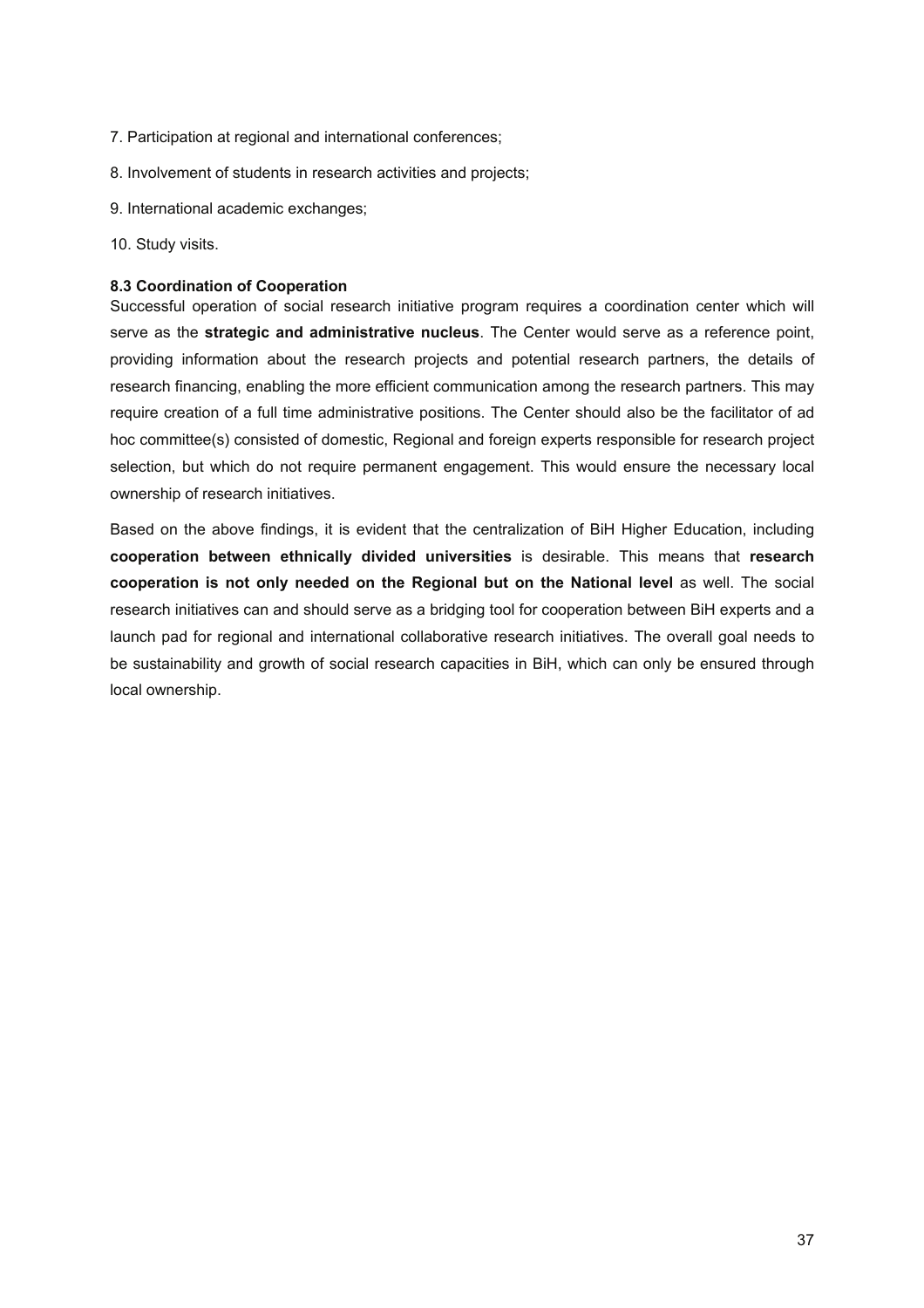| Institution | Ministry of Civil Affairs of<br>Bosnia and Herzegovina                                                                                                            | Ministry of Education and<br>Culture of Republic of<br>Srpska<br>$\dot{\mathbf{v}}$                                                                                                                                                                                                                                             | Technology of Republic of<br>Ministry of Science and<br>Srpska<br>က်                                                                                                                 | Science of BiH Federation<br>Ministry of Education and<br>4                               |
|-------------|-------------------------------------------------------------------------------------------------------------------------------------------------------------------|---------------------------------------------------------------------------------------------------------------------------------------------------------------------------------------------------------------------------------------------------------------------------------------------------------------------------------|--------------------------------------------------------------------------------------------------------------------------------------------------------------------------------------|-------------------------------------------------------------------------------------------|
| Address     | Website: http://www.mcp.gov.ba/<br>71000 Sarajevo<br>Telephone: +387(33) 713 955<br>E-mail: esmah@mcp.gov.ba<br>713956<br>Vilsonovo šetalište 10<br>Fax: +387(33) | E-mail: s.miljkovic@mp.vladars.net<br>Website: http://www.vladars.net/<br>Telephone: +387(51) 331 422<br>Fax: +387(51) 331 423<br>78 000 Banja Luka<br>Vuka Karadžića 4                                                                                                                                                         | E-mail: s.rajcevic@mnk.vladars.net<br>Telephone: +387(51) 338 731<br>Administrativni centar RS<br>http://www.vladars.net/<br>78000 Banja Luka                                        | Telephone: +387(36) 355 700<br>Mostar Headquarters<br>Stjepana Radića 33<br>88 000 Mostar |
| Competences | Oversees the implementation of the<br>Education and the implementation<br>of Bologna Declaration on the<br>Framework Law on Higher<br>National Level.             | agreements and their harmonization<br>educational cooperation with other<br>Oversees educational cooperation<br>with the RS and BiH Constitutions.<br>quality assurance, coordination of<br>Nostrification of foreign diploma,<br>organizations and international<br>countries and international<br>with the Federation of BiH. | available research funds, such as FP7<br>Deals with issues of science and<br>Distributes information regarding<br>in the areas of science and<br>technology within RS.<br>technology | Nostrification of foreign diploma,                                                        |
| Note        |                                                                                                                                                                   |                                                                                                                                                                                                                                                                                                                                 |                                                                                                                                                                                      |                                                                                           |

Table 1. Government Bodies **Table 1. Government Bodies** 

ANNEX **ANNEX**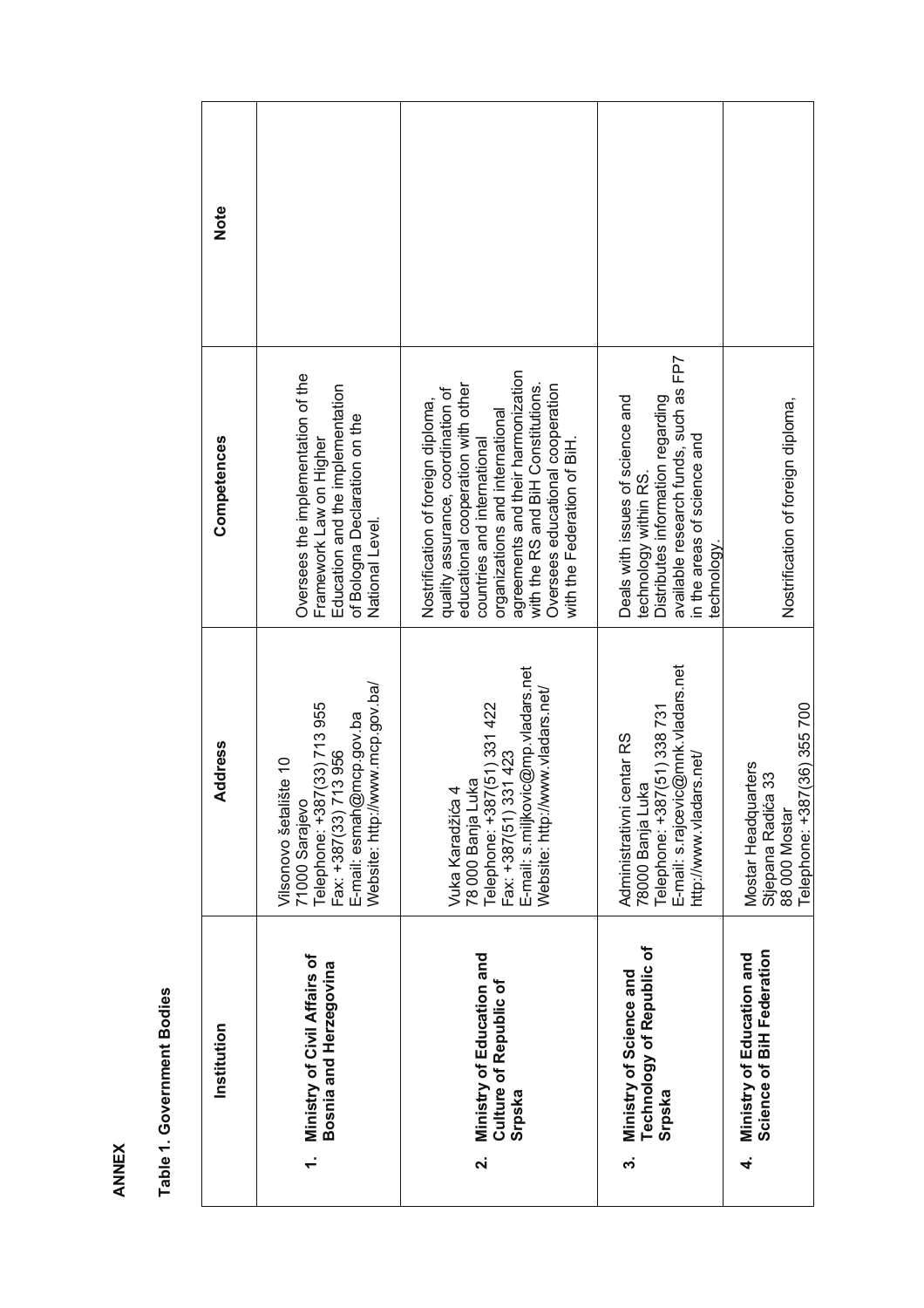| Note        |                                                                                                                                                                                                             |                                                                                                                                                                       |                                                                                                                      |                                                                                                                            |                                                                                                                                                                                       |
|-------------|-------------------------------------------------------------------------------------------------------------------------------------------------------------------------------------------------------------|-----------------------------------------------------------------------------------------------------------------------------------------------------------------------|----------------------------------------------------------------------------------------------------------------------|----------------------------------------------------------------------------------------------------------------------------|---------------------------------------------------------------------------------------------------------------------------------------------------------------------------------------|
| Competences | activities, developing standards for<br>coordination for scientific-research<br>higher education.                                                                                                           | Regulates educational policies on the<br>laws/regulations on higher education.<br>cantonal level. Implement its own                                                   | Regulates educational policies on the<br>laws/regulations on higher education.<br>cantonal level. Implements its own | Regulates educational policies on the<br>aws/regulations on higher education.<br>cantonal level. Implements its own        | Regulates educational policies on the<br>aws/regulations on higher education.<br>cantonal level. Implements its own                                                                   |
| Address     | Telephone/Fax: +387(33) 276 380<br>Website: http://www.fmon.gov.ba/<br>E-mail: fmonks@bih.net.ba,<br>Fax: +387(36) 355 742<br>Obala Maka Dizdara 2<br>fmon@bih.net.ba<br>71 000 Sarajevo<br>Sarajevo Office | Reisa Džemaludina Čauševića 1<br>Website: http://www.monks.ba<br>Telephone: +387(33) 562 128<br>Fax: +387(33) 562 218<br>E-mail: zsretko@ks.gov.ba<br>71 000 Sarajevo | 73 000 Goražde<br>Telephone: +387(38) 224 259<br>E-mail: bpkminis@bih.net.ba<br>Kulina bana 3                        | E-mail: info@mpz-hnyk.gov.ba<br>Telephone: +387(36) 316 792<br>Fax: +387(36) 316 792<br>Stjepana Radića 3<br>88 000 Mostar | Website: http://www.vladatk.kim.ba/<br>Telephone: +387(35) 281 296<br>E-mail: monks@tk.kim.ba;<br>Fax: +387(35) 283 340<br>hdjulaga@tk.kim.ba<br>75 000 Tuzla<br>Slatine <sub>2</sub> |
| Institution |                                                                                                                                                                                                             | Science of Sarajevo Canton<br>Ministry of Education and<br>ທ່                                                                                                         | Science, Culture and Sport<br>of Bosnia-Podrinje Canton<br>Ministry of Education,<br><u>ဖ</u>                        | Science, Culture and Sport<br>of Herzegovina-Neretva<br>Ministry of Education<br>Canton<br><sup>-</sup>                    | Science, Culture and Sport<br>Ministry of Education,<br>of Tuzla Canton<br>ထံ                                                                                                         |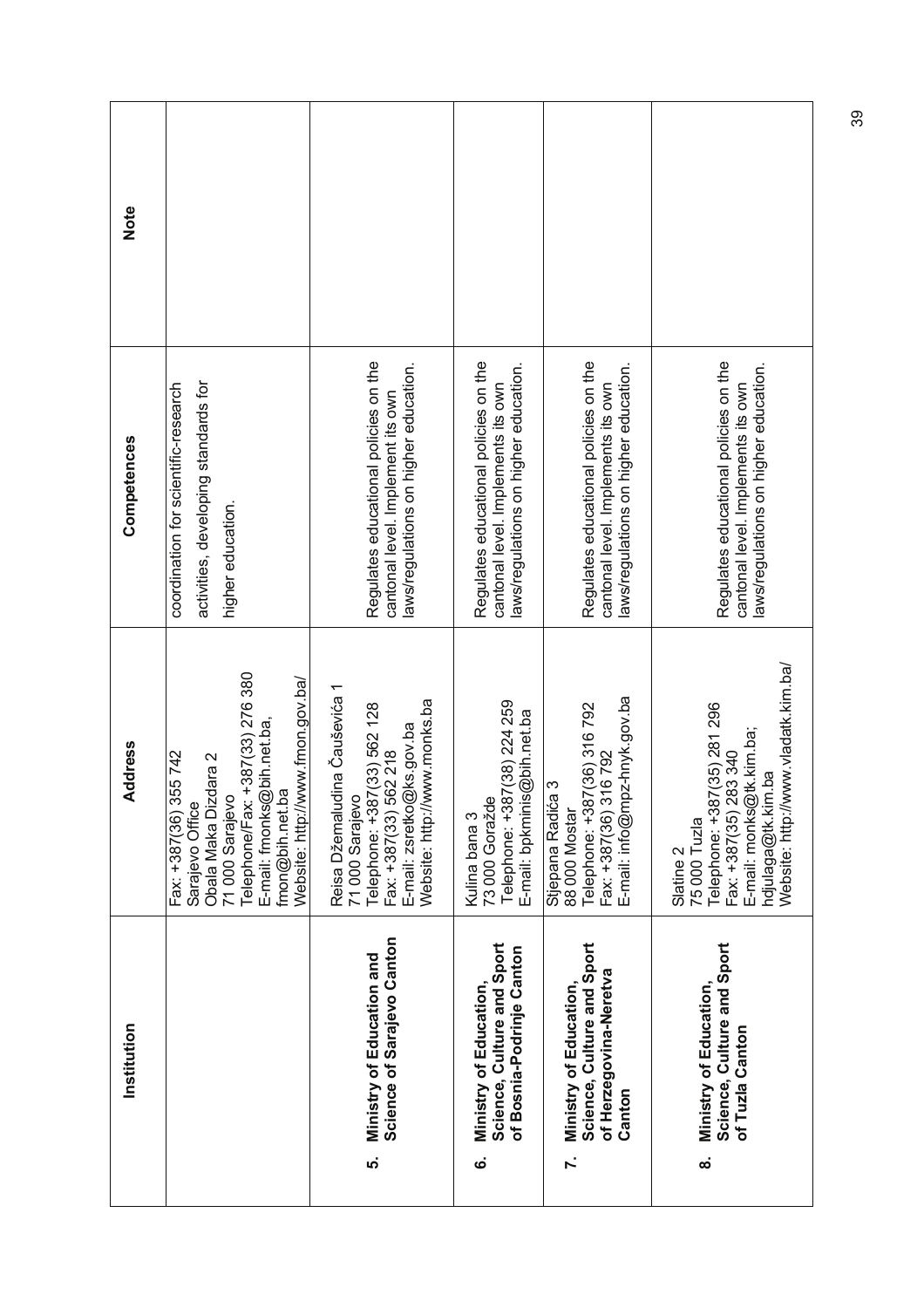| Institution                                                                                 | <b>Address</b>                                                                                                                            | Competences                                                                                                          | <b>Note</b> |
|---------------------------------------------------------------------------------------------|-------------------------------------------------------------------------------------------------------------------------------------------|----------------------------------------------------------------------------------------------------------------------|-------------|
| Science, Culture and Sport<br>of Western-Herzegovina<br>9. Ministry of Education,<br>Canton | E-mail: pero.zelenika@tel.net.ba<br>Telephone: +387(39) 703 230<br>703235<br>88 220 Široki Brijeg<br>Stjepana Radića 3<br>Fax: +387(39) 7 | Regulates educational policies on the<br>laws/regulations on higher education.<br>cantonal level. Implements its own |             |
| Science, Culture and Sport<br>of Zenica-Doboj Canton<br>10. Ministry of Education,          | Telephone: +387(32) 243 120<br>E-mail: minobzdk@bih.net.ba<br>72000 Zenica<br>Kućukovići 2                                                | Regulates educational policies on the<br>laws/regulations on higher education.<br>cantonal level. Implements its own |             |

Table 2. International Actors **Table 2. International Actors** 

| Organization                                                 | ress<br>Addr                                                                                                                                                  | <b>Competences/Activities</b>                                                                                                                                                                                                             | Note |
|--------------------------------------------------------------|---------------------------------------------------------------------------------------------------------------------------------------------------------------|-------------------------------------------------------------------------------------------------------------------------------------------------------------------------------------------------------------------------------------------|------|
| Organization for<br>Cooperation in<br>Security and<br>Europe | ttp://www.oscebih.org/oscebih_eng.asp<br>71000 Sarajevo Telephone: +387 (0)33<br>E-mail: press.ba@osce.org<br>Fra Andela Zvizdovica 1A<br>Vebsite:<br>752 100 | Education reform in BiH: education staff<br>establishment of a state-level education<br>deployed in 24 field offices across BiH.<br>system governing body; and the long<br>Focuses on two objectives: the<br>term curriculum development. |      |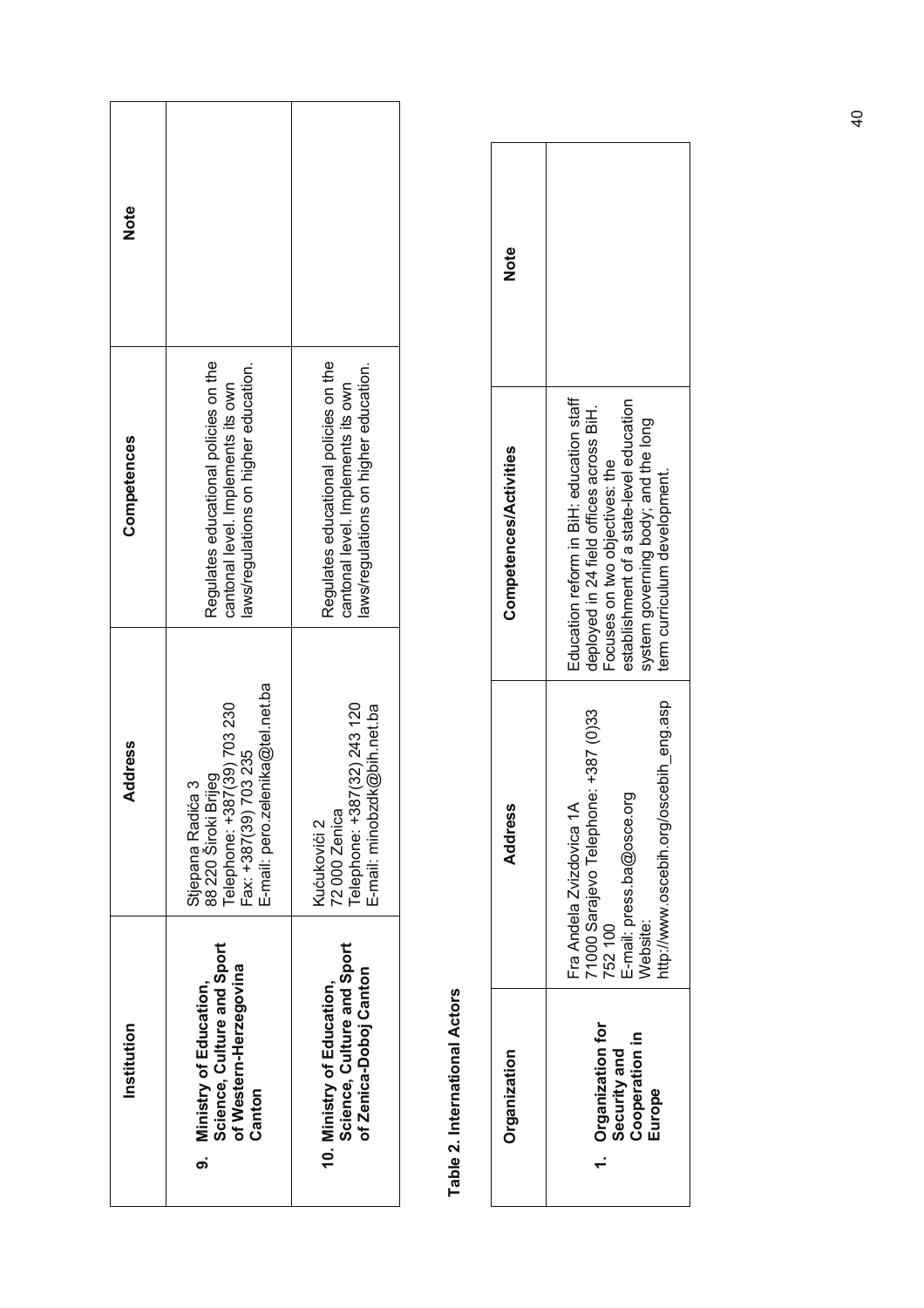|                    | Organization                                                              | <b>Address</b>                                                                                                                                                                | Competences/Activities                                                                                                                                                                                                              | Note |
|--------------------|---------------------------------------------------------------------------|-------------------------------------------------------------------------------------------------------------------------------------------------------------------------------|-------------------------------------------------------------------------------------------------------------------------------------------------------------------------------------------------------------------------------------|------|
| $\dot{\mathbf{v}}$ | Commission (EC)<br>Delegation to<br>Herzegovina<br>Bosnia and<br>European | Website: http://www.delbih.ec.europa.eu/<br>E-mail: delegation-bih@ec.europa.eu<br>Telephone: ++387 (33) 254 700<br>Fax: ++387 (33) 666 037<br>71000 Sarajevo<br>Dubrovacka 6 | institution building, staff and curriculum<br>Cooperation with the BiH Ministers of<br>Educational Training (VET) reform,<br>development, teacher training and<br>Education. Supporting Vocational<br>partnerships with EU schools. |      |
| က                  | Open Society Fund                                                         | http://www.soros.org.ba/!en/fod_bih.htm<br>188<br>E-mail: osf@soros.org.ba<br>Tel/fax: +387(33) 444 4<br>Maršala Tita 19/III<br>71000 Sarajevo<br>Website:                    | Education, Law, Civil Society, Roma,<br>and Local Governance. Support for<br>The priority program areas are<br>young researcher.                                                                                                    |      |
| 4                  | Konrad Adenauer<br>Stiftung Office in<br>Sarajevo                         | Telephone: ++387(33) 215 240<br>Fax: ++387(33) 213 239<br>E-mail: kas@bih.net.ba<br>Web: www.kas.de<br>71000 Sarajevo<br>Pruščakova 23                                        | economic, scientific and administrative<br>sector. Support for young researchers.<br>Implementation of projects in political,                                                                                                       |      |
| ທ່                 | Agency (ADA)<br><b>Development</b><br>Austrian                            | Website: http://www.ada.gv.at                                                                                                                                                 | development and European standards<br>system, through support for inter-<br>Modernisation of the educational<br>university cooperation, course<br>implementation.                                                                   |      |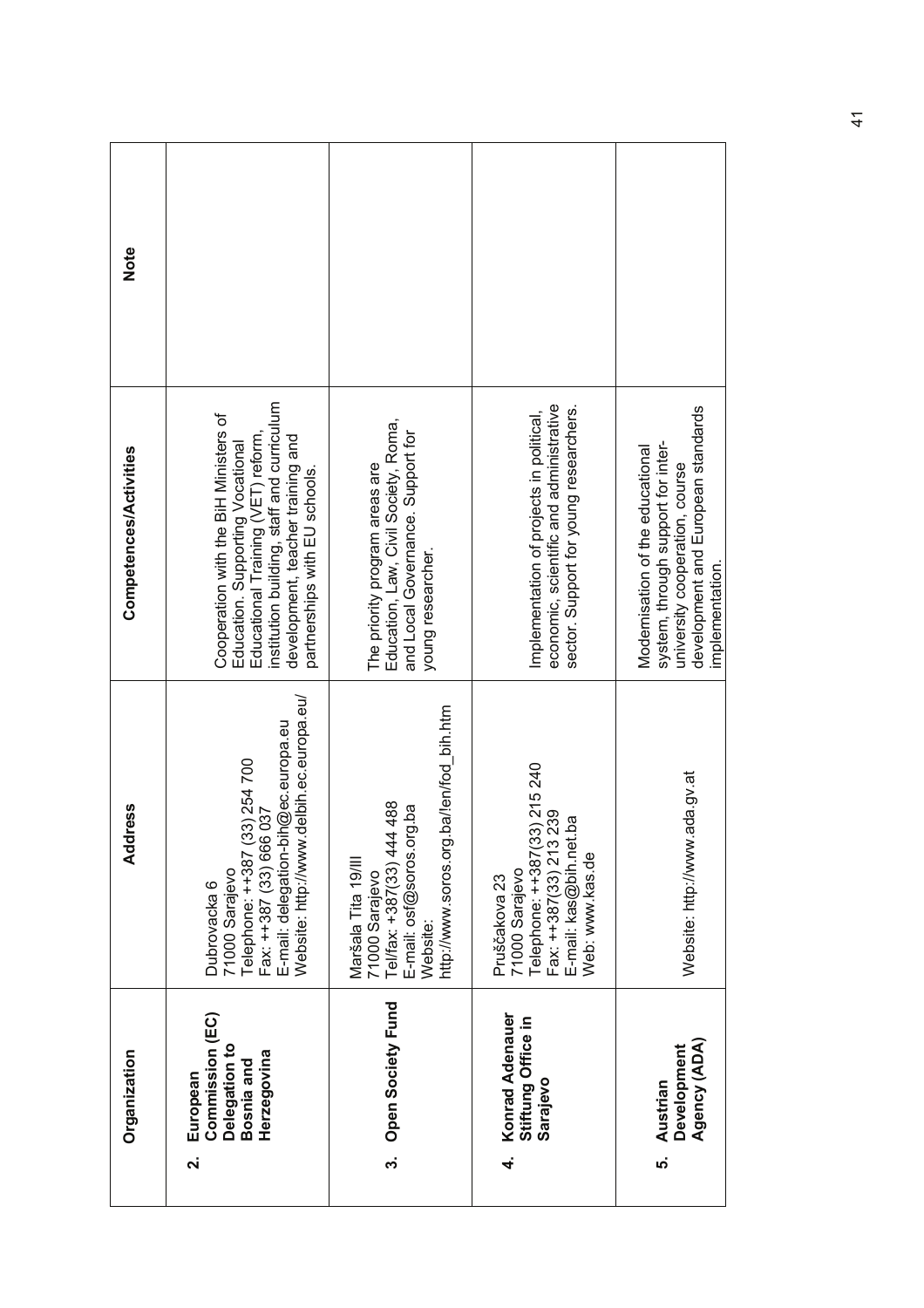| Note                               |                                                                                                                                                                                                                                                                                                                                                      |                                                                                                                                                                                                                    |
|------------------------------------|------------------------------------------------------------------------------------------------------------------------------------------------------------------------------------------------------------------------------------------------------------------------------------------------------------------------------------------------------|--------------------------------------------------------------------------------------------------------------------------------------------------------------------------------------------------------------------|
| Research Activities                | projects and over 30<br>Various Tempus<br>nternational<br>agreements<br>cooperation                                                                                                                                                                                                                                                                  | The University has<br>Institute which has<br>research projects<br>Social Research<br>established the<br>three one-year<br>planned                                                                                  |
| <b>Teaching Staff</b><br>Number of | 1640                                                                                                                                                                                                                                                                                                                                                 | $\stackrel{\leq}{\geq}$                                                                                                                                                                                            |
| Number of<br><b>Students</b>       | 55000                                                                                                                                                                                                                                                                                                                                                | 2100                                                                                                                                                                                                               |
| <b>Address</b>                     | Department for international co-<br>http://www.unsa.ba/eng/ouni.php<br>Telephone: +387(33) 663 392,<br>Telephone: +387(33) 668 250,<br>Fax: +387(33) 663 393<br>Telephone: +387(33) 668 454<br>Fax: +387(33) 215 504<br>Fax: +387(33) 663 393<br>Obala Kulina bana 7<br>Secretary General<br>71000 Sarajevo<br>operation<br>Website<br><b>Rector</b> | Telephones: +387(33) 203 562,<br>+387(33) 665 018,<br>+387(33) 205 609<br>E-mail: fpn.dek@ bih.net.ba<br>Website: www.fpn.unsa.ba<br>Fax: +387(33) 666 884<br>+387(33) 216 477<br>71000 Sarajevo<br>Skenderija 72. |
| Institution                        | University of<br>Sarajevo<br>$\div$                                                                                                                                                                                                                                                                                                                  | Political Science<br>1.1. Faculty of                                                                                                                                                                               |

Table 3. Higher Education Institutions **Table 3. Higher Education Institutions**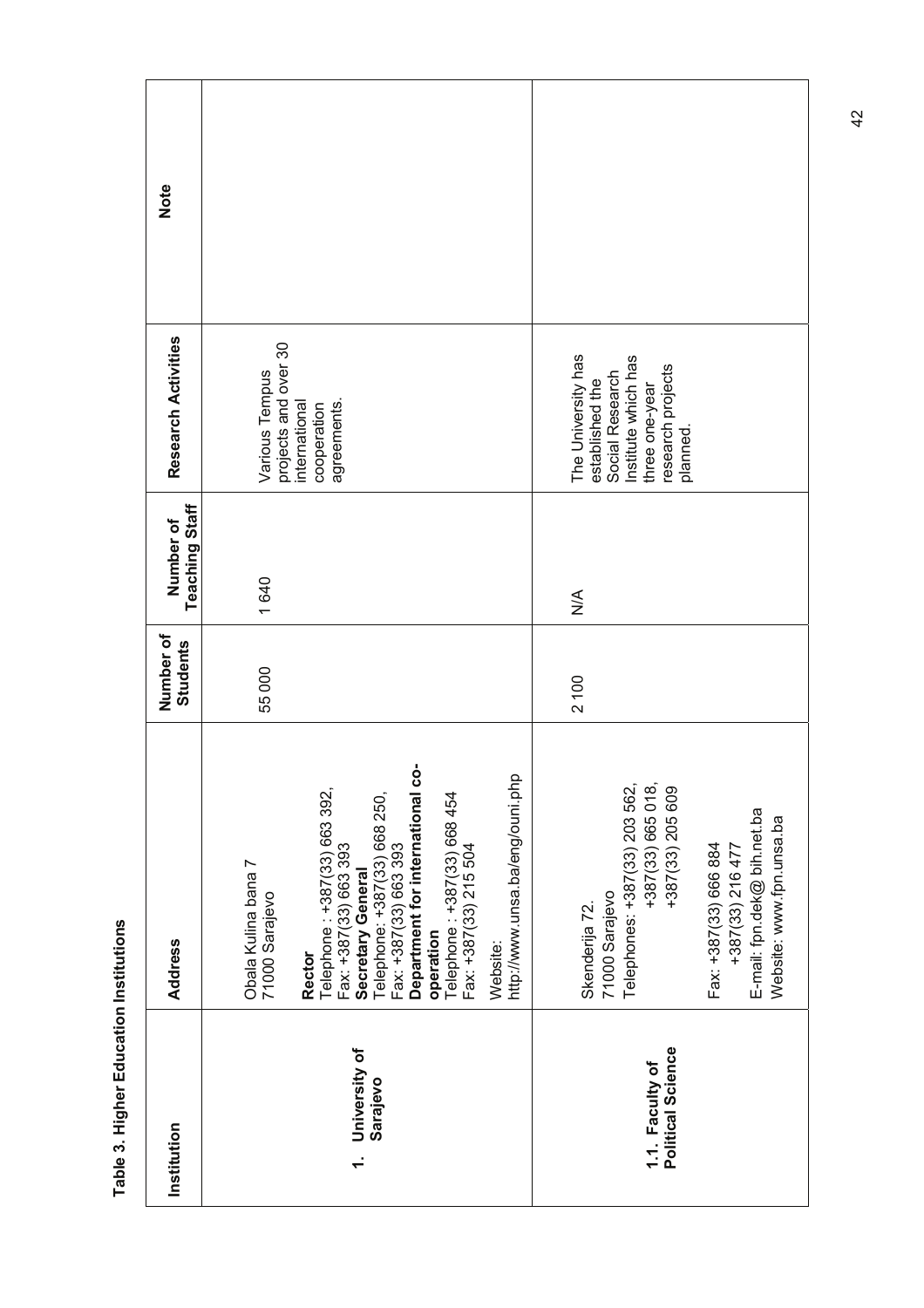| Institution                                                         | <b>Address</b>                                                                                                                                   | Number of<br><b>Students</b> | <b>Teaching Staff</b><br>Number of | Research Activities                                                                                                                                                                                                                                   | Note |
|---------------------------------------------------------------------|--------------------------------------------------------------------------------------------------------------------------------------------------|------------------------------|------------------------------------|-------------------------------------------------------------------------------------------------------------------------------------------------------------------------------------------------------------------------------------------------------|------|
| University of<br>Banja Luka<br>ี่ผ่                                 | Telephone/Fax: +387(57) 340 263<br>Website: http://www.unssa.rs.ba<br>E-mail: univerzitet@paleol.net<br>71123 East Sarajevo<br>Vuka Karadzica 30 | 15000                        | 450                                | Various Tempus<br>agreements.<br>projects and<br>international<br>cooperation                                                                                                                                                                         |      |
| University of Banja<br>Philosophy at the<br>2.1. Faculty of<br>Luka | Telephone: +387(51) 305 625<br>Fax: +387(51) 319 438<br>78 000 Banja Luka<br>Bana Lazarevica 1                                                   | 4500                         | $\frac{1}{2}$                      | Research Institute for<br>conducted two major<br>and Personality; and<br>projects: Integration<br>The University has<br>Youth in the Post-<br>Value System of<br>War Bosnia and<br>established the<br>Philosophy and<br>Society which<br>Herzegovina. |      |
| University of<br>Tuzla<br>က                                         | Telephone/Fax: +387(35) 300 500<br>Website: http://www.untz.ba<br>Fax: +387(35) 300 547<br>M. Fizovica Fiska 6<br>75 000 Tuzla                   | 16500                        | 500                                | virtual with dispersed<br>research initiatives.<br>The University has<br>Center is currently<br>Center for Social<br>established the<br>Research. The                                                                                                 |      |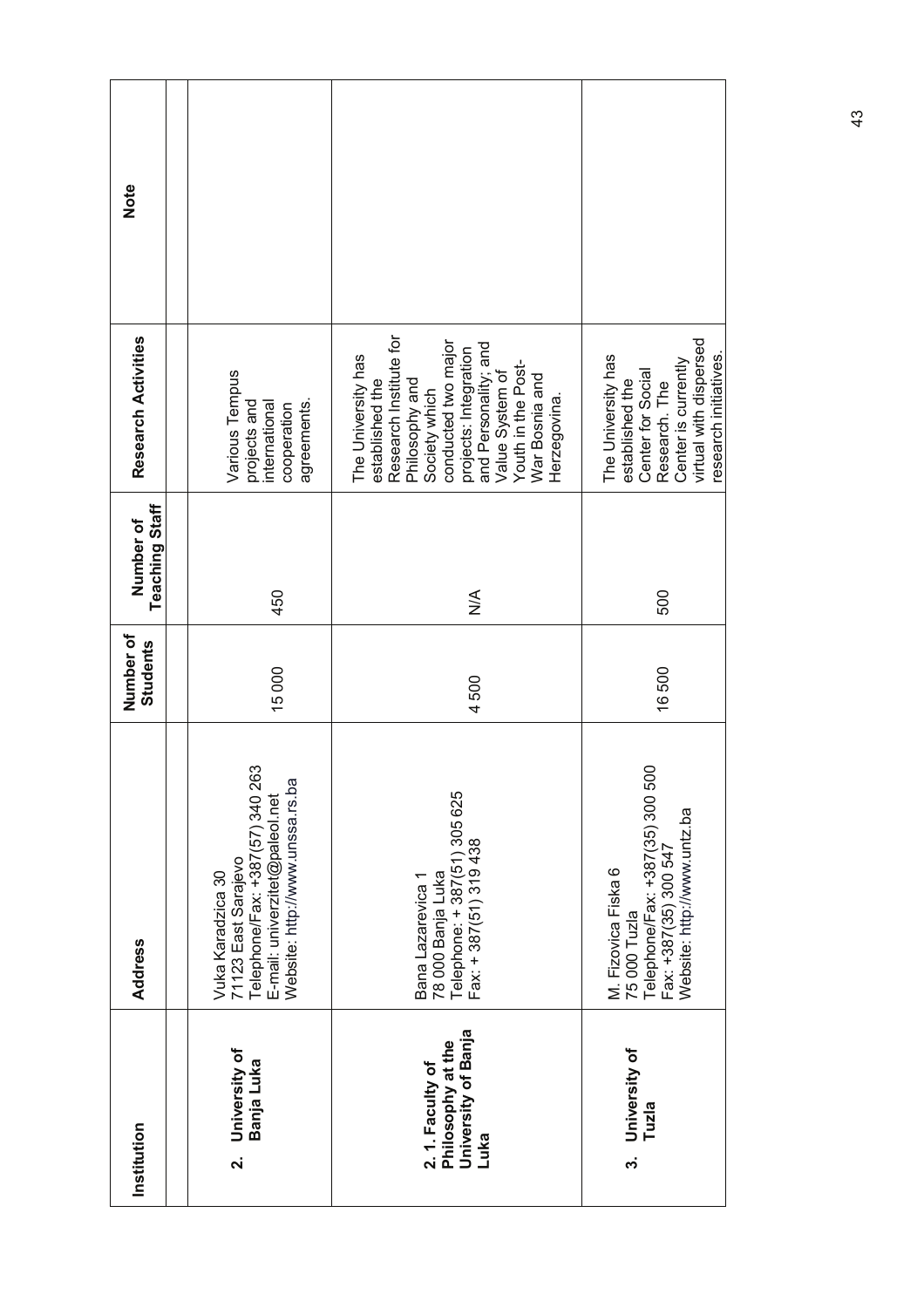| Institution                                | <b>Address</b>                                                                                                                                                                                                                                           | Number of<br><b>Students</b> | <b>Teaching Staff</b><br>Number of | Research Activities                                                                                                                                                                                                                                                          | Note |
|--------------------------------------------|----------------------------------------------------------------------------------------------------------------------------------------------------------------------------------------------------------------------------------------------------------|------------------------------|------------------------------------|------------------------------------------------------------------------------------------------------------------------------------------------------------------------------------------------------------------------------------------------------------------------------|------|
| University of<br><b>Bihac</b><br>$\vec{r}$ | Telephone/Fax: +387(37) 222 022<br>Website: http://www.unbi.ba<br>E-mail: rektorat@unbi.ba<br>Kulina Bana 2/II<br>77 000 Bihac                                                                                                                           | 6000                         | 358                                | institutes with the aim<br>Institute of Faculty of<br>Institute of Technical<br>The University has<br>research activities:<br>established three<br>of encouraging<br>Sciences and<br>Biotechnical<br>Economics.<br>Faculty of                                                |      |
| University of<br><b>Mostar</b><br>ທ່       | Vice Rector for International Relations:<br>φ<br>Drazena Tomic drazena.tomic@sv<br>Website: http://www.sve-mo.ba<br>Telephone: +387(36) 310 778<br>E-mail: mail@sve-mo.ba<br>Trg hrvatskih velikana 1<br>Fax: +387(36) 320 885<br>88 000 Mostar<br>mo.ba | 11000                        | 900                                | research institutes in<br>Croatian Language<br>and Literature, Civil<br>the following fields:<br>The University has<br>Severely damaged<br>Agronomy,<br>Economics, Law,<br>established six<br><b>infrastructure</b><br>Engineering,<br>Engineering<br>Mechanical<br>research |      |

44